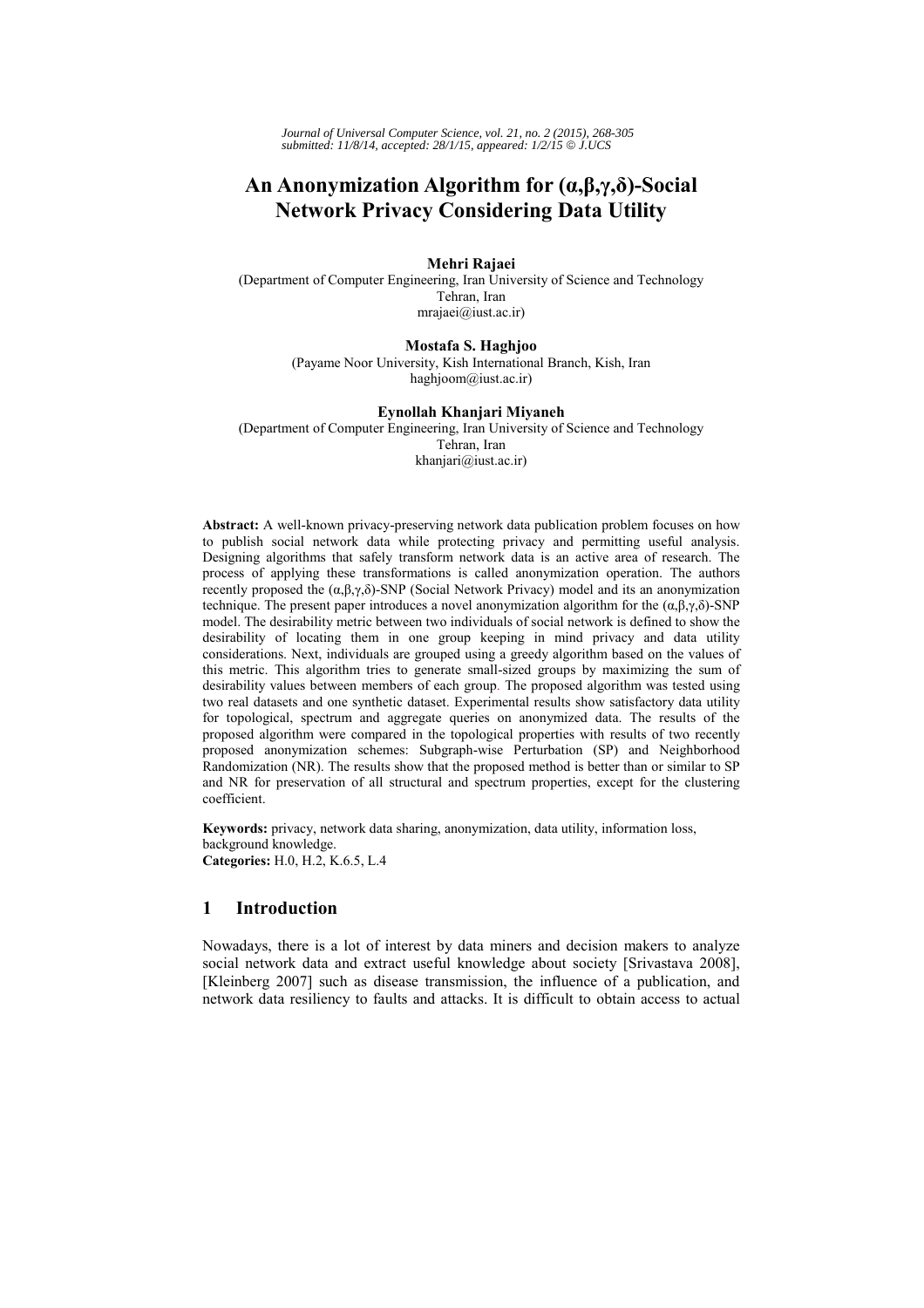network data, in part, because they usually contain private information about individuals (such as relationship with important people) making data owners reluctant to publish them. Instances of the unintended release of private information [Barbaro 2006] have caused organizations to become increasingly conservative about releasing such data sets. The issue becomes how to publish social network data while protecting privacy and permitting useful analysis. This problem is known as *privacy-preserving network data publication*.

There are different types of social networks, including online social network sites, friendship networks, telephone call networks and academic co-authorship networks to name a few. Real-world social network data fits graph data structure. Vertices of the graphs represent individuals and the edges model the relationships between them.

Researches [Bonchi 2011], [Campan 2008], [Cheng 2010], [Cormode 2010], [Hay, 2010a], [Wu 2010b], [Zou 2009] have focused on privacy-preserving network data publication beyond replacing identifiers (such as name and SSN) by a meaningless unique identifier. Malicious users (adversaries) may have background knowledge about some properties of victims (targets) and use them for reidentification to obtain additional information. For instance, they may be able to infer the presence or absence of edges (edge disclosure) or the number of connected entities (degree disclosure).

Preserving the structural properties of graphs is as important as preserving data utility. The present study designed new algorithms to safely transform network data. The process of applying these transformations is called anonymization operation.

Existing anonymization algorithms are based on two models:

1. *k-***anonymity** [Sweeney 2002]: Some of such algorithms cluster nodes and edges into groups and anonymize a subgraph into a super-node [Bhagat 2009], [Cormode 2010], [Campan 2008], [Hay 2010b]. Each super node contains at least *k* nodes. In this way they restrict the probability of re-identification to at most  $\frac{1}{k}$ .

Most of these anonymization algorithms are greedy. The nodes are selected in order (based on metrics) to be grouped to make a super node and then continue to generate other groups. Others modify graph structures using a sequence of edge deletions and additions such that each node in the modified graph is indistinguishable with at least *k*-1 other nodes in terms of some types of structural patterns [Zhou 2011], [Liu 2008], [Wu 2010b], [Zou 2009], [Cheng 2010], [Yuan 2013], [Tai 2014]. In [Wu 2010b], [Yuan 2013], noise nodes may be added to achieve specified requirements. Tai [Tai 2014] splits nodes into multiple substitutes to achieve privacy requirements. All these methods protect reidentification against specified background knowledge. Methods presented in [Zhou 2011], [Yuan 2013] and [Tai 2014] also protect sensitive label and community identity disclosure, respectively, by considering *l-*diversity [Machanavajjhala 2007] as well as *k*-anonymity. For *l*-diversity, each group of nodes should consist of at least *l* well-represented sensitive values (wellrepresented means that there are at least *l* distinct values for a sensitive attribute in each group). Most algorithms in this category use dynamic programming and greedy techniques to apply minimal changes that preserve graph structure as much as possible.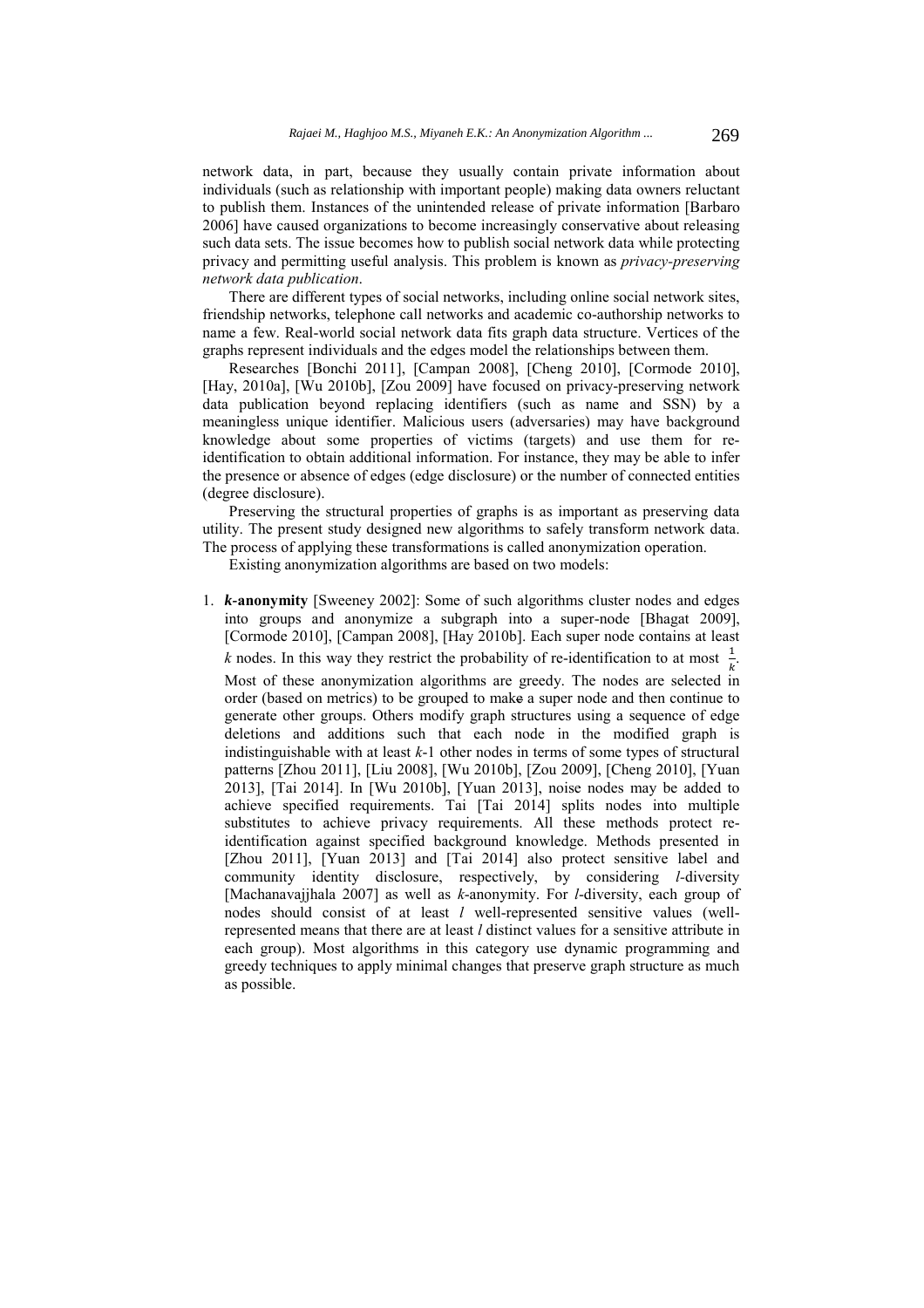#### 270 *Rajaei M., Haghjoo M.S., Miyaneh E.K.: An Anonymization Algorithm ...*

2. *Randomization:* Such algorithms modify graph structure by randomly adding/deleting or switching edges. They protect against re-identification in a probabilistic manner [Hay 2007], [Medforth 2011], [Wu 2010a], [Ying 2009], [Ying, 2008], [Bonchi 2011]. Research [Milani Fard 2012, 2013] introduced new edge randomization methods to protect edge disclosure. Only the destination of each edge is replaced with a randomly-chosen node from a subset of nodes (close to the source node of the edge). In this way, the out-degrees of the nodes in published data remain unchanged.

Most researches on network data publishing have been developed to protect against *only one* disclosure. The proposed (α,β,γ,δ)-SNP privacy model [Rajaei 2013] considers both structural and tabular data and protects against disclosure of *membership, sensitive attribute, degree*, and *relationship*. An anonymization technique *ASN* (Ambiguity Social Network) has been proposed based on anatomization operation [Xiao 2006]. *ASN* specifies how to publish data to satisfy (α,β,γ,δ*)-*SNP privacy requirements. The values of the attributes are published in separate tables.

To make this paper self-contained, the previously proposed privacy model and anonymization technique are briefly reviewed. Next, a greedy anonymization algorithm is proposed that satisfies privacy requirements of  $(\alpha, \beta, \gamma, \delta)$ -SNP and preserves data utility at an acceptable level.

We make following contributions:

- The present paper defines desirability metrics based on privacy and utility requirements to evaluate the desirability of locating two individuals in one anonymization group. This metric considers both tabular and structural properties [section 3].
- It also introduces an anonymization algorithm for ASN technique based on the  $(α, β, γ, δ)$ -SNP model. The algorithm uses greedy techniques based on values of the desirability metric between pairs of individuals [section 4].
- The method of estimating query result are presented for three types of queries (aggregate tabular, aggregate network, graph topological and spectrum) on anonymized network data based on ASN [section 6]*.*

Rest of this paper is organized as follows: [section 2] depicts notations and reviews the privacy model and anonymization technique. [Section 3] introduces the proposed desirability metric. [Section 4] describes the proposed anonymization algorithm*.* [Section 5] describes the three types of queries for evaluating information loss for anonymization algorithm and introduces methods for computing each kind of query for anonymized network data based on ASN. [Section 6] describes the experimental results that demonstrate that information loss from the proposed algorithm is very low.

# **2 Privacy Model and Anonymization Technique**

Network data can include tabular and/or structural data. Structural data is used to construct graphs and tabular data comprises the labels of the vertices. The social network data structure is defined formally as follows: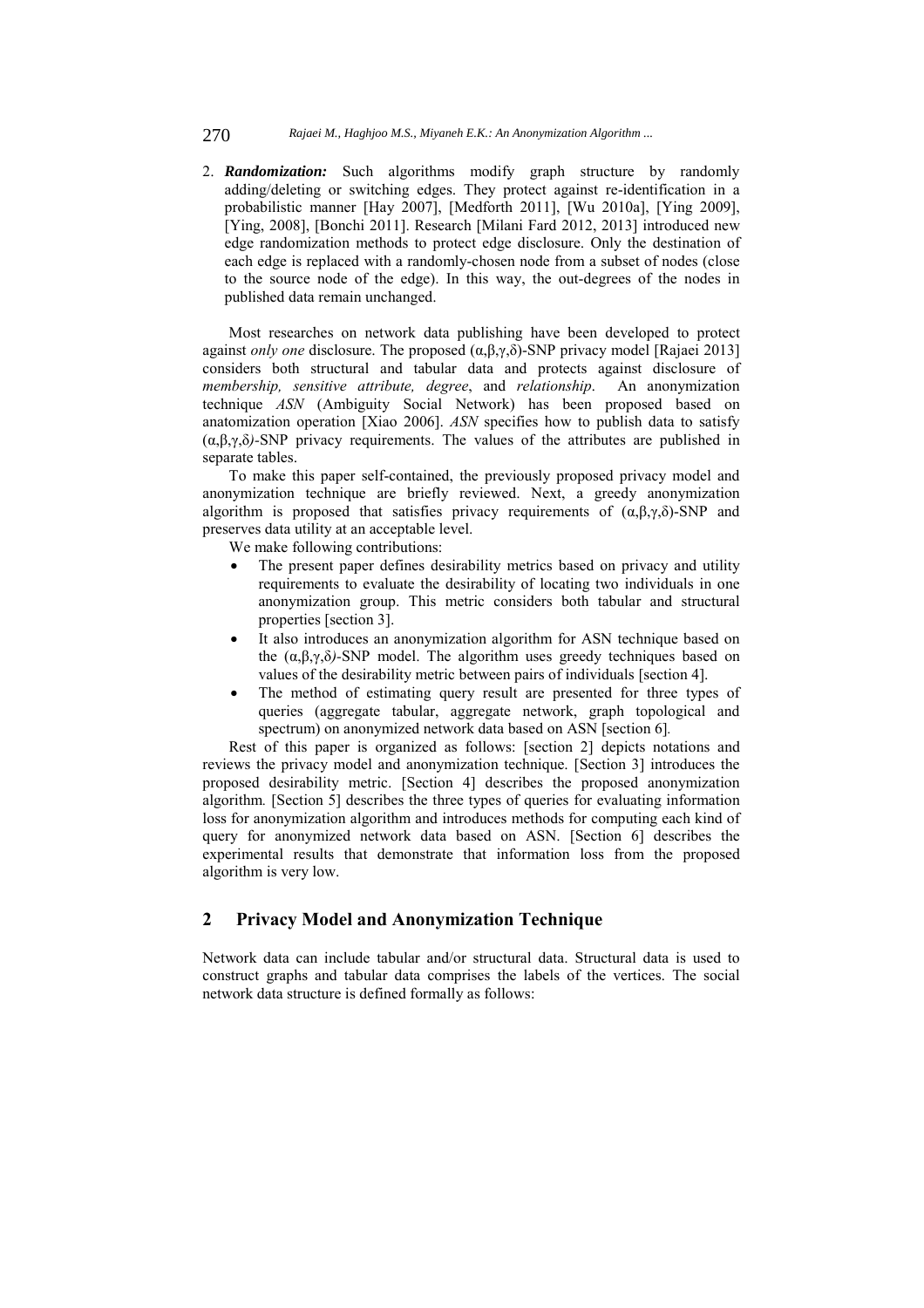**Definition 1:** *Social network data* is a simple directed graph  $N = (V, E)$  where *V* is the set of individual attributes ( $|V|=n$ ) and *E* is the set of relationships on *V* ( $|E|=m$ ). Elements of *E* are directed edges or arcs. Multiple nodes cannot represent one individual. Each  $v \in V$  has the following labels:

- $I_1, I_2, \ldots, I_r$  are *identifier* attributes such as *name* and *SSN* containing information that explicitly identifies an individual;
- *QI*<sub>1</sub>, *QI*<sub>2</sub>, ..., *QI*<sub>q</sub> are *quasi-identifier* attributes (QID) such as *zip code* and *gender* that potentially identify record owners;.
- *S* describes *sensitive* person-specific information such as *diagnosis* or *income*  that is assumed to be unknown to adversaries.

[Fig. 1] is an example of a money transformation network. Each node contains five labels from one of three categories: *name* (identifier), *gender*, *job* and *zip code* (quasi identifier) and *income* (sensitive).



*Figure 1: An example of money transformation network* 

An adversary may know the quasi-identifier labels, in-degrees out-degrees, and sensitive values about victims. The goal of the proposed privacy model is to restrict the likelihood of extracting new information about victims under specified thresholds. It restricts the probability of assigning a specific sensitive value, in-degree value, outdegree value, and existence of a directed relationship to a specified individual when adversary has some of above background knowledge. It also protects against membership disclosure, which decreases the certainty of other findings. The  $(\alpha, \beta)$ privacy [Wang 2010] and *l-*diversity [Machanavajjhala 2007] models are extended for network data in the proposed privacy model.

**Definition 2**  $(\alpha, \beta, \gamma, \delta)$ -SNP: Given a network data *N*, let  $N^*$  be its anonymized version. Say that  $N^*$  satisfies  $(\alpha, \beta, \gamma, \delta)$ -SNP (Social Network Privacy) if it satisfies all of the following constraints:

- a-presence: for each entity  $i \in N^*$  ( $i[QI] = \{qi_1, qi_2, ..., qi_q\}$ ),  $Pr(i \in N) \leq$  $\alpha$  ("Pr" denotes probability);
- β-sensitive-association: for any sensitive association  $(i, s) \in N^*$ , Pr( $(i, s) \in$  $N|i \in N$ )  $\leq \beta$ ;
- γ-degree-association: for any in-degree (out-degree) association  $(i, d) \in$  $N^*$ ,  $Pr((i, d) \in N | i \in N) \leq \gamma$ ;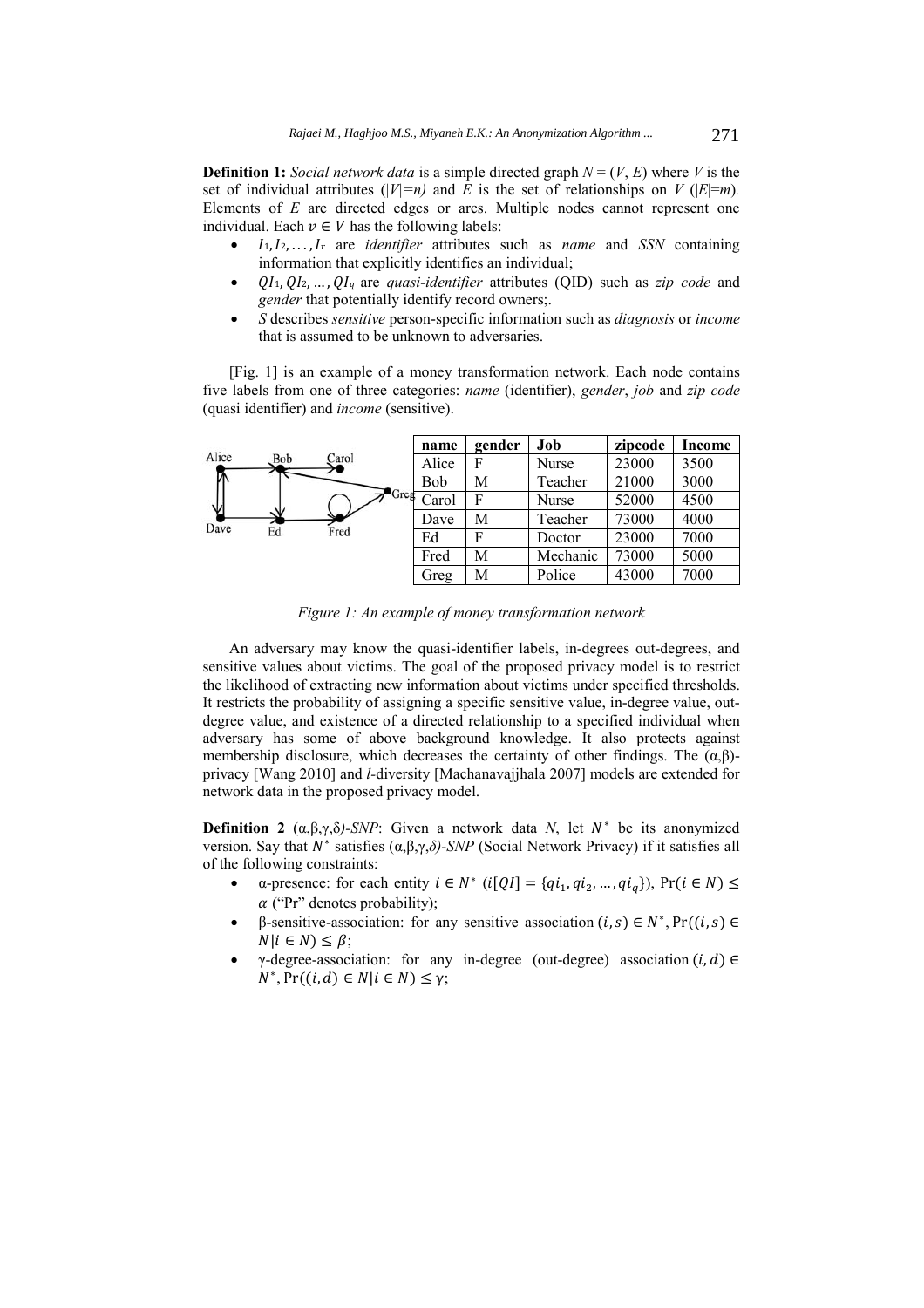δ-relationship: for any directed relationship  $(i_1, i_2)$  ∈  $N^*$ , Pr( $(i_1, i_2)$  ∈  $N|i_1 \in N, i_2 \in N \leq \delta$ .

 $Pr(i \in N)$  denotes the probability of adversary knowledge about the existence of individual *i* (with specified quasi-identifier attributes) in the original network data. The  $\alpha$ -presence limits Pr( $i \in N$ ) to below  $\alpha$ .

β-sensitive-association restricts adversary belief about an association between individuals and the value of sensitive attribute S to below β. The association between individual *i* and sensitive value *s* is denoted by  $(i, s)$ . Since inference of any private association of a specific individual is based on the presence of his/her nodes in the original network, probability of sensitive-association privacy is defined as conditionally dependent on the probability of presence privacy. The γ-degreeassociation is defined as similar to the β-sensitive-association for in-degree (outdegree). The δ-relationship binds adversary knowledge of the existence of a directed edge from one individual to another in the network to  $\delta$ .  $(i_1, i_2)$  denotes a directed relationship from individual  $i_1$  to  $i_2$ . Similarly, the probability of relationship disclosure is conditionally dependent on the probability of the presence of both individuals.

The proposed anonymization technique specifies how to publish data to satisfy (α,β,γ,δ*)-SNP* privacy requirements*.* This technique stores all tabular and structural data in multiple relational tables. Instead of publishing a generalized value [Sweeney 2002] for each attribute, exact values are published in separate tables. In this way, the number of individuals generated by the lossy join of these tables is more than the number of individuals in the original data. In other words, false tuples are generated by lossy join creating uncertainty about membership and assigning of private information to each person. A formal definition of *ASN* follows.

**Definition 3** (*ASN(Anonymity Social Network)*): Given social network data *N =* (*V,*   $E$ ), assume that all identifier attributes  $I_1, I_2, \ldots, I_r$  are removed and one unique and random label *l* is assigned to each vertex *v*. Vertices are partitioned into  $n'$  groups  $G =$  ${G_i, G_2,..., G_{n'}\}$  such that  $\bigcup_{i=1}^{n'} G_i = V$ , and for any  $i \neq j, G_i \cap G_j = \emptyset$ . *ASN* produces two quasi-identifier auxiliary tables (QATs), a sensitive table (ST), a degree table (DT) and a successor vertices table (SVT) as:

- Quasi-identifier attribute set  $Q = \{QI_1, QI_2, ..., QI_q\}$  is partitioned into two sets  $P = \{P_1, P_2\}$  such that  $\forall i, j: P_i \cap P_j = \emptyset$  and  $\bigcup_{i=1}^2 P_i = Q$ . Each set  $P_i = \{QI_{i,1}, QI_{i,2}, ..., QI_{i,|P_i|}\}\$  (|P<sub>i</sub>| denotes the size of P<sub>i</sub>) corresponds to auxiliary table QAT<sub>i</sub> of schema ( $GID, QI_{i,1}, ..., QI_{i,|Pi|}$ , count) with  $|P_i| + 2$ columns. For any group  $G_j(1 \le j \le n')$  and any distinct quasi-identifier value  $(q_1, q_2, ..., q_{|P_i|})$  of  $(QI_{i,1}, QI_{i,2}, ..., QI_{i,|P_i|})$  in G<sub>j</sub>, there is a tuple  $(j, q_1, q_2, ..., q_{|P_i|}, c) \in QAT_i$  where c is the number of vertices  $v \in G_i$  such that  $v[QI_{i,1}] = q_1, v[QI_{i,2}] = q_2, ..., v[QI_{i,|P_i|}] = q_{|P_i|} (v[A]$  is the value of attribute A of vertex v).
- S corresponds to the ST of schema (GID, S, count). For any group  $G_i(1 \leq$  $j \leq n'$ ) and any distinct sensitive value s of S in G<sub>i</sub>, there is a tuple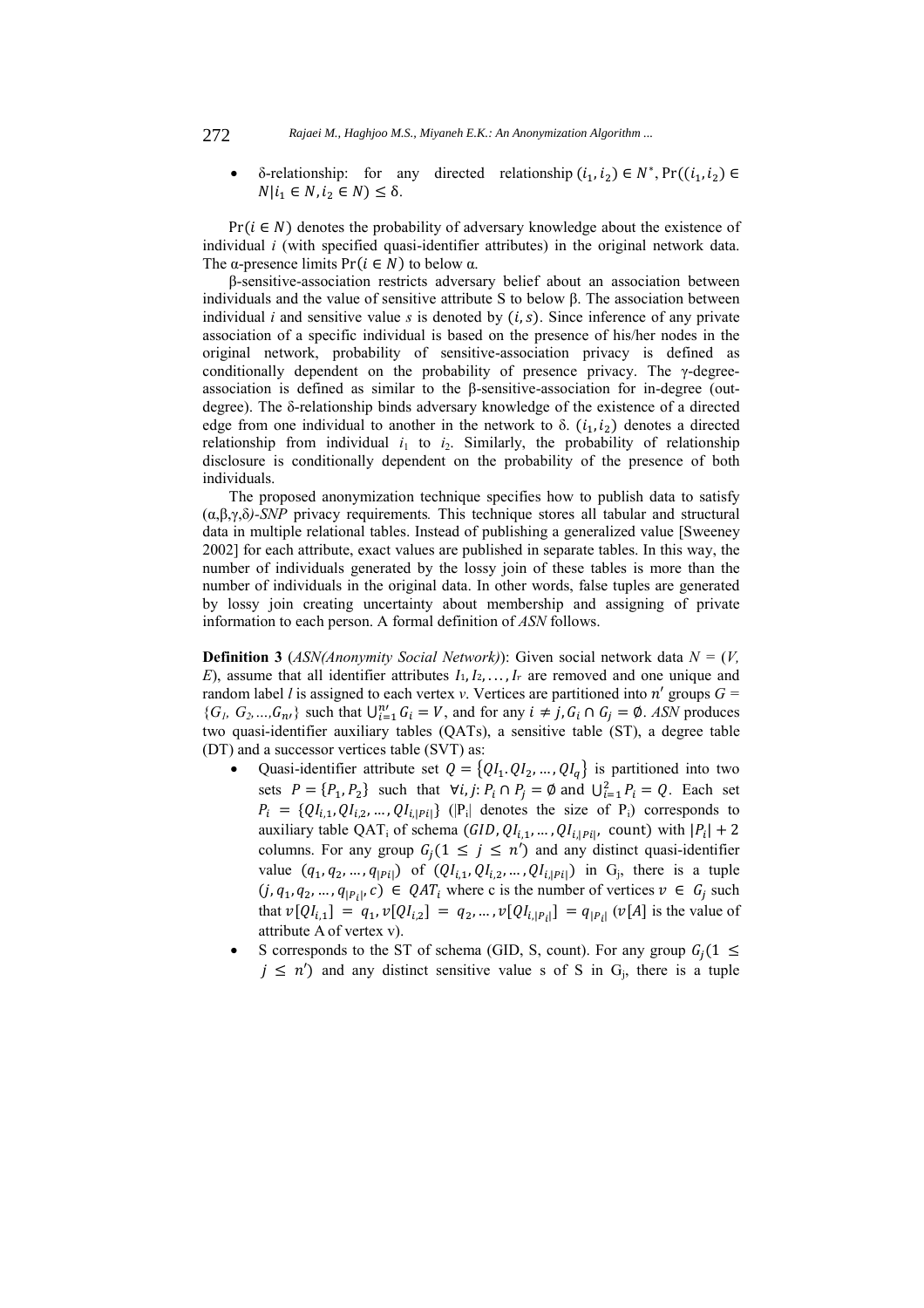$(j, s, c) \in ST$ , where c is the number of vertices  $v \in G_j$  such that  $v[S] =$  $S$ .

- The exact in-degree and out-degree of the vertices is published in the DT of schema (GID, label, Din, Dout). For any group  $G_i(1 \leq j \leq n')$  and any vertex v in  $G_i$ , there is a tuple  $(j, l, din, dout) \in DT$ , where din and dout are the in-degree and out-degree of v such that  $v[label] = l$ .
- Successor vertices of nodes of each group are published in a SVT of schema (GID, label, count). For any group  $G_i(1 \leq j \leq n')$  and any distinct vertex u in the successor nodes of G<sub>i</sub>, there is a tuple  $(j, l, c) \in SVT$ , where c is the number of vertices  $v \in G_i$  such that  $u \in v[succ]$  and  $u[label] = l$ , where  $v[succ] = \{u | (v, u) \in E\}.$

[Fig. 2] shows an example of the *ASN* technique using the network data in [Fig. 1].

When an adversary tries to discover new information about victim *i*, he should find all groups that cover *i* based on his background knowledge about *i*. If background knowledge of the adversary about the victim is  $X_1 = v_1, ..., X_b = v_b$  where  $X_1, ..., X_b$ are known properties, then group ID of all covering groups equals  $\pi_{Gid}(\sigma_{X_1=v_1\wedge...\wedge X_b=v_b}(QAT_1 \bowtie QAT_2 \bowtie DT \bowtie ST))$ . These two reasons means that victim *i* only belongs to one group. Based on Definition 1, there are no multiple nodes related to one individual in the network data. Based on Definition 7 below, the intersection of the groups in *ASN* is empty.

|         |            |          |       |   |                   |           |        |                                   |    |   |   |               |   |              | Gidlabel Count |
|---------|------------|----------|-------|---|-------------------|-----------|--------|-----------------------------------|----|---|---|---------------|---|--------------|----------------|
|         |            |          |       |   |                   |           |        | Gidincome count Gidlabel Din Dout |    |   |   |               |   | b            | 2              |
|         |            |          |       |   | Gid zipcode Count |           |        | 3500                              |    | a |   | ↑<br>$\angle$ |   | $\mathbf{f}$ |                |
|         | Gid gender | iob      | count |   | 23000             | 2         |        | 4500                              |    | c |   | 0             |   | d            |                |
|         | F          | nurse    | ∍     |   | 52000             |           |        | 5000                              |    | e | ◠ |               | ◠ | $\mathbf c$  |                |
|         | F          | doctor   |       |   | 73000             |           |        | 7000                              |    | g |   |               |   | g            |                |
|         | M          | mechanic |       | າ | 21000             |           | 2      | 3000                              | ∍  | b | ◠ | 2             | ◠ | e            | $\overline{c}$ |
| ↑<br>∠  | М          | teacher  | 2     |   | 73000             |           | ∍<br>∠ | 4000                              | ∍  | d |   | າ<br>∠        | ◠ | $\mathbf f$  |                |
|         | М          | police   |       | ◠ | 43000             |           | ◠      | 7000                              |    |   | ∽ | ◠<br>∠        | ◠ | a            |                |
| $OAT_1$ |            |          | OAT,  |   |                   | <b>ST</b> |        |                                   | DТ |   |   | <b>SVT</b>    |   |              |                |

*Figure 2: An example of ASN technique* 

When an adversary tries to reconstruct quasi-identifier values, he/she will have multiple candidates resulting from the lossy join of QATs on the GID. The set of all candidates for each group *Gj,* is called *Generated Combinations* set (*GCj*), where  $|GC_j| = \pi_{count(*)}(\sigma_{GID=j}QAT_1) \times \pi_{count(*)}(\sigma_{GID=j}QAT_2)$ . Based on the sum of *count* values for each group *j*,  $|G_j| = \pi_{sum(count)}(\sigma_{GID=j}QAT_1)$ , so there are  $\begin{pmatrix} |GC_j| \\ |G| \end{pmatrix}$  $\begin{pmatrix} 1 & 1 \\ 0 & 1 \end{pmatrix}$ choices for reconstructing members of *Gj*.

In some of these choices, the number of repetitions of each distinct value matches the *count* value of that in the QATs. These sets of choices are called *probable World*   $G_j$  (PW<sub>j</sub>). Of all possible worlds, only one subset contains the same individuals as in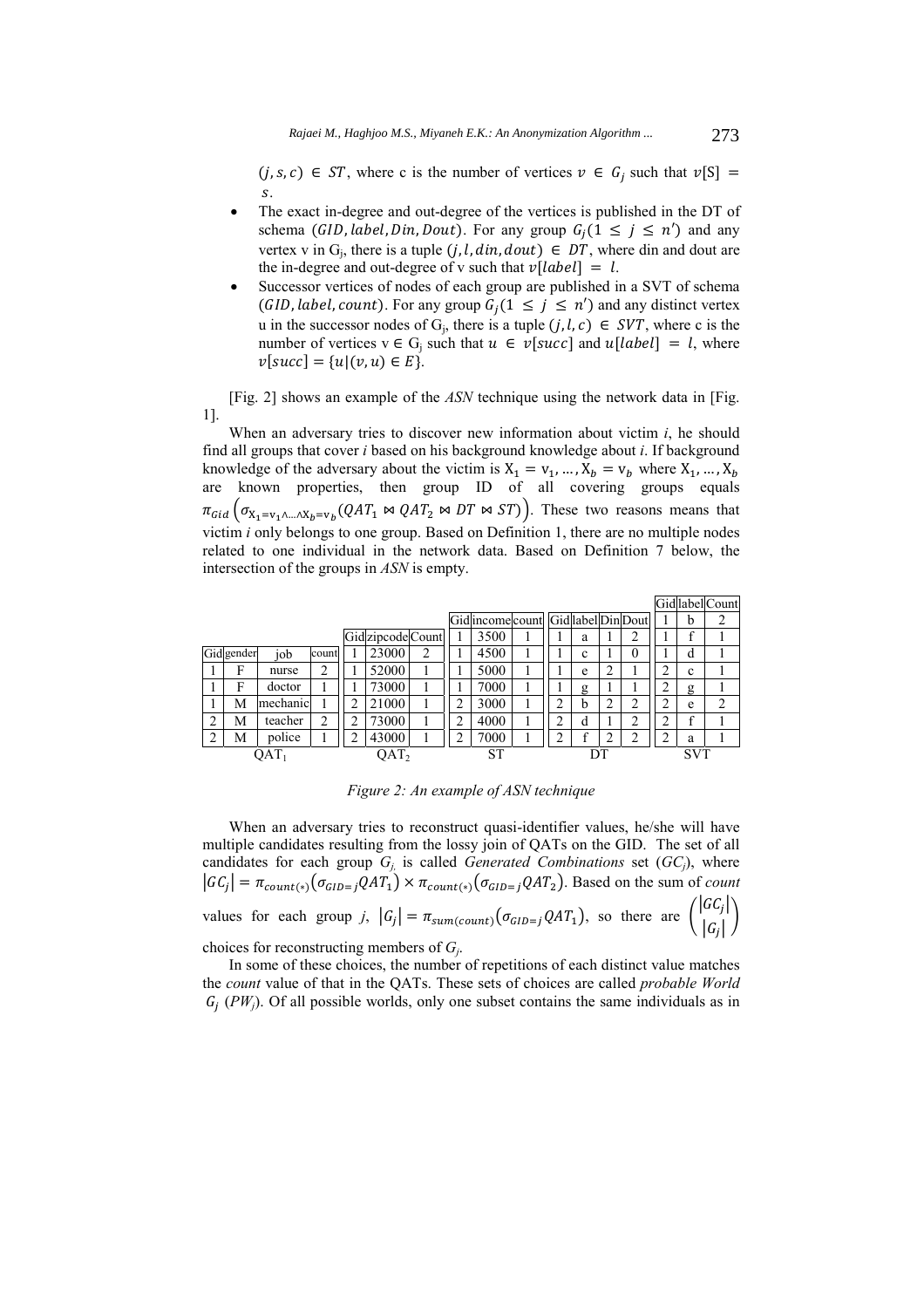the original data. Some of these possible worlds contain quasi-identifiers of individual *i* and is called *interesting worlds* ( $IW_j^i = \{T | T \in PW_j, \text{ and } i \in T\}$ , so  $Pr(i \in G_j) =$  $|IW_j|$ i  $|PW_i|$ . Each member of  $GC_j$  may belong to group  $G_j$ , but the maximum size of  $IW_j^i$  in  $G_i$  is a combination of the most frequent value of each QAT in  $G_i$  (*probable combination*  $(pc_i)$ ). The most frequent value of  $QAT_i$  in  $G_i$  is  $\pi_{\text{QID}_{i,1},\dots,\text{QID}_{i,|\text{Pi}|}}\left(\sigma_{Gid=j\wedge count=\pi_{\max(count)}(\sigma_{Gid=j}(QAT_i))}(QAT_i)\right)$ . In other words,  $\forall i \in \text{GC}_j$ :  $\left| I W_j^{i} \right| \leq \left| I W_j^{pc_j} \right|$ , so  $\forall i \in \text{GC}_i$ :  $\Pr\left(i \in \text{G}_j\right) \leq \frac{\left| I W_j^{pc_j} \right|}{\left| P W_j \right|}$ .

Let  $G^* = \{G_1, ..., G_k\}$  be the set of all groups that cover individual *i* based on quasi-identifier values. Since *i* belongs to at most one group, the maximum probability of presence for *i* is

 $Pr(i \in N) \leq \max_{\forall G_j \in G^*} Pr(i \in G_j) \leq \max_{\forall G_j \in G^*} \frac{|nw_j^{pc_j}|}{|pw_j|}.$ 

If an adversary knows that  $i$  belongs to  $G_j$ , then the probability of associating  $i$ with sensitive value *s* is  $\frac{c_1^s}{16}$  $\frac{\epsilon_j}{|G_j|}$  where  $C_j^s = \pi_{count}(\sigma_{GID=j} \, \gamma_{s=s} ST)$ . When sensitive value *s* is the most frequent sensitive value  $(f_i)$  in group  $G_i$ , maximum sensitive-association probability occurs for  $(i, f_i)$  in that group. Since  $C_j^{f_j} = \pi_{max(count)}(\sigma_{GID=j}ST)$ ,  $Pr((i, s) \in G_j | i \in G_j) \leq \frac{C_j^{f_j}}{|G_j|}$  $\frac{f}{|G_j|}$ . Let  $G^*$  =  ${G_1,...,G_k}$  be the set of all groups that cover individual *i*. Then  $Pr((i, s) \in N | i \in N) \le max_{\forall G_j \in G^*} \left\{ Pr((i, s) \in G_j | i \in G_j) \right\} \le max_{\forall G_j \in G^*} \left\{ \frac{c_j^{f_j}}{|G_j|} \right\}$  $\frac{g}{|G_j|}$ . Same as sensitive-association probability, the maximum probability of assigning degree *d* to an in-degree (out-degree) of individual *i* is  $Pr((i, d) \in N | i \in N)$  $max_{\forall G_j \in G^*} \{\frac{Cin_j^{fin_j}}{|G_j|}$  $\inf_{|G_j|}^{in_j}$  (Pr $((i, d) \in N | i \in N) \le max_{\forall G_j \in G^*} \{\frac{Cout_j^{four_j}}{|G_j|}\}$  $\frac{u(t_j)}{|G_j|}$  where  $Cin_j^{fin_j}$ 

is the frequency of the most frequent in-degree  $(fin_j)$  in group  $G_j$  and  $\textit{Cout}_j^{four_j}$  is the frequency of the most frequent out-degree( $f$  *out*  $_i$ ) in  $G_i$ .

When an adversary tries to reconstruct output edges from each group based on the DT and SVT tables, he/she will have multiple candidates from the lossy join of the tables on GID (as for presence probability). The set of all edges generated by lossy join for *G<sub>j</sub>* is *GE<sub>j</sub>*, where  $|GE_j| = \pi_{count(*)}(\sigma_{GID=j}DT) \times \pi_{count(*)}(\sigma_{GID=j}SVT)$ . The sum of *Dout* for each group *j* makes the total number of output edges (OE) from group *j,*  $|OE_j| = \pi_{sum(Dout)}(\sigma_{GID=j}DT)$ . There are  $\begin{pmatrix} |GE_j| \\ |GF_j| \end{pmatrix}$  $\begin{pmatrix} 1 & -1 \\ 0 & B_i \end{pmatrix}$  choices to reconstruct the output edges of  $G_i$ . Some of these choices are valid; each valid choice  $VC =$  $\{(u, w) | (u, w) \in GE_i\}$  (| $VC$ |=| $OE$ <sub>i</sub>|) should meet two requirements. 1) Let  $S(u, VC)$  =  $\{(u, w) | (u, w) \in VC\}$  be the set of all directed output edges of *VC* with *u* being the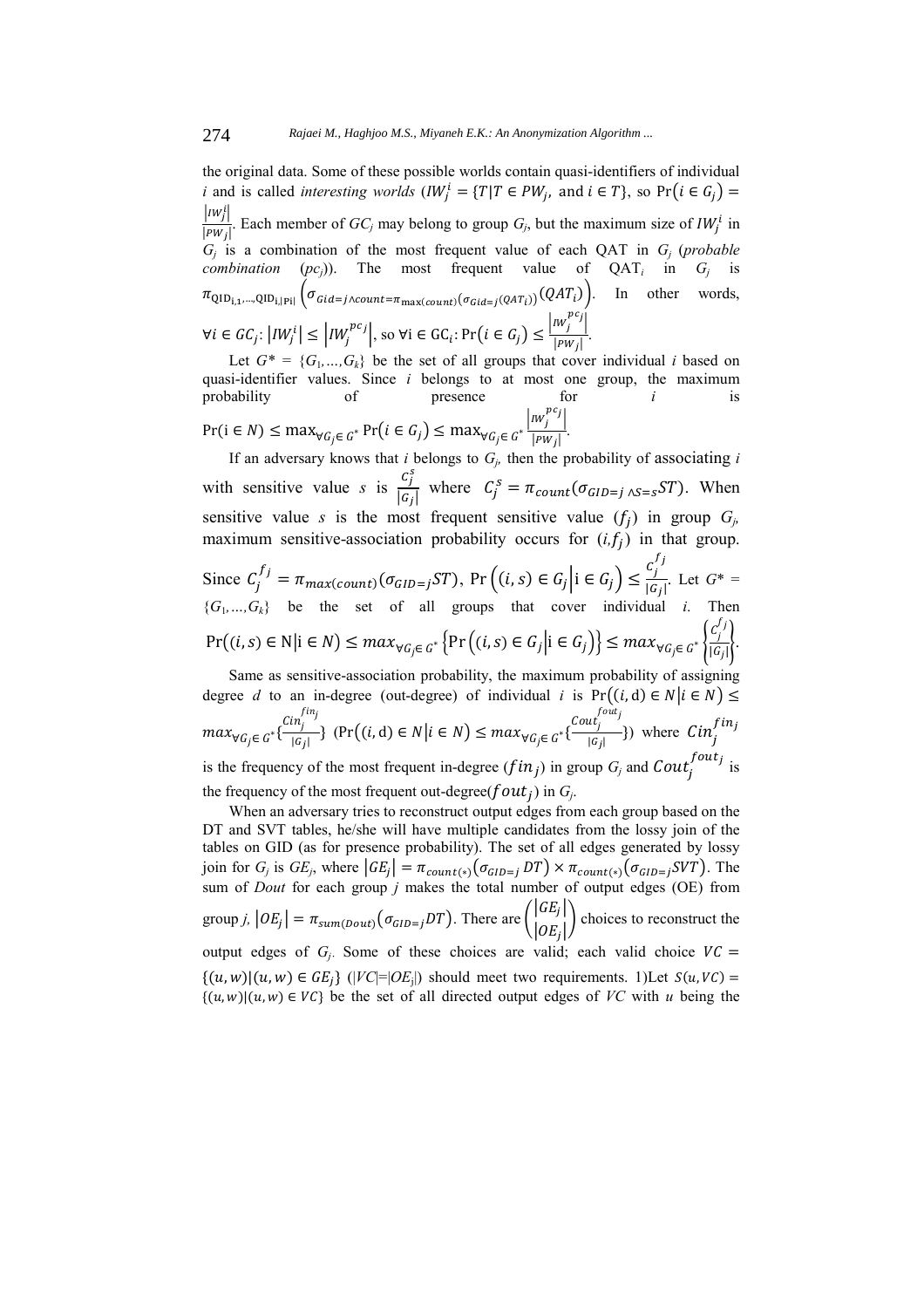source node. Now, for each label *u* in  $G_i$ ,  $|S(u, VC)|$ should equal the *D*out for *u* in DT. 2) Let  $d(u, VC) = \{(w, u) | (w, u) \in VC\}$  be the set of all directed output edges of *VC* with *u* being the destination node. For each label *u* in  $G_i$ ,  $|d(u, VC)|$ should equal the *count* value in the SVT table for *Gj*. These sets of choices are called *possible world edges of*  $G_j$  *(PWE<sub>j</sub>)*. Some of these possible worlds contain  $(i_1, i_2)$ , called interesting world edges  $(IWE_j^{(i_1, i_2)} = \{T | T \in PWE_j \text{ and } (i_1, i_2) \in T \}$ ; thus,  $Pr((i_1, i_2) \in |OE_j| | i_1 \in G_j, i_2 \in N) = \frac{|IWE_j^{(i_1, i_2)}|}{|PWE_j|}$ . The number of interesting worlds contain most probable edge (*pe*) (the edge from the label with maximum *Dout* in DT to the most frequent label as the successor of nodes of  $G_j$  in SVT) is greater than for other combinations of  $GE_j$ .  $\forall (i_1, i_2) \in \text{GE}_j$ :  $Pr((i_1, i_2) \in \text{OE}_j | i_1 \in \text{G}_j, i_2 \in \text{Set}_j)$  $(N) \leq \frac{|IWE_j|}{|PWE_j|}$ . If *i*<sub>2</sub> does not belong to the successor nodes of *G<sub>j</sub>*, this probability is  $zero.Pr((i_1, i_2) \in N | i_1 \in N, i_2 \in N) \leq max_{\forall G_i \in G^*} \{ Pr((i_1, i_2) \in | 0E_j | | i_1 \in G_j, i_2 \in N) \}$  ${N})\} \leq max_{\forall G_j \in G^*}\{\frac{|_{IWE_j^{pe_j}}|}{|_{PWE_j}|}\}.$ 

**Corollary.** Let *N* be network data and let  $N^*$  be its anonymized network; using  $ASN$ technique with tables  $N^* = \{QAT_1, QAT_2, ST, DT, SVT\}$  and  $n'$  groups  $G = \{G_1, G_2, G_3, G_4, G_5, G_6, G_7, G_8, G_7, G_8, G_9, G_{10}, G_{11}, G_{12}, G_{13}, G_{14}, G_{15}, G_{16}, G_{17}, G_{18}, G_{19}, G_{10}, G_{11}, G_{12}, G_{13}, G_{14}, G_{15}, G_{16}, G_{17}, G_{18}, G_{19}, G_{10}, G_{$ G<sub>2</sub>,...,G<sub>n</sub>,}. *N*<sup>\*</sup> satisfies (α,β,γ,δ)-SNP privacy requirements if ∀G<sub>j</sub> ∈ G:  $\frac{|iw_j^{pc_j}|}{|pw_j|}$  ≤  $\alpha$  ,  $\frac{c_j^{f_j}}{|c_j|}$  $\frac{c_j^{f_j}}{|G_j|} \leq \beta, \frac{Cin_j^{fin_j}}{|G_j|}$  $\frac{\inf_{j}^{fin_j}}{|\mathcal{G}_j|} \leq \gamma, \frac{\mathcal{C}out_j^{out_j}}{|\mathcal{G}_j|} \leq \gamma, \frac{|\mathcal{I}WE_j^{pe_j}|}{|\mathcal{I}WE_j|} \leq \delta.$ 

# **3 Desirability Metric**

The *Desirability Metric* (DM) measures the desirability of locating two individuals in one group with the goal of attaining privacy requirements as soon as possible. We assign a desirability weight between each two individuals based on this metric. We should consider two aspects of grouping of individuals: the privacy of members and data utility. So we define two metrics *Privacy Metric* (*PM*), and *Utility Metric* (*UM*). PM is determined based on privacy requirements; this metric shows how different are the properties of two individuals. UM is computed based on topological and aggregate properties and show how similar are the properties of successor nodes of two individuals. Therefore, DM equals the sum of the privacy metric (PM), and utility metric (UM). This produces:

$$
DM(v, u) = PM(v, u) + UM(v, u)
$$
\n<sup>(1)</sup>

#### **3.1 Privacy metric**

PM covers the following four cases: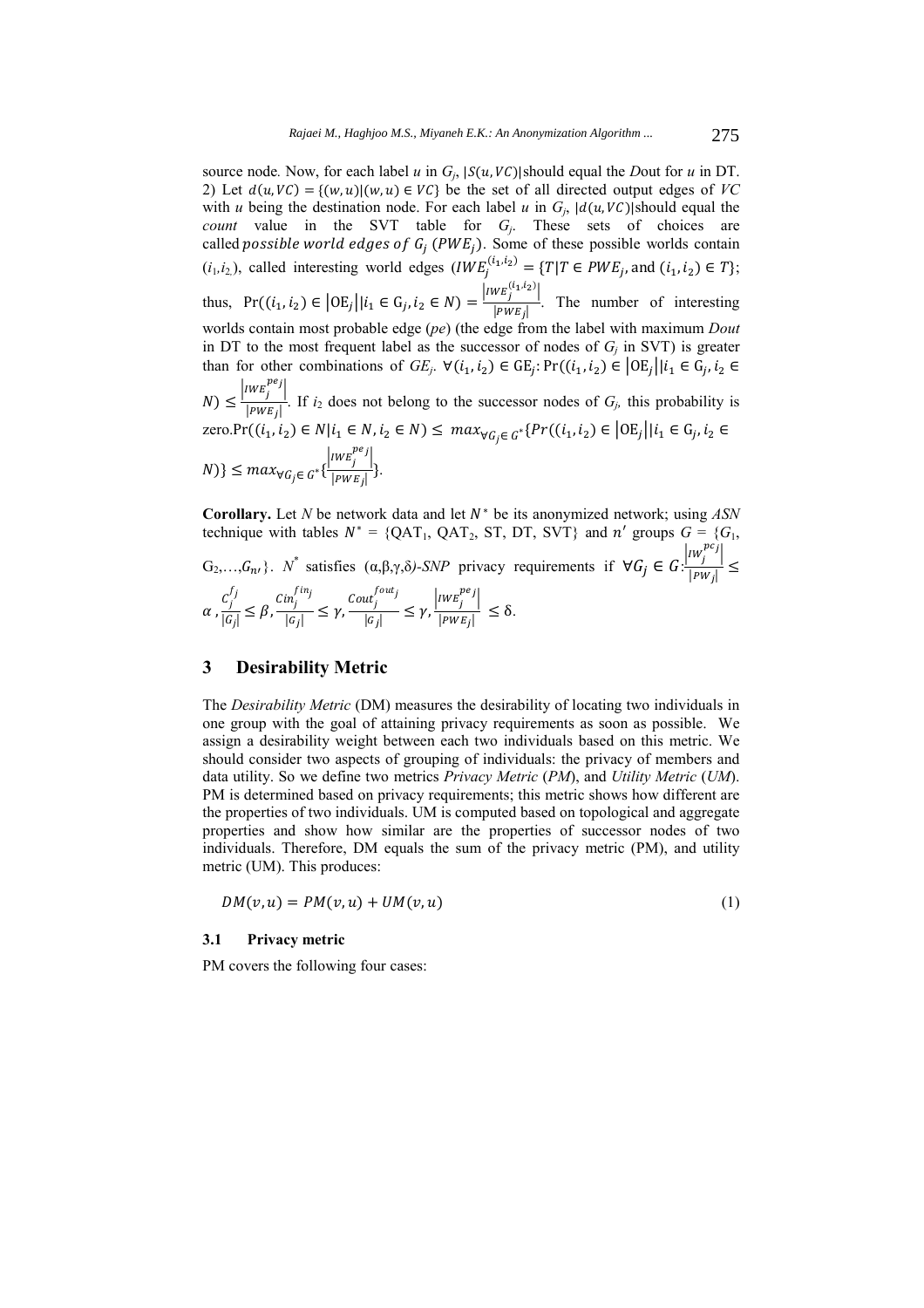1. As shown in section 2, the maximum possibility of presence in  $G_j$  is  $\frac{|IW_j^{pc_j}|}{|PW_j|}$ . Let

for  $i=1,2$   $X_i = \pi_{GID=j}(QAT_i)$ . For a constant  $|G_i|$ , if the number of distinct values of each QID-attribute  $(|X_i|)$  in each group increases, the maximum possibility of presence will decrease for two reasons. First, since for *i=1,2*  $|G_j| = \sum_{x \in X_i} x[count]$  (the sum of  $x[count]$  remains unchanged while  $|X_i|$ increases), the value of  $x[count]$  decreases for  $x \in X_i$ . If the frequency of the most frequent value ( $\max_{x \in X_i} \{x[count]\}$ ) decreases, the difference between the frequency of the most frequent value and that of the least frequent value decreases and maximum possibility of presence decreases. Second, when the *count* values of all distinct values are 1, the number of valid choices of  $G_i$  is maximized. By decreasing *count* values, the denominator increases. For example, locate *Alice*, *Bob*, and *Carol* in a group [Fig. 1]. The tuple values of  $QAT_1$  and  $QAT_2$  for this group are  $\{ (F, nurse, 2), (M, Teacher, 1) \}$  and  $\{ (23000,1), (21000,1), (52000,1) \}$ respectively. Its possible world is:

((F, nurse, 23000), (F, nurse, 21000), (M, Teacher, 52000)),

൞ ((F, nurse, 23000), (F, nurse, 52000), (M, Teacher, 21000)), \

 $((F, nurre, 21000), (F, nurse, 52000), (M, Teacher, 23000))$ 

(F, nurse, 23000) is one probable combination that appears in 2 cases. The maximum possibility of presence in this group is  $\frac{2}{3}$ . Now locate *Fred* in this group instead of *carol*. There are more distinct values in  $\overline{QAT_1}$  with the same group size. Here, the size of the possible world increases to 6:

> $\frac{1}{2}$  $\frac{1}{2}$  $\mathbf{I}$  $\frac{1}{2}$  $\bigg|$  ((F, nurse, 23000), (M, Teacher, 73000), (M, Mechanic, 21000)),  $((F, \text{nurse}, 23000), (M, \text{Teacher}, 21000), (M, \text{Mechanic}, 73000)),$ (F, nurse, 21000), (M, Teacher, 73000), (M, Mechanic, 23000)), ((F, nurse, 21000), (M, Teacher, 23000), (M, Mechanic, 73000)),  $\Bigl( \left( \mathsf{F}, \text{nurse}, 73000 \right)$ ,  $\bigl( \mathsf{M}, \text{Teacher}, 23000 \bigr)$ ,  $\bigl( \mathsf{M}, \text{Mechanic}, 21000 \bigr) \Bigr)$ ,  $\Bigl($  $\frac{1}{2}$  $\frac{1}{2}$  $\frac{1}{2}$  $\frac{1}{2}$  $\frac{1}{2}$

 $\binom{1}{r}$  ((F, nurse, 73000), (M, Teacher, 21000), (M, Mechanic, 23000)) The appearance of all combinations equals 2. In other words, the difference between the frequency of the most frequent value and that of the least frequent value is zero. The possibility of the presence of each combination in this group is  $\mathbf 1$  $\frac{1}{3}$ ; therefore, *PM*(*v*, *u*) increases for each different QID-value for *v* and *u*.

2. As shown, the maximum possibility of sensitive association for  $G_j$  is  $\frac{c_j^{f_j}}{G}$  $\frac{f}{|G_j|}$ . If

 $C_j^{f_j}$  decreases, the possibility of association also decreases. In other words, increasing the number of distinct values for the sensitive attribute of individuals of each group of constant size decreases the possibility of sensitive association in that QID group.  $PM(v, u)$  increases when the sensitive values of *v* and *u* are different.

3. As shown, the maximum possibility of degree-association in  $G_i$  is  $\max\left\{\frac{Cin_j^{fin_j}}{m_j}\right\}$ 

 $\frac{\sin_j^{fin_j}}{|G_j|}$ ,  $\frac{Cout_j^{four_j}}{|G_j|}$  $\frac{f(x)}{|G_i|}$ . Again, increasing the number of distinct values for the in-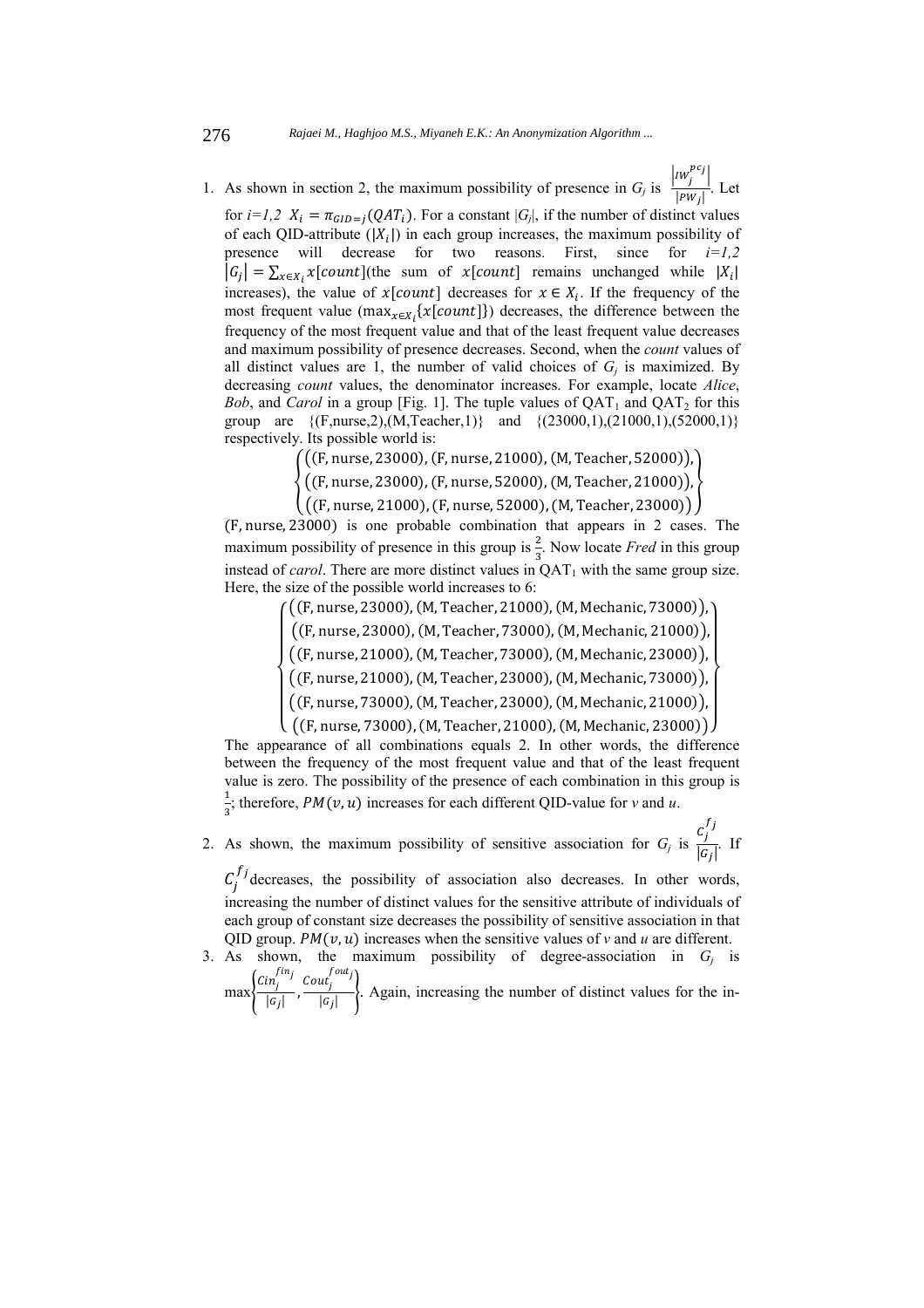degrees (out-degrees) of individuals of each group of fixed size decreases the probability of degree-association. Since in-degree and out-degree are numerical attributes, in-degree values for individuals of one group can occur in a narrow range (for example,  $[10, 15]$ ); therefore, the adversary may infer a narrow range for the in-degree but not an exact value; thus, wide ranges for in-degree (outdegree) values for members of each group are preferred.

4. As proven, the maximum possibility of edge disclosure in  $G_j$  is  $\frac{|IWE_j^{pe_j}|}{|PWE_j|}$ . The method of measuring the probability of a relationship is similar to that for the possibility of presence; however, to decrease *count* value of QAT, the number of distinct values of each QID attribute in each group of constant size should increase. The role of *count* in QATs is the same as *Dout* in DT and *count* in SVT. In this case, the same policy is not applicable because the out-degrees of nodes cannot be changed nor can only nodes with low out-degrees be used. To decrease the maximum possibility of edge disclosure, it is best to decrease the difference between probabilities of disclosure of the most probable edge with disclosure of the least probable edge. There are two options for this. First, decrease the difference between the out-degrees of the nodes of each group *j* with their maximum out-degrees. For this goal, the out-degrees of the nodes of each group should fall into a narrow range. This goal is in conflict with the tendency for degree-association. For example, let a two-member group have labels *a* and *b* with out-degrees 1 and 3, respectively. This group has four distinct successors  $(s, t, q, r)$  having frequency 1. The size of the possible world edges for this group is 4. Edge (*b,s*) is one probable edge that appears in 3 cases. The maximum probability of relationship disclosure in this group is  $\frac{3}{4}$ . Now, suppose that the outdegrees of both of *a* and *b* are 2 (with a lower difference between out-degrees). In this case,  $|PWE| = 6$  and  $|IW^{pe}| = 3$ . The maximum probability of relationship disclosure decreases to  $\frac{1}{2}$ . The second option is to decrease the *count* value of all successor labels of  $G_j$  in SVT. Grouping nodes with lower common successor nodes is advantageous so that the maximum possibility of edge disclosure decreases.

According to the above reasoning, grouping individuals with greater differences between attributes, in-degrees, and successor nodes is more desirable. In this way, groups with smaller group sizes attain α-presence, β-sensitive-association, γ-degreeassociation, and δ-relationship; thus, PMs of individual pairs with a greater number of different properties are assigned higher values.

**Definition 4** (*Privacy Metric*(*PM*)): Let  $N = (V, E)$  be original social network data. For each two individuals  $u$ ,  $v$  in  $V$ ,  $PM(v, u)$  can be calculated as: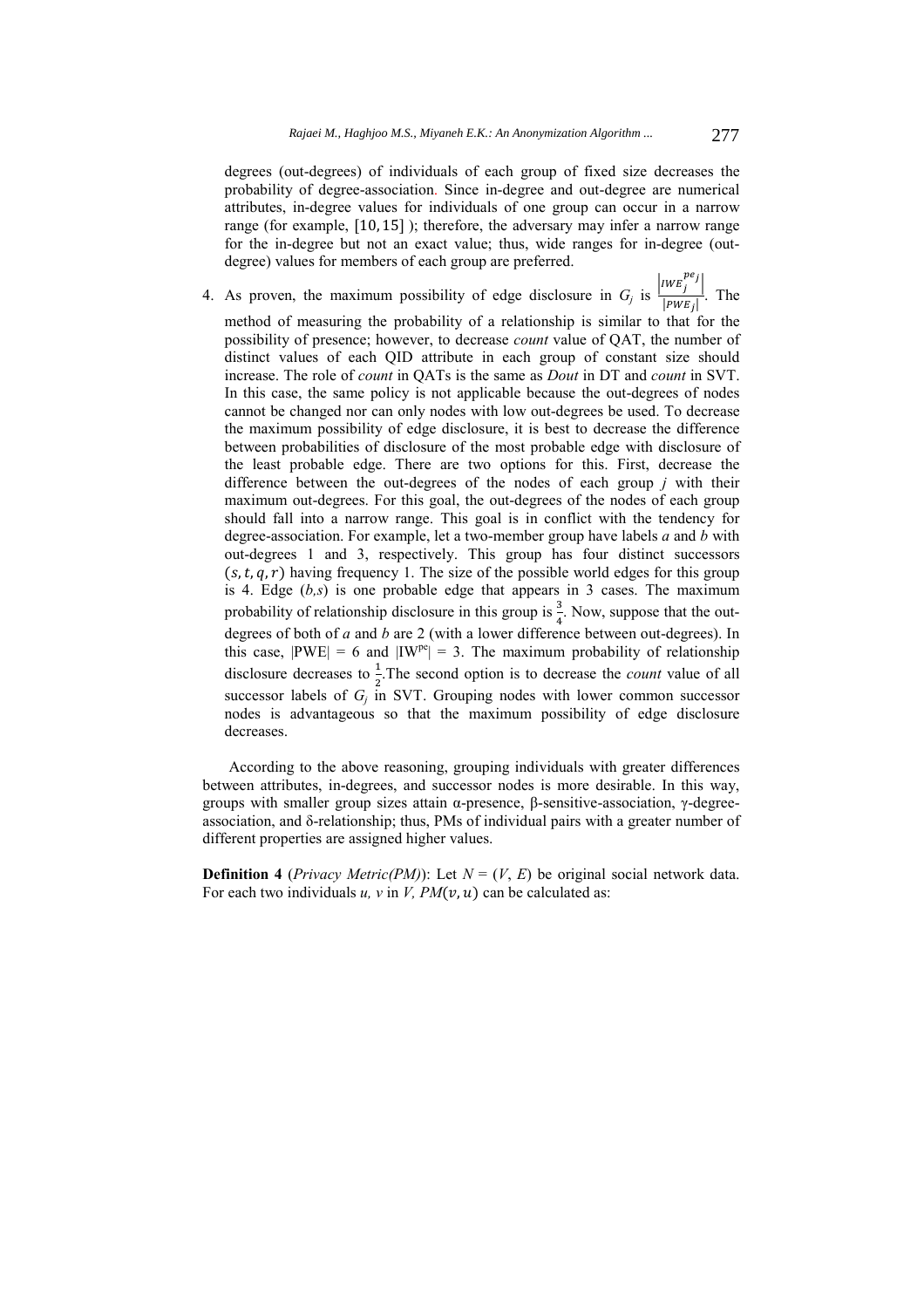$$
PM(v, u) = \sum_{k=1}^{q} \left( F_{QI} \times Pe_{QI_k} \times not\_equal(v[QI_k], u[QI_k]) \right) + \left( F_s \times Pe_s \times not\_equal(v[S], u[S]) \right) + \left( F_{Din} \times Pe_{Din} \times \frac{|v[Din] - u[Din]|}{max(Din) - min(Din)} \right) + \left( F_{Dout} \times Pe_{Dout} \times \frac{|v[Dout] - u[Dout]|}{max(Dout) - min(Dout)} + \left( F_{succ} \times (1 - Pe_{Dout}) \times \left( 1 - \frac{|v[Dout] - u[Dout]|}{max(v[Dout], u[Dout])} \right) \right) \right)
$$
(2)  
+ 
$$
\left( F_{succ} \times Pe_{succ} \times \left( 1 - \frac{max(v[Dout], u[Dout])}{|v[succ] \cup u[succ]|} \right) \right)
$$

Where

$$
not\_equal(x, y) = \begin{cases} 0 & x = y \\ 1 & x \neq y \end{cases}
$$

$$
\forall x \in \{QI_1, \dots, QI_q, S, Dout, Din\}: Pe_x = \frac{\sum_{\forall v \in d_x} {frq_v^x \choose 2}}{\binom{n}{2}}
$$

 $d_x$  is the set of all distinct values of property x that appears more than once in network data N

$$
frq_v^x = \pi_{count(*)}(\sigma_{x=v}(N))
$$
  
\n
$$
Pe_{succ} = \frac{\sum_{\forall v \in V} \sum_{\forall u \neq v \in V} has\_intersect(v[succ], u[succ])}{2 \times {n \choose 2}}
$$
  
\n
$$
has\_intersect(X, Y) = \begin{cases} 0 & X \cap Y = \emptyset \\ 1 & X \cap Y \neq \emptyset \end{cases}
$$
  
\n
$$
F_{QI}, F_S, F_{Din}, F_{Dout}, F_{succ}
$$
 are specified by data publisher.

Since the difference in properties with limited domains and less distinct values is more important than the difference in properties with wide domains and more distinct values, use  $Pe_x$ where  $x \in \{QI_1, ..., QI_q, S, Dout, Din\}$  to determine the probability of equality of property *x* for two individuals. A higher  $Pe<sub>x</sub>$  indicates the importance of differences in property *x* for individuals of each group. For example, the *gender* attribute can only have *F* or *M* values. The probability of the same *gender* values for two individuals is high. On the other hand, *zip code* can get a wider range of values, so the probability of the same *zip code* value for two individuals is low.

To calculate  $Pe_x$ , first find  $d_x$  (set of all distinct values of property *x* that appear more than once in network data *N*). For each value  $v \in d_x$ , the probability of the values of property *x* for two individuals from *N* having the same value *v* is  $\frac{\binom{frq_x^x}{2}}{\binom{n}{x}}$  $\frac{2}{\binom{n}{2}}$ where  $frq_v^x$  is the number of repetitions of value *v* in property *x* in network data *N*. The probability of two individuals having the same value for *x* is  $\sum_{\forall v \in d_{x}} \frac{\binom{frq_v^x}{2}}{\binom{n}{x}}$  $\forall v \in d_x \frac{\left(\frac{2}{n}\right)^2}{\left(\frac{n}{2}\right)}$ . The difference in the value of property *x* having higher  $Pe<sub>x</sub>$  has more effect on PM. For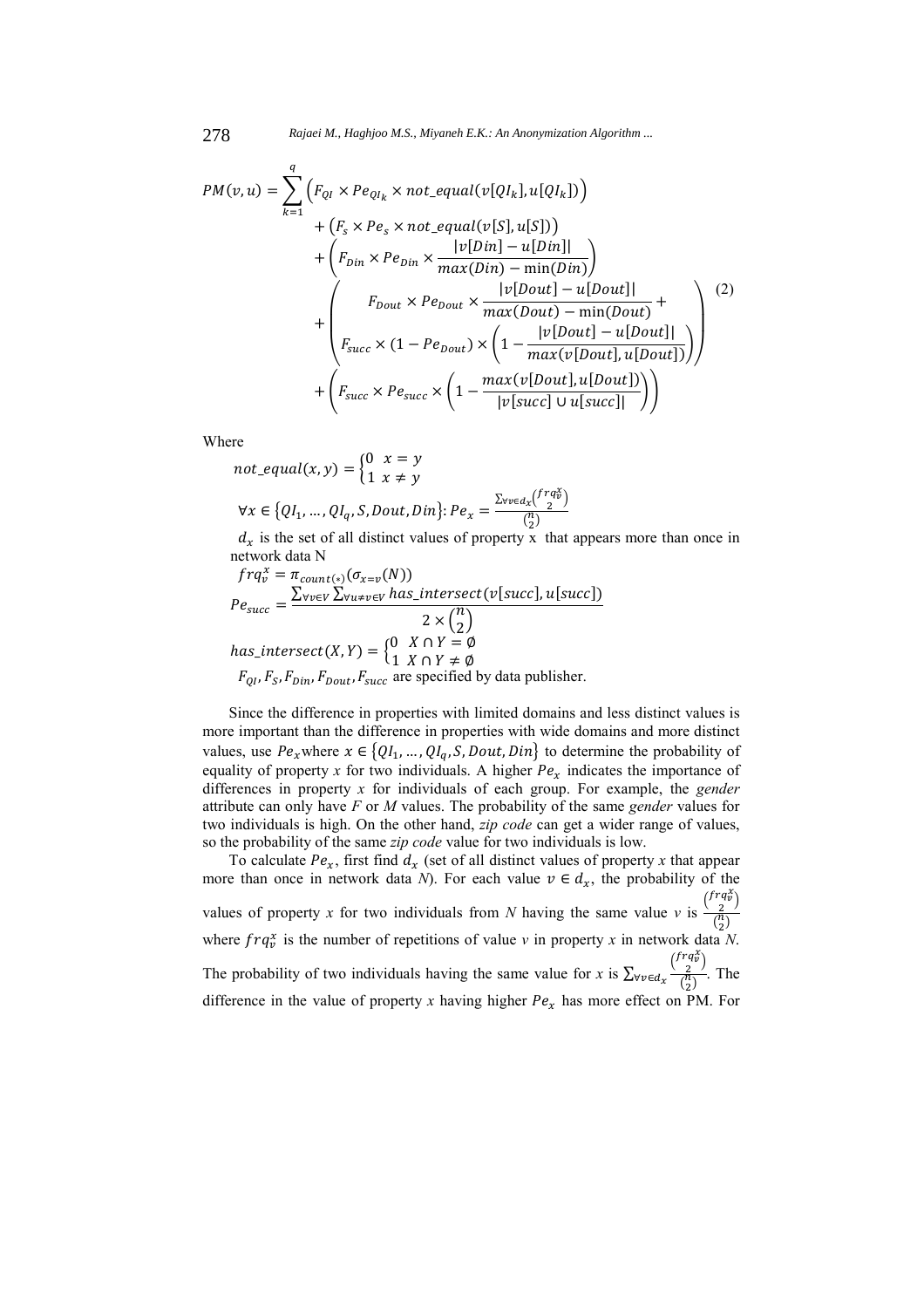example, in the dataset shown in [Fig. 1], there are 4 and 3 tuples with values *M* and F respectively, for the *gender* attribute; thus  $Pe_{gender} = \frac{\binom{4}{2} + \binom{3}{2}}{\binom{7}{2}}$  $\frac{f^{+}(z)}{\binom{7}{2}} = \frac{9}{21}$ . There are two values for *zip code* that appear twice (23000, 73000); thus,  $Pe_{zipcode} = \frac{{2 \choose 2} + {2 \choose 2}}{{7 \choose 2}}$ 

 $\frac{f^{+}(\frac{5}{2})}{\binom{7}{2}} = \frac{2}{21}.$ 

The function not-equal checks the equality of its arguments. It can be modified for numerically-sensitive values such as salary to protect against range attacks [Zhang 2007]. Sometimes numerical sensitive attributes for each group may contain *k* distinct values, but all these values occur in a narrow range, which helps attackers infer the range without specifying the exact value. For example, there are 5 individuals with different salaries {1000, 1050, 1070, 1100, 1020} in one group. Although their salaries are different, all fall in a narrow range [1000,1100]. To protect against this attack, the values for the sensitive attribute of each group should cover a wide range.

When computing PM, modify the not-equal function for numerically sensitive values to not\_equal(v[S],  $u[S]$ ) =  $\frac{|v[S] - u[S]|}{max(S) - min(S)}$ , where max(S) and min(S) are the maximum and minimum values, respectively, for sensitive attributes in network data *N*. This fraction measures the difference in their values compare to the available range in the dataset as a number between 0 to 1.The resulting fraction for small differences in the values of *v* and *u* for a narrow-range attribute has a greater effect than that for a wide-range attribute.

The in-degree of an individual is also numerical and should be protected against an adversary. Its *not-equal* function is  $\frac{|v[Din]-u[Din]|}{max(Din)-min(Din)}$ ; thus a greater difference in in-degrees relative to the range of all in-degree nodes increases the value for the *notequal* function and consequently has more effect on PM.

As stated, out-degrees of group members affect the requirements of degreeassociation and relationship. There are two conflicting policies: 1) The out-degree values of members of one group should be in a wide range to protect against range attack. To prevent out-degree disclosure, it is sufficient to have different values to satisfy δ-degree-association. 2) On the other hand, out-degrees of group members should be close together to protect relationship disclosure. To resolve the conflict, the effect of out-degree on PM for any two individuals should cover both cases. Its first effect is similar to in-degree at  $F_{Dout} \times Pe_{Dout} \times \frac{|v[Dout]-u[Dout]|}{max(Dout)-min(Dout)}$ . Its second effect is calculated as  $F_{succ} \times (1 - Pe_{Dout}) \times \left(1 - \frac{|v[Dout] - u[Dout]|}{max(v[Dout], u[Dout])}\right)$ . In this way, the coefficients of  $F_{Dout}$  and  $F_{succ}$  specify their effects.

When the out-degrees of group members are low, a small difference in out-degree results in a large change in relationship disclosure probability for that group. For example, in a group with 3 members and out-degree sequence (2,2,1) in a DT with 5 different individuals as successor nodes in SVT with no intersection in their successor nodes, there are 30 valid choices to reconstruct output edges; 12 of them contain probable combination. The maximum probability of disclosure of each possible output edge is  $\frac{12}{30} = \frac{2}{5}$ . If this group contains individuals with out-degree sequence (3,1,1) in DT with 5 different individuals as successor nodes in SVT, there are 20 valid choices to reconstruct output edges and 12 of them contain a probable combination. The maximum probability of disclosure of each possible output edge is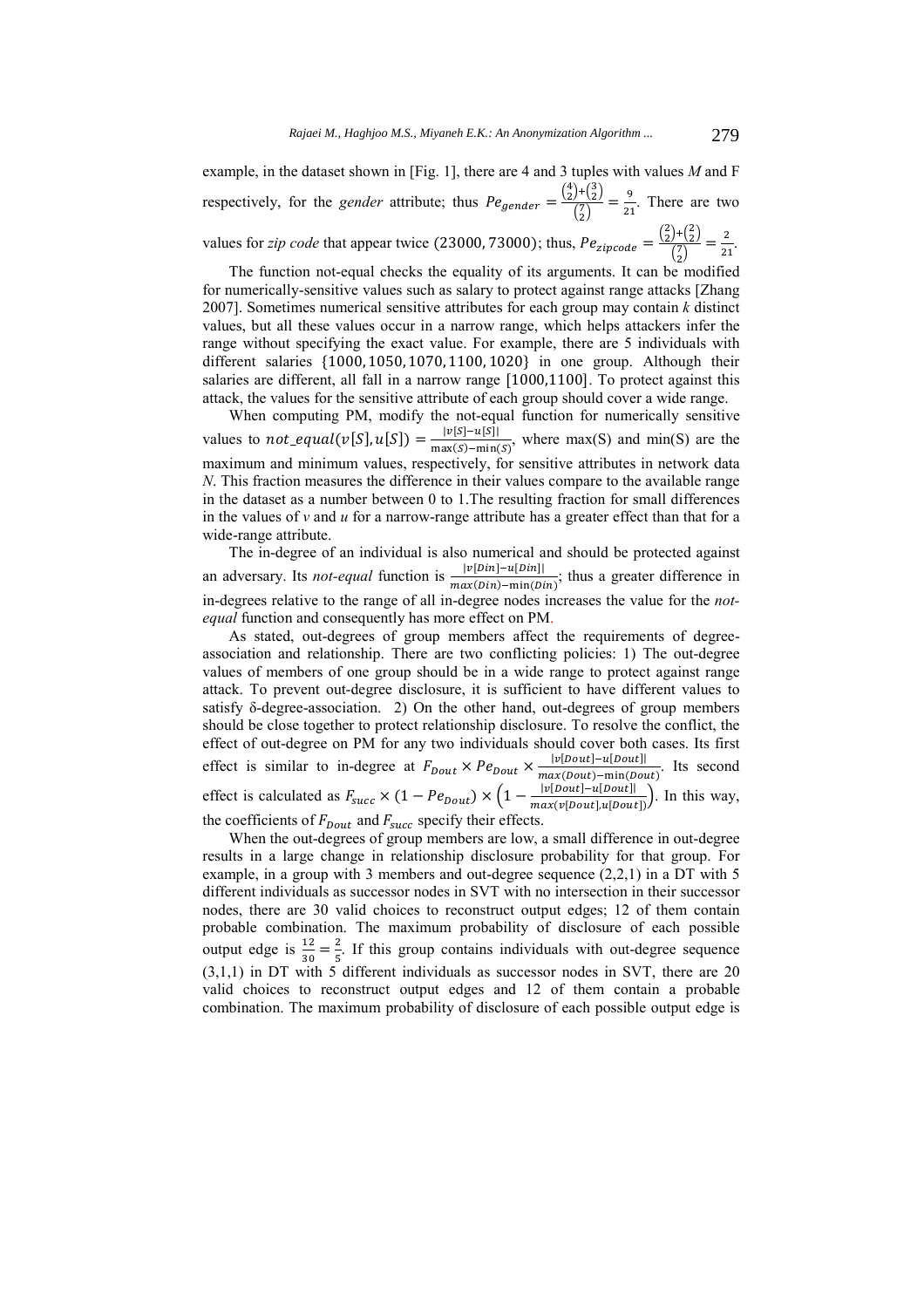$\frac{12}{20} = \frac{3}{5}$ . As shown in this example, small changes in the out-degree of one group can change the disclosure probability by about  $\frac{1}{5}$ . If the out-degree sequence is (9,10,10), and there is no intersection between successor nodes of individuals of this group, the maximum relationship disclosure likelihood is  $\frac{10}{29}$  (the SVT table contains 29 labels with frequency 1 for this group). If the out-degree sequence is (9,9,11) with 29 distinct successors, the maximum likelihood of relationship disclosure changes to  $\frac{11}{29}$ . In this case, a small change in out-degree causes a small change of about  $\frac{1}{29}$  in the probability of relationship disclosure.

For this reason, divide the difference in out-degrees of two individuals by their maximum out-degree. For high out-degree nodes, a small difference in out-degree does not drastically decrease PM. The fraction  $\frac{|v[Dout]-u[Dout]|}{max(v[Dout],u[Dout])}$  falls in the range [0,1]. When out-degrees of both individuals are zero, consider this fraction to be zero.

As stated, to protect against relationship disclosure, the out-degrees of nodes of each group should fall into a narrow range. It is better to keep this fraction near 0; therefore, use  $\left(1 - \frac{|v[Dout]-u[Dout]|}{max(v[Dout],u[Dout])}\right)$ . The higher value for this expression shows more desirability for putting the two individuals into one group and increases their PM value. Since a higher probability of inequality of out-degree between individuals  $(1 - Pe_{Dout})$  makes it harder to put individuals with the same out-degree in one group, that expression is multiplied by $(1 - Pe_{Dout})$ .

 $Pe<sub>succ</sub>$  indicates the probability of having the same successor for two individuals in network data *N*. To compute it, count all pairs of individuals *N* with common successor nodes and divide them by the number of all possible pairs. A higher value for  $Pe_{succ}$  means a low probability of finding individuals without a common successor. If individuals *v* and *u* are located in a group, there are  $|\nu[\text{succ}] \cup \nu[\text{succ}]$ distinct labels in SVT for that group. The high bound for probability of existence of a directed relationship from *v* to each member of  $v[succ]$  ∪  $u[succ]$  is approximately  $v[$ Dout $]$  $\frac{V[\text{Doul}]}{|v[\text{succ}]\cup u[\text{succ}]}$ . For example, let there be two nodes having out-degrees 2 and 3 where the union of their successor nodes has 4 members. If these two nodes are located in one group, since the out-degree of the second node is 3, it should be connected to 3 successors; the probability of existence of an edge between it and each member of the successors is  $\frac{3}{5}$ .

A simple expression was used to compute PM. The fraction  $\frac{max(v[Dout], u[Dout])}{|v[succ] \cup [succ]}$ approximates the maximum probability of disclosure of a directed relationship if these two individuals are members of one group. Lower values denote increased desirability to put them in one group.  $F_{succ} \times Pe_{succ} \times \left(1 - \frac{max(v[Dout], u[Dout])}{|v[succ] \cup u[succ]|} \right)$  is used in the PM equation. As for the previous case, if the out-degree of two individuals equals zero, consider  $\frac{max(v[Dout], u[Dout])}{|v[succ] \cup u[succ]}$  to be zero. Since there are no successor nodes, the probability of disclosure of the relationship is zero.

 $F_{QI}$ ,  $F_S$ ,  $F_{Din}$ ,  $F_{Dout}$  and  $F_{succ}$  are coefficients for quasi-identifiers, sensitive attribute, in-degree, out-degree, and relationship, respectively, which have important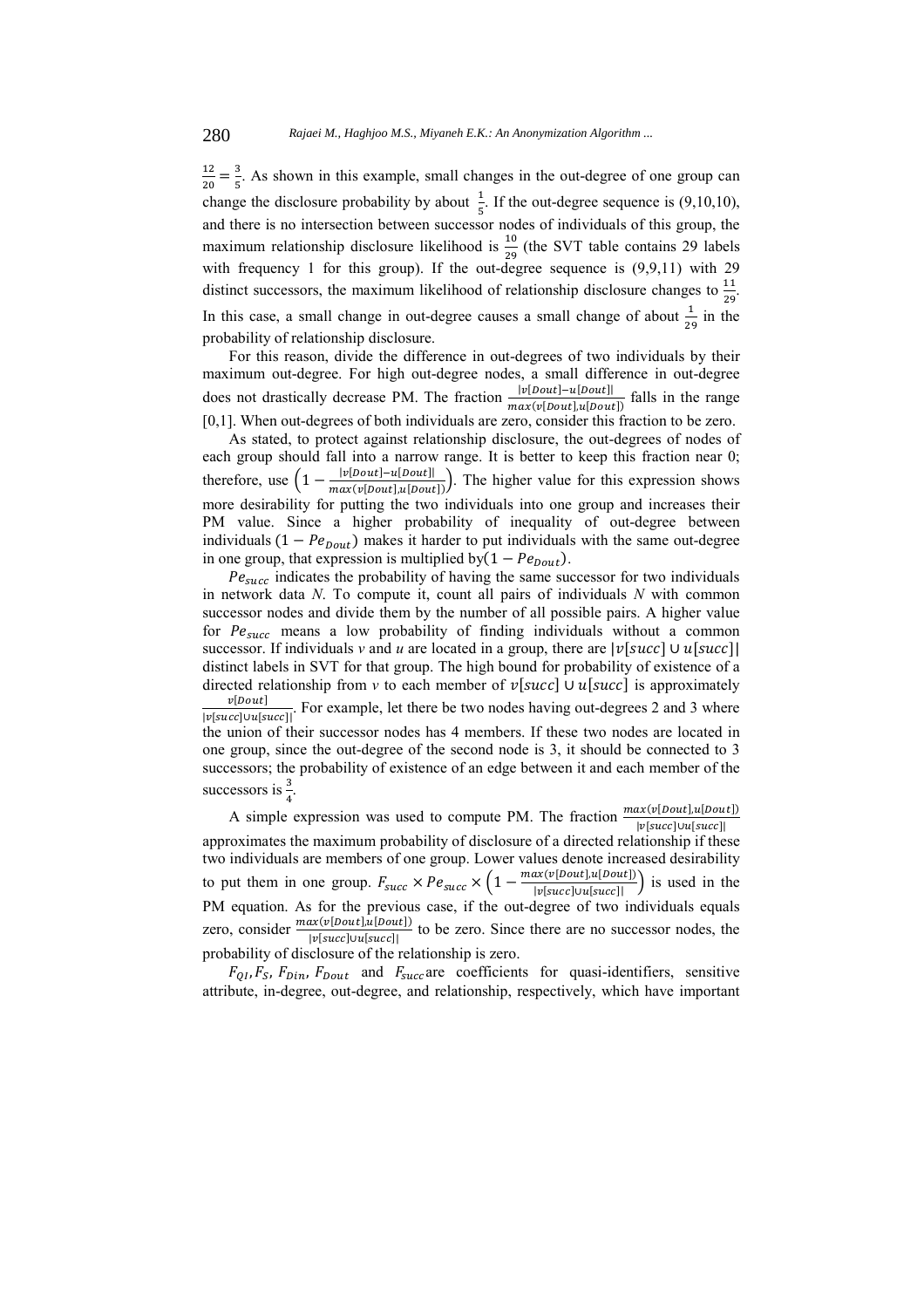effects on PM and grouping methods. The diversity of sensitive attributes, in-degree (out-degree), and successor individuals has a direct effect on sensitive-association, degree-association, and relationship probabilities, respectively. Their coefficients should be greater than  $F_{\text{OL}}$ , which effects PM for all quasi-identifier attributes; thus, if the number of quasi-identifier attributes is high, the increased value of PM relates to inequality in the quasi-identifier attributes. The composition of quasi-identifiers only affects probability of presence, while other properties have a direct effect on other privacy constraints. As a result, if other coefficients are set to  $\sim$  1,  $F_{QI}$  should be set to about  $\frac{1}{q}$ , where *q* is the number of quasi-identifiers.

When the corresponding quasi-identifier or sensitive attribute of two individuals are not equal, the output of the *not-equal* function is 1. For other properties, when the corresponding values are not equal, the inequality ratio is in the range [0,1]. To compensate,  $F_{Din}$ ,  $F_{Dout}$  and  $F_{succ}$  coefficients should be greater than 1.

Other important factors used to set the coefficients are thresholds  $\alpha$ ,  $\beta$ ,  $\gamma$  and δ. For example, when the constraint of the β-sensitive-association is limited and the density of the sensitive attribute is high and close to  $\beta$ , it is better to choose a higher value for *FS*. This increases the effect of differences in sensitive values of individuals. The density of *x* is the ratio of the number of individuals with the most frequent value for property *x* by the number of individuals in the network data. For instance, if the density of the successor property attribute is 20%, it means that 20% of individuals have the same successor node. Thresholds β, γ and δ cannot be less than the density of the sensitive attribute, in-degree (out-degree), and successor properties, respectively. It their value is less than their density, then no grouping will be found thatall groups satisfy the privacy requirements. It is reasonable to consider high coefficients for more limited constraints.

As stated in Definition 4, the calculation for PM is  $O(q)$  (q is the number of QID attributes of *N*) and there are  $O(n^2)$  pairs of individuals; the total time complexity for computing PM for all pairs is  $O(qn^2)$ . In addition, computing each factor  $Pe_x$  where  $x \in \{QI_1, ..., QI_q, S, Dout, Din\}$  is  $O(n)$  and the time complexity for computing Pe<sub>succ</sub> is  $O(n^2 * max(outdegree) * log(max(outdegree))$ ). The upper bound for the *has-intersect* time complexity is  $O(d * log d)$  where *d* is the maximum size of its input parameters. In the worst case,  $d$  equals  $max(out-degree)$ .  $Pe_x$  and  $Pe_{succ}$  are calculated only once.

#### **3.2 Utility metric**

This metric determines the similarity of two individuals in the data and structural utility. [Section 5] reviews four types of analysis possible for published data. When publishing data, the results of analysis on published data should be similar to those on original data. For PM, the value of DM is increased to satisfy the privacy requirements of groups of minimum size because a smaller size for the anonymization group decreases information loss. In UM, the value of DM is increased to preserve better data utility, while considering two concerns:

1. Preserving the shortest path length (distance) between each two individuals in the published network is an important metric in topological and structural properties of the network data. When an analyzer reconstructs graph data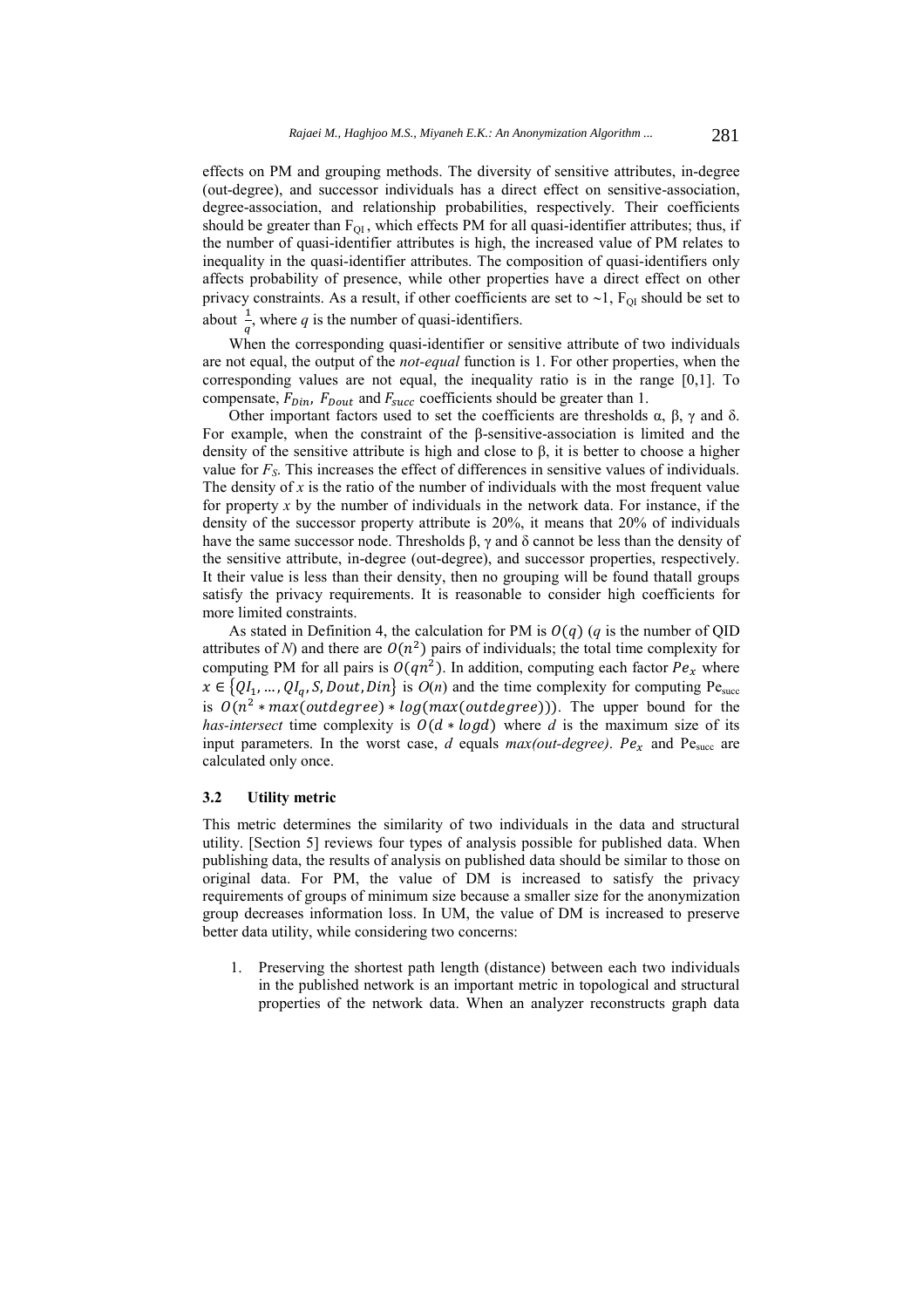from published ASN data, each node label in the SVT table for group j can be considered a successor node for each member of group j. The goal is to group members with low average distances from all successor nodes of that group. If the shortest path length is preserved, closeness can also be preserved, along with the diameter and spectrum properties of the graph data.

2. An aggregate network query calculates aggregation on paths or subgraphs satisfying specific query conditions. One example is the average distance from nodes with specified values for sensitive attributes to other nodes in a network structure. To preserve the data utility of this type of query, the members are grouped with the most similar sensitive value distributions of their successor nodes.

Based on above reasoning, higher value is assigned to utility metric of the two individuals with lower average distances to their successor nodes and more similar sensitive value distributions of successor nodes.

**Definition 5.** (Utility *Metric*(*UM*)): Let  $N = (V, E)$  be the original social network data, for each two individuals  $u$  and  $v$  in  $V$ ,  $UM (v, u)$  is calculated as:  $|OII|$  +  $|OII|$ 

$$
UM(u, v) = F_{top} \frac{|UU| + |UV|}{\sum_{x \in OU} dist(v, x) + \sum_{x \in OV} dist(u, x)} + F_{an} \left( 1 - \frac{\sum_{i \in SValSet} \frac{|p_v(i) - p_u(i)|}{max(p_v(i), p_u(i))}}{|SValSet|} \right)
$$
(3)

where

 $\hat{O}V = v[succ] - u[succ]$  $\partial U = u[succ] - v[succ]$  $dist(v, u) = \begin{cases} 2n, \text{ there is not path from } v \text{ to } u \\ \text{length of shortest path from } v \text{ to } u \text{ on N, } otherwise \end{cases}$  $SValSet = \{s | \exists x \in OV \cup OU : x[S] = s\}$  $\forall i \in SValSet: p_v(i) = \frac{|\{x | x \in OV: x[S] = i\}|}{|OV|}$ ,  $p_u(i) = \frac{|\{x | x \in OU: x[S] = i\}|}{|OU|}$  $F_{\text{top}}$ ,  $F_{\text{an}}$  are specified by data publisher

Although the increase in the common nodes of successors of *v* and *u* increases data utility, it increases the probability of relationship disclosure. Because this contrasts with privacy requirements, common successor nodes are not considered in UM so that they do not negate the effect of PM. Consider two sets OV and OU which contain nodes that are successors of only *v* and only *u*, respectively. If nodes *v* and *u*  are grouped together, the average distance from each node  $(v(u))$  to nodes that are only successors of other node  $(OU(OV))\left(\frac{\sum_{x \in OU} dist(v, x) + \sum_{x \in OV} dist(u, x)}{|OU| + |OV|}\right)$  is used as a metric to preserve topological properties. The ideal value for this is 1. Since a lower average is more desirable, the inverse of this fraction is used for UM. If the numerator or denominator of this fraction is zero, consider 0.5 for its inverse. In [Fig. 1], consider *Dave* as *v* and *Fred* as *u*. Then,  $OV = \{Alice, Ed\}$ ,  $OU = \{Fred, Gerg\}$  and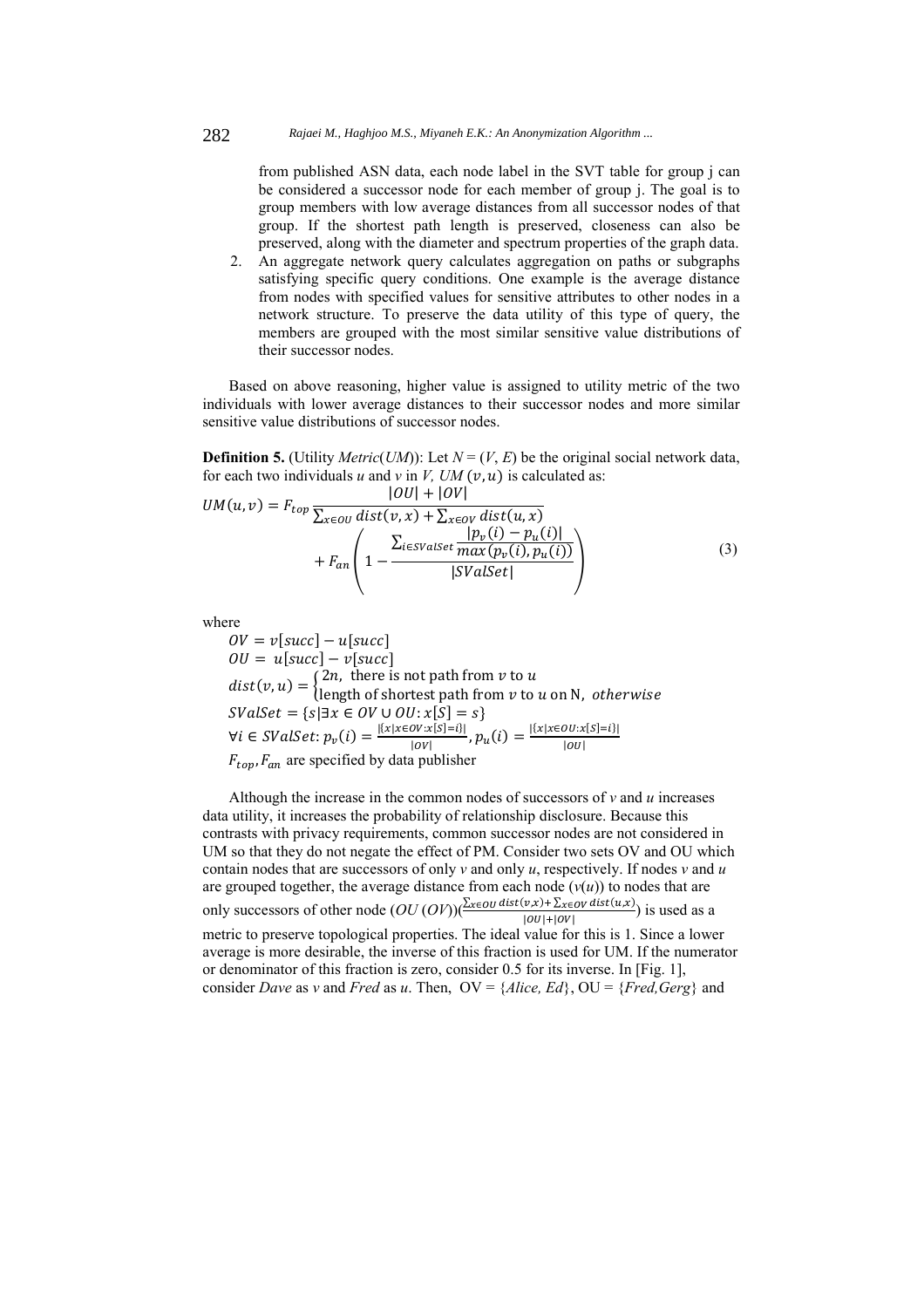the inverse of this fraction equals:

 $\frac{2+2}{dist(Dave, Fred)+dist(Dave, Gerg)+dist(Fred, Alice)+dist(Fred, Ed)} = \frac{4}{2+3+3+3} = \frac{4}{11}.$ 

Wave hedges metric [Cha 2007] is used to compare the difference in distribution of sensitive values in the OV and OU nodes. To compute their probability density functions (pdf), we define *SValSet*, which contains all sensitive labels of the OV and OU nodes. For each value  $i \in \text{SValSet}$ , we compute its probability in OV and OU as  $p_v(i)$ and  $p_u(i)$ , respectively. Higher values of  $\frac{|p_v(i) - p_u(i)|}{max(p_v(i), p_u(i))}$  show a greater difference between the probability of the existence of *i* in OV and OU relative to their maximum. Value of this fraction falls in the range [0,1].  $\sum_{i \in SValSet} \frac{|p_v(i) - p_u(i)|}{max(p_v(i), p_u(i))}$  is the sum of differences of probabilities for all values of *SValSet*. To normalize the difference, it is divided by |*SValSet*|. This value is in range [0,1] and indicates the difference between two pdfs. Since more similarity is desirable for UM, subtract it from 1. In the example, for *Dave* and *Fred, SValSet*={3500,7000,5000},  $p_{\text{Dave}}(3500) = \frac{1}{2}$  and  $p_{\text{Fred}}(3500) = 0$ . This produces: 1 –  $\frac{\sum_{i \in SValSet} \frac{|p_v(i) - p_u(i)|}{\max(p_v(i), p_u(i))}}{|SValSet|} =$ 

$$
1-\frac{\frac{|1/2-0|}{1/2}+\frac{|1/2-1/2|}{1/2}+\frac{|0-1/2|}{1/2}}{3}=\frac{1}{3}.
$$

 $F_{\text{top}}$  and  $F_{\text{an}}$  are coefficients that show the importance of preserving the utility of analysis. They have important effects on UM values and grouping methods.

As stated in Definition 5, calculation of the first and second terms of UM takes  $O(|OV| + |OU|)$  and  $O(|SValSet|)$ , respectively; both time complexities are less than  $O(v[dout] + u[dout])$ . So time complexity of UM for all pairs is  $\sum_{v \in V} \sum_{u \in V} (v[dout] + u[dout]) \in O(n^3)$ .

[Section 4] applies a greedy algorithm for grouping individuals. This algorithm creates groups with a minimum number of members and maximum average weight for all pairs.

# **4 Anonymization Algorithm**

This section describes greedy algorithm grouping social-network data (*GroupingSND* (Grouping Social-Network Data) based on the DM for implementing ASN technique. The algorithm partitions individuals of network data *N* into non-overlapping groups so that each group satisfies privacy requirements of  $(\alpha, \beta, \gamma, \delta)$ -SNP. To decrease information loss, construct groups in small sizes. First, compute the DM for all pairs of individuals and then apply a greedy algorithm to group them. This algorithm makes groups with a minimum number of members and maximum average desirability.

[Fig.3] depicts the algorithm. First priority was assigned to all nodes (individuals) (lines 1-3). Priority  $\nu$  indicates the similarity of individual  $\nu$  with other individuals in network data *N* for tabular (quasi-identifiers and sensitive) values and structural (indegree, out-degree, relationship) properties. The priority of each node is calculated as: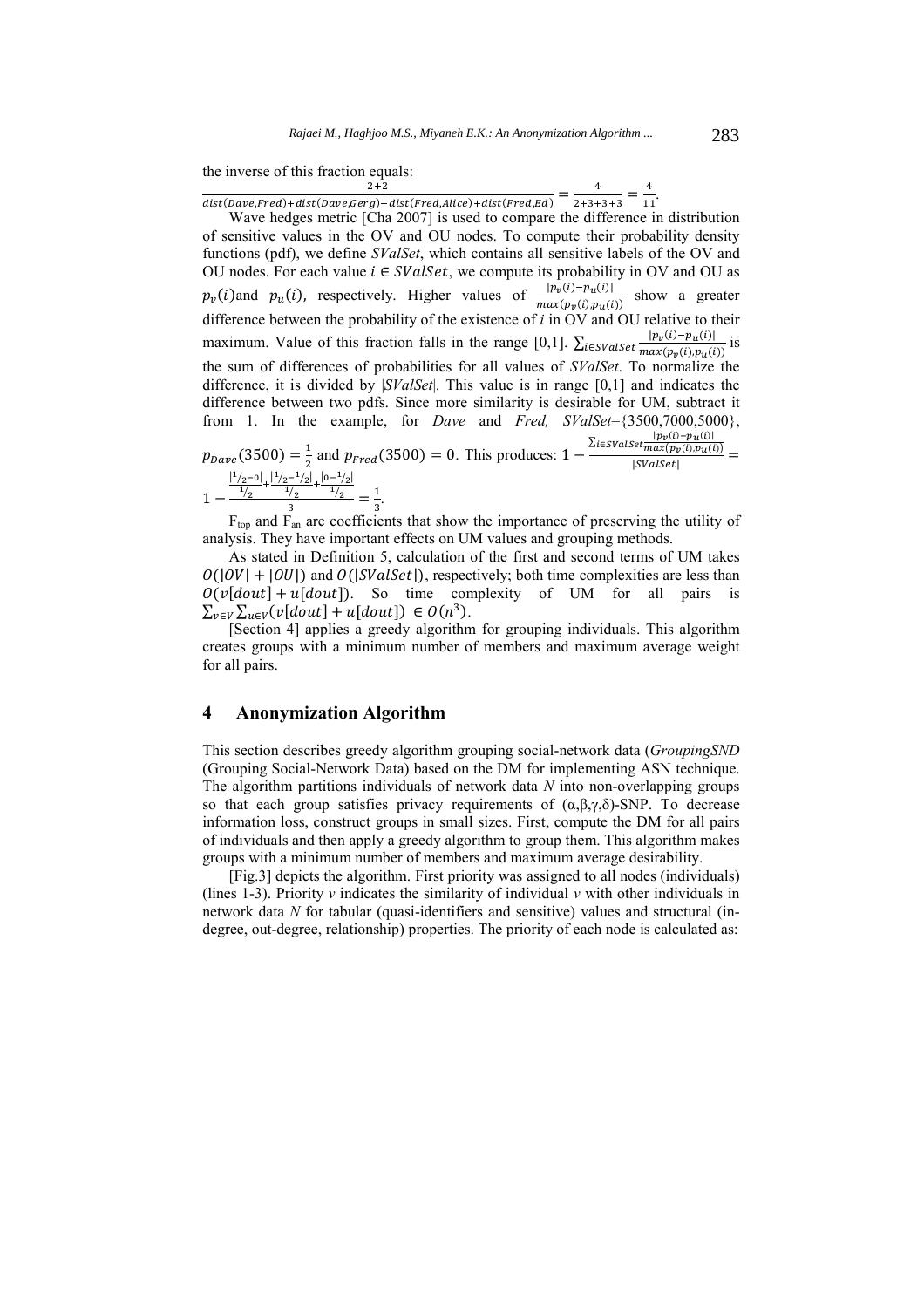284 *Rajaei M., Haghjoo M.S., Miyaneh E.K.: An Anonymization Algorithm ...*

$$
priority[v] = \sum_{x \in \{QI_1, \dots, QI_q, S, Din, Doub}\n} \left( F_X \frac{\pi_{count(*)} \left( \sigma_{x=v[x]}(T) \right)}{n} \right) + F_{succ} \frac{\sum_{w \in v[succ]}(w[Dim] - 1)}{n} \tag{4}
$$

F<sub>x</sub> and F<sub>succ</sub> are coefficients represented in PM (F<sub>x</sub> equals F<sub>QI</sub> for  $x \in$  $\{QI_1, ..., QI_q\}$ ). The rate of property *x* for an individual is calculated using the number of individuals with the same value  $v[x]$  divided by the total number of individuals in network data *N*. In the dataset shown in [Fig. 1], the rates for the zip code for *Alice*  and *Bob* are  $\frac{2}{7}$  and  $\frac{1}{7}$ , respectively because there are 2 tuples with *zip code* 23000 and 1 tuple with 21000. To measure the similarity of successor nodes, compute the sum of the in-degrees of all successor nodes of current individual *v*. For each  $w \in v[succ]$ , there are  $(w[Din]-1)$  other individuals (besides *v*) with successors sets having an intersection with  $v[succ]$  (at least *w* is a common member). If individuals *v* and *u* have more than one common successor, *u* is counted for each common successor node in  $\sum_{w \in v} [w[Din] - 1]$ , because the number of common nodes in the successor sets of individuals increases their similarity. Finally, the priority of  $\nu$  is the sum of similarity rates of all quasi-identifiers, sensitive attribute, in-degree, out-degree, and successor nodes of individual *v.* 

Next, all nodes are sorted in descending order based on their priority and put in the unmarked list (line 4). Early determination of group members with more similarity (higher priority) has an important impact on group size. The goal is to group vertices with more differences in their properties, most individuals with the least similarity (low priority value) are selected first. In the end, only similar individuals with high priority remain ungrouped. This causes the group size of remaining individuals to grow. In each step *k*, the first member of group *k* is the node with maximum priority in the unmarked list (lines 8-9) and it is removed from the unmarked list (line 10). In this way, the chance of finding unmarked vertices with a greater number of different properties and the probability of belonging to a smaller group size grows.

Next, other members of group *k* are determined (lines 11-18). The node with the maximum average DM with the current members of group  $k \left( \frac{1}{|G_k|} \sum_{\forall r \in G_k} DM[v_t, v_r] \right)$ is selected, removed from the unmarked list, and added to members of group *k* (lines 12-14). If there are multiple nodes with the same DM average, the node with the maximum priority is selected. The privacy parameters for the current group *k* are then measured (line 11). If it does not satisfy the privacy requirements of (α,β,γ,δ)-*SNP* with current members, the next node from the unmarked set is similarly selected; otherwise, the next step  $k+1$  is serviced (line 7).

Generation of groups continues until the unmarked set becomes empty. Finally, in lines 17-24, if the last group does not satisfy  $(α, β, γ, δ)$ -*SNP*, delete it and add its nodes to the previously-generated groups. For each node in this last group, find the group with the maximum DM average so that adding this new node does not violate (α,β,γ,δ)-*SNP* privacy requirements.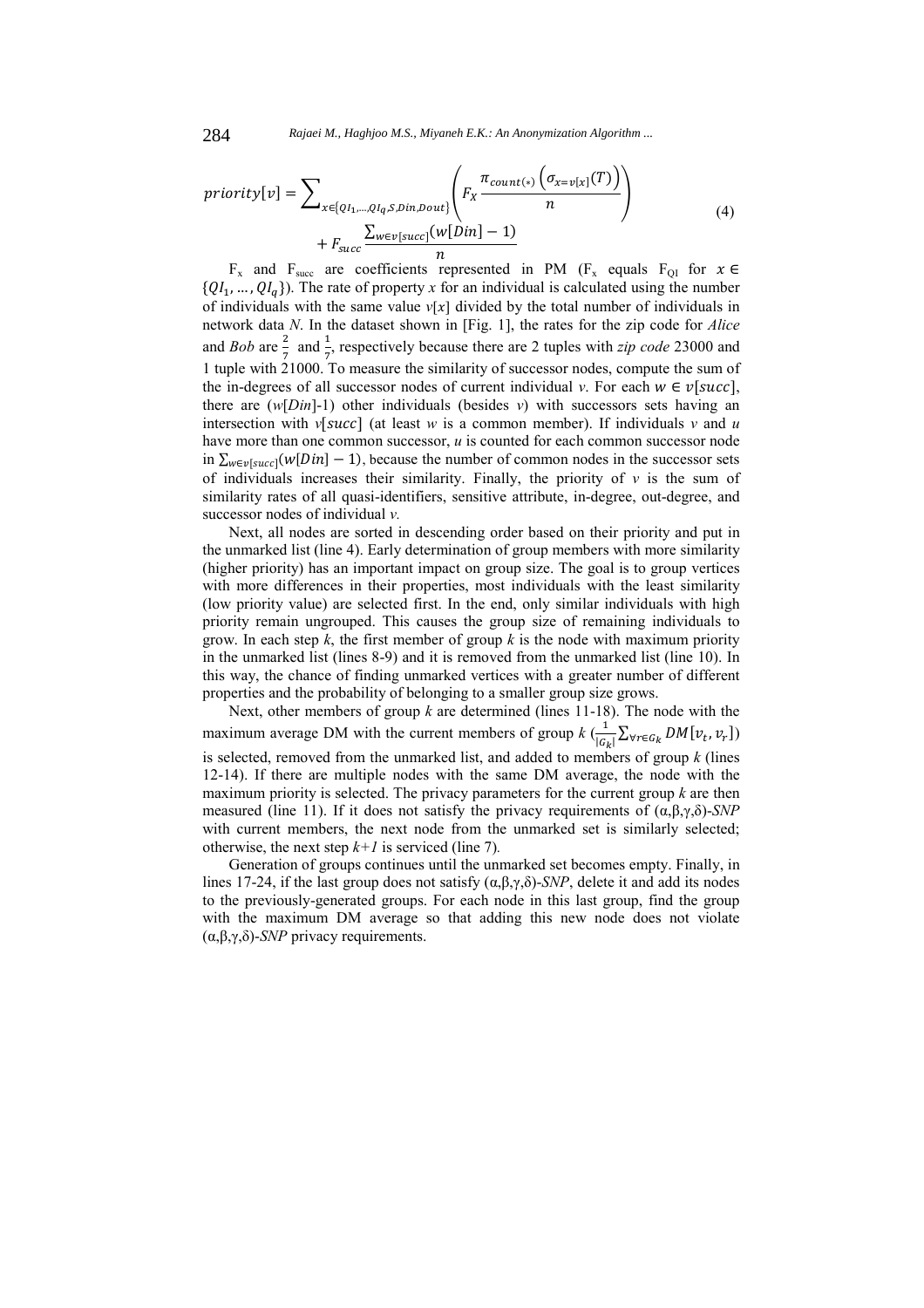**Algorithm**: GroupingSND **Input**: N=(V,E) where |V|=n and parameters α, β, γ and δ, matrix DM[n][n] contains DM value of all pairs **Output**: QID-groups 1) for i← 1 to n do 2) calculate *priority*[v*<sup>i</sup>* ] based on equation 4 3) end for 4) *unmarked* ← Sort-descending(*priority,V*) ; //all nodes put on unmarked list 5)  $k \leftarrow 0$ ; // group ID 6) repeat 7)  $k \leftarrow k + 1$ ; // generate next group 8) *i* ← first node of unmarked list; //node with max<sub>∀i∈unmark</sub> priority[j] 9)  $G_k \leftarrow \{i\}; // i$  is the first member of group k 10) *unmarked* ← unmarked – {*i*}; //remove i from unmarked list 11) while ( $G_k$  dose not satisfy privacy requirments ) and *unmarked*  $\neq \emptyset$  do 12) *i* ← individual with max $v_t \in \frac{1}{C}$  $\frac{1}{|G_k|}\sum_{\forall r \in G_k} DM[v_t, v_r]$  //next member 13)  $G_k \leftarrow G_k \cup \{i\}$ 14)  $\qquad \qquad \text{unmarked} \leftarrow \text{unmarked} - \{i\}$ 15) end while 16) until *unmarked* = ∅ //stop generate group when no ungrouped node 17) if  $(G_k$  dose not satisfy privacy requirments) //if last group is incomplete 18) for each  $q \in G_k$ 19)  $G_j \leftarrow \text{group with } \max_{1 \leq j < k} \frac{1}{|G|}$  $\frac{1}{|G_j|}\sum_{\forall r\in G_j} DM[v_q, v_r]$  adding *q* does not violate privacy constraints of *Gj* 20)  $G_i \leftarrow G_i \cup \{q\}$  // add memebers of last group to other group 21)  $G_k \leftarrow G_k - \{q\}$ <br>22) end for end for 23)  $k \leftarrow k - 1$  //last group removed 24) end if 25) return  $G_1, ..., G_k$ 

*Figure 3: Greedy algorithm to generate groups* 

The number of repetitions of inner instruction (lines 11-18) is  $O(n)$ . In each execution of instructions, one vertex is removed from the unmarked list until all vertices are selected. In each iteration of the while loop, line 12 takes  $O(|G_k| *$ |unmark|). The high bound for it is  $O(|G| * n)$ , where |*G*| is the maximum group size. The time complexity for computing sensitive and degree disclosure probabilities are  $O(1)$ . The time complexity of computing presence and relationship disclosure probabilities (to count all *PWs* in the worst case) equal |*G*|!. The complexity of the function *privacy\_req* is  $O(|G|!)$ . The upper bound for lines 6-16 is  $O(n *$  $(|G|! + |G| * n)$ ). Lines 17-24 are related to the last group and the complexity of line 19 is  $O(n)$ ; making the total time for these lines  $O(\frac{1}{\alpha} t \cdot G \cdot \alpha v \cdot h)$ . The time complexity for computing the priority of each individual *u* is  $O(n * q + u[Dout])$ . Lines 1-3 are  $O(n^2 * q)$ . Sorting the list in line 4 is  $O(n * log n)$ . Therefore, the overall time cost of the algorithm in the worst case is  $O(n^2 * q + n * \log n +$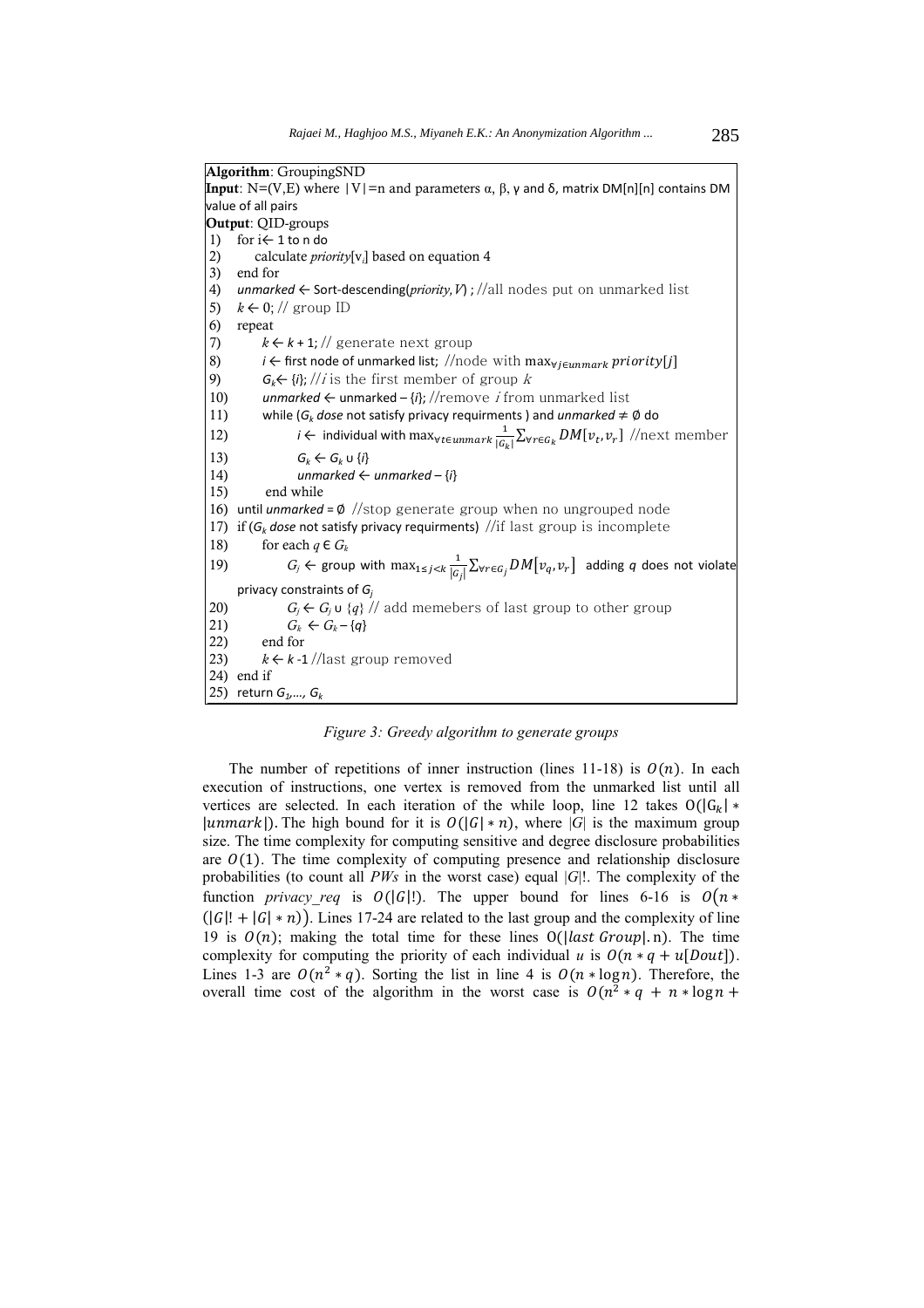$n \times |G|! + |G| \times n^2 + |\text{last Group}| \times n|$ . If  $(|G| - 1)! < n$ , the time complexity is  $O(|G| * n^2)$ ; otherwise it is  $O(n * |G|!)$ . The anonymization algorithm in data publishing is an offline algorithm and its time complexity is not critical.

# **5 Measurement of Information Loss**

In the proposed anonymization algorithm, the groups were generated so that all their members satisfy the requirements of the privacy model. To evaluate the algorithm, we measure the information loss of the anonymized network data that it generates.

Let *Q* be a count query  $O(N)$  (actual result) and let  $O(N^*)$  (anonymized result) be the accurate and approximate results by applying *Q* to original network data *N* and the released network data *N*\*, respectively. The relative error equals the proportion of absolute difference of the actual and anonymized results to the actual result, in this way the small difference increases more the relative error when the actual value is small with respect to its large value:

 $E = \frac{|Q(N) - Q(N^*)|}{|Q(N)|}$  $\frac{1}{|Q(N)|}$  (5)

As in [Wang 2010], [Xiao 2006], this metric is used to compute information loss. Four types of queries were used to measure information loss of the proposed anonymization algorithm as follows:

### **5.1 Aggregate tabular query**

The relationship between individuals is not considered for queries on tabular data. Assume that each individual has some attributes (quasi-identifiers, sensitive attribute, in-degree and out-degree). Each query of this kind is count query  $Q = count(\sigma_c(N))$ . It can be transformed to  $Q = count(\sigma_C(AT_1 \bowtie AT_2 \bowtie DT \bowtie ST))$  on the released ASN schema  $(AT_1, AT_2, ST, DT, SVT)$ , where *C* is a selection condition. There is no foreign key between these tables, so many false tuples are generated by the lossy join of the tables  $(AT_1, AT_2, ST, DT)$ . Query *Q* on their lossy join produces more tuples than the original tuples in *N*; thus, estimate the result of query *Q* using the following method:

Approximate ASN estimates  $Q(N^*)$  by applying an estimation to tables  $AT_i$ , ST and *DT*. Use  $C_i(1 \leq i \leq 2)$ ,  $C_d$  and  $C_s$  to denote the results of applying selection condition *C* on the schema of tables *ATi , DT* and *ST*. If the selection condition does not contain attributes of any of the above tables, the condition for that table would be empty. For example, for  $C = \dot{\jmath}ob =$  nurse and  $Din = 1$  and  $income = 3500$  on the ASN scheme in [Fig. 2],  $C_1$  (on  $AT_1$ ) ='job = nurse',  $C_2$ (on  $AT_2$ )='',  $C_d$ (on  $DT$ ) = 'Din = 1' and  $C_S$  (on  $ST$ ) = '*Disease* = stroke'. Furthermore, each condition can take two forms: equality or range. The range condition is in the form  $(x_1$  attribute  $\langle x_2 \rangle$  for numerical attributes and the attribute in  $\{x_1, x_2, \ldots, x_v\}$  for non-numerical or categorized attributes such as *job*.

The pseudo code in [Fig. 4] shows the details of how to approximate the result of the count queries. First, determine all groups that satisfy  $C_S$  (line 1). Second, for each group  $G_i$ , estimate the count result (lines 3-15). In particular, compute count result  $s_i$ as the sum of *count* attribute that satisfies  $C_s$  in sensitive table *ST* where GID = *j* (line 4). Then, for every selection condition  $C_i$  on table  $AT_i$  ( $1 \le i \le 2$ ) (and  $C_d$ ) calculate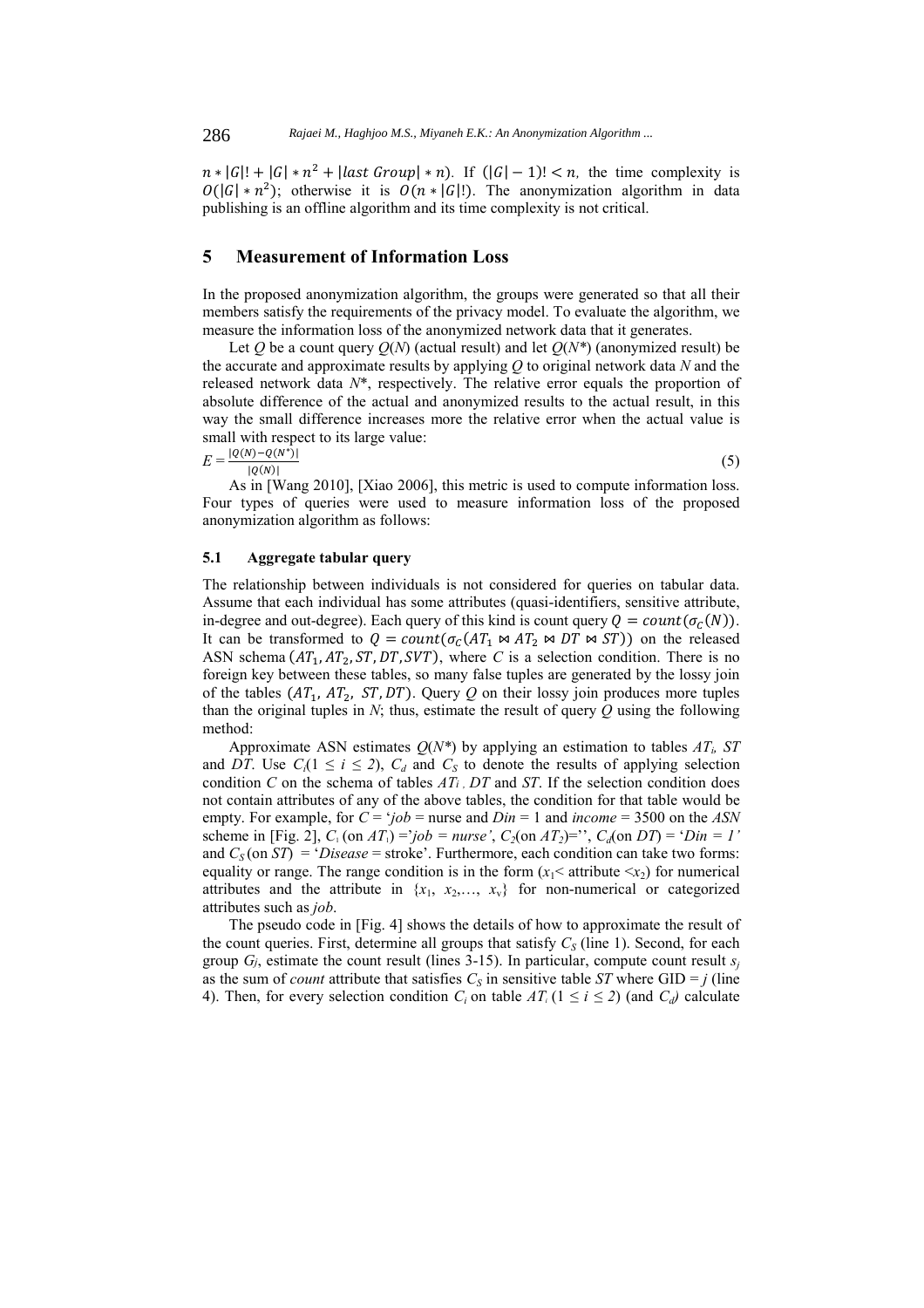probability  $p_i$  (and  $p_d$ ) of the tuples in  $G_i$  that satisfy  $C_i$  (and  $C_d$ ). The result of multiplication of these probabilities is stored in  $p$ . Each tuple in  $G_i$  satisfies all conditions  $C_1$ ,  $C_2$ , and  $C_d$  with probability p (lines 7-16). Then adjust the count result accordingly by multiplying *s* by *p* (line 17). Finally, sum the adjusted counts for all groups (line 17). This sum is an estimation of the result of query *Q* for anonymized data based on *ASN*.

**Algorithm: estimateAggregateTabularQuery**  Input:  $ASN$  tables $(AT_1, AT_2, ST, DT, SVT)$ , query Q Output: the estimated result of Q 1) GIDS  $\leftarrow \Pi_{GD}(\sigma_{Cs}(ST))$ ; //groups that satisfy C<sub>s</sub> 2)  $n \leftarrow 0$ 3) for each group ID  $j \in GIDS$  do 4)  $s_j \leftarrow \prod_{sun (count)} (\sigma_{(Cs, GID=j)}(ST))$ ; //memebers in G<sub>j</sub> that satisfy C<sub>s</sub> 5)  $|G_i| \leftarrow \Pi_{\text{sun}(\text{count})}(\sigma_{\text{GID}=i}(\text{ST}))$ ; // compute group size 6)  $p \leftarrow 1$ ; 7) for each  $C_i$  isn't empty do 8) k ←  $\Pi_{\text{sum}(\text{count})}(\sigma_{(C \text{i} \text{ GID}=i)}(AT_i))$ ; //memebers in  $G_i$  that satisfy  $C_i$ 9)  $p_i \leftarrow (k / |G_i|);$ 10)  $p \leftarrow p \times p_i$ ; 11) end for 12) if  $C_d$  isn't empty then 13) k ← $\Pi_{\text{sun}(\text{count})}(\sigma_{\text{Cd,GID=i}}(DT))$ ; //memebers in G<sub>i</sub> that satisfy C<sub>d</sub> 14)  $p_d \leftarrow (k / |G_j|);$ 15)  $p \leftarrow p \times p_d$ ; 16) end if 17)  $n \leftarrow n + s_i \times p;$ 18) end for 19) return n;

*Figure 4: aggregate tabular query estimation algorithm* 

**Example:** Using the *ASN* scheme in [Fig. 2], show how the algorithm in [Fig. 4] operates on the following query to estimate the results of count queries for query *Q*1: *SELECT count(\*)* 

*FROM Released-network-data* 

*WHERE job ="nurse" AND Din=1 AND income=3500;* 

Only group 1 satisfies the condition *income* = 3500 on *ST* ( $S_1$  = 1). For group 1,  $p = \frac{2}{4} \times \frac{3}{4} = \frac{6}{16}$ , where  $p_1 = \frac{2}{4}$  corresponds to 2 tuples out of 4 in group 1 that satisfy  $job =$  "*nurse*" in table  $AT_1$ , and  $p_d = \frac{3}{4}$  corresponds to 3 tuples out of 4 in group 1 that satisfy *Din=1* in table DT. The result of this query is  $S_1 \times p = \frac{6}{16}$  $\frac{6}{16}$ . The result of this query on original network data in [Fig. 1] is 1, since only *Alice* has those conditions. As a result, the relative error is  $\frac{\left|\frac{6}{16}-1\right|}{1} = 0.62$ .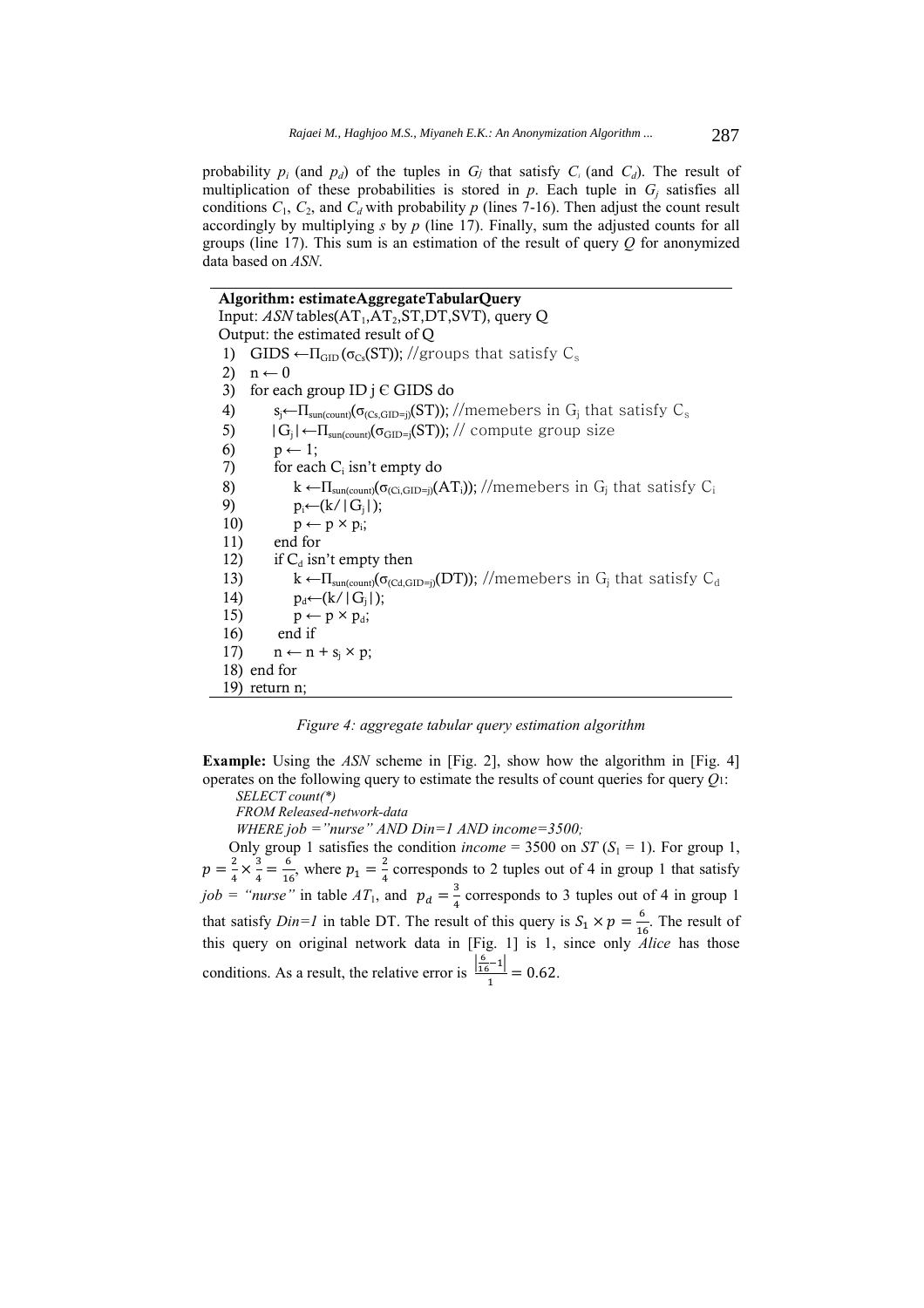#### **5.2 Aggregate network query**

An aggregate network query calculates aggregation on paths or subgraphs satisfying some query conditions. One example is the average distance from a nurse node to a teacher node in a network structure. For this kind of query, conditions *Csource* and *Cdest* exist for source and destination nodes, respectively. These conditions are defined for attributes of individuals, such as quasi-identifiers, sensitive attributes, in-degree, or out-degree. To execute this kind of query on original network data, first determine the set of all individuals that satisfy those conditions  $(SN = \sigma_{c_{source}}(N), DN =$  $\sigma_{\mathcal{C}_{dest}}(N)$ ). Then compute the minimum distance from each node in *SN* to each node in *DN*. Then calculate average  $(\text{query\_result} = \frac{1}{|SN| \times |DN|} \sum_{i \in SN} \sum_{j \in DN} dist_N(i, j))$ , *where*  $dist_N(i, j)$  *is the length of the shortest path from <i>i* to *j* in network *N*.

Next, estimate the result of this kind of query on anonymized network data by ASN. As done previously, each condition  $C_{source}$  and  $C_{dest}$  are divided by related conditions in tables  $(AT_1, AT_2, ST, DT)$ . Since false individuals are generated by the lossy join of the *AT* tables, there may be tuples of tables  $(AT_1, AT_2, ST, DT)$  for  $G_i$ that satisfy *Csource*(*Cdest*). While, in reality, no members of *Gj* satisfy all conditions. For every label in each group that satisfies  $C_{source}(C_{dest})$ , measure the probability that its corresponding individual satisfies  $C_{source}(C_{dest})$  in the original data based on the algorithm in [Fig. 5].

**Algorithm: estimateLabelwithProbability**  Input: *ASN* tables( $AT_1, AT_2, ST, DT, SVT$ ), condition  $C = \{C_1, C_2, C_3, C_d\}$ Output: the set of pair (label,probability) 1) *GIDS*  $\leftarrow$   $\Pi$ <sub>GID</sub>( $\sigma$ <sub>Cs</sub>(ST)); //groups that satisfy  $C_s$ 2)  $Pairs \leftarrow \{\};$ 3) for each group ID *j* Є *GIDS* do 4)  $s_j \leftarrow \prod_{\text{sun}(\text{count})} (\sigma_{(Cs, GID=j)}(ST)); //$ memebers in  $G_j$  that satisfy  $C_s$ 5)  $|G_j| \leftarrow \Pi_{\text{sun}(\text{count})}(\sigma_{\text{GID}=j}(\text{ST}))$ ; // compute group size 6) prob  $\leftarrow \frac{s_j}{|c_j|}$ ; //probabilty of each member G<sub>j</sub> satisfy C<sub>s</sub> 7) for each  $C_i$  isn't empty do 8) *k* ←Пsun(count)(σ(Ci,GID=j)(ATi)); 9)  $p_i \leftarrow (k / |G_j|); //$ probabilty of each member  $G_j$  satisfy  $C_i$ 10)  $prob \leftarrow prob \times p_i$ ; 11)end for *12)* if *prob*>0 then 13)  $labels \leftarrow \Pi_{label}(\sigma_{(Cd,GID=i)}(DT));$ 14) end if *15)* for each *L* in *labels* do *16) pairs*← *pairs* ∪  $(L, prob);$ *17)* end for *18)* end for 19) return pairs;

*Figure 5: Algorithm to estimate probability of labels that satisfy condition C*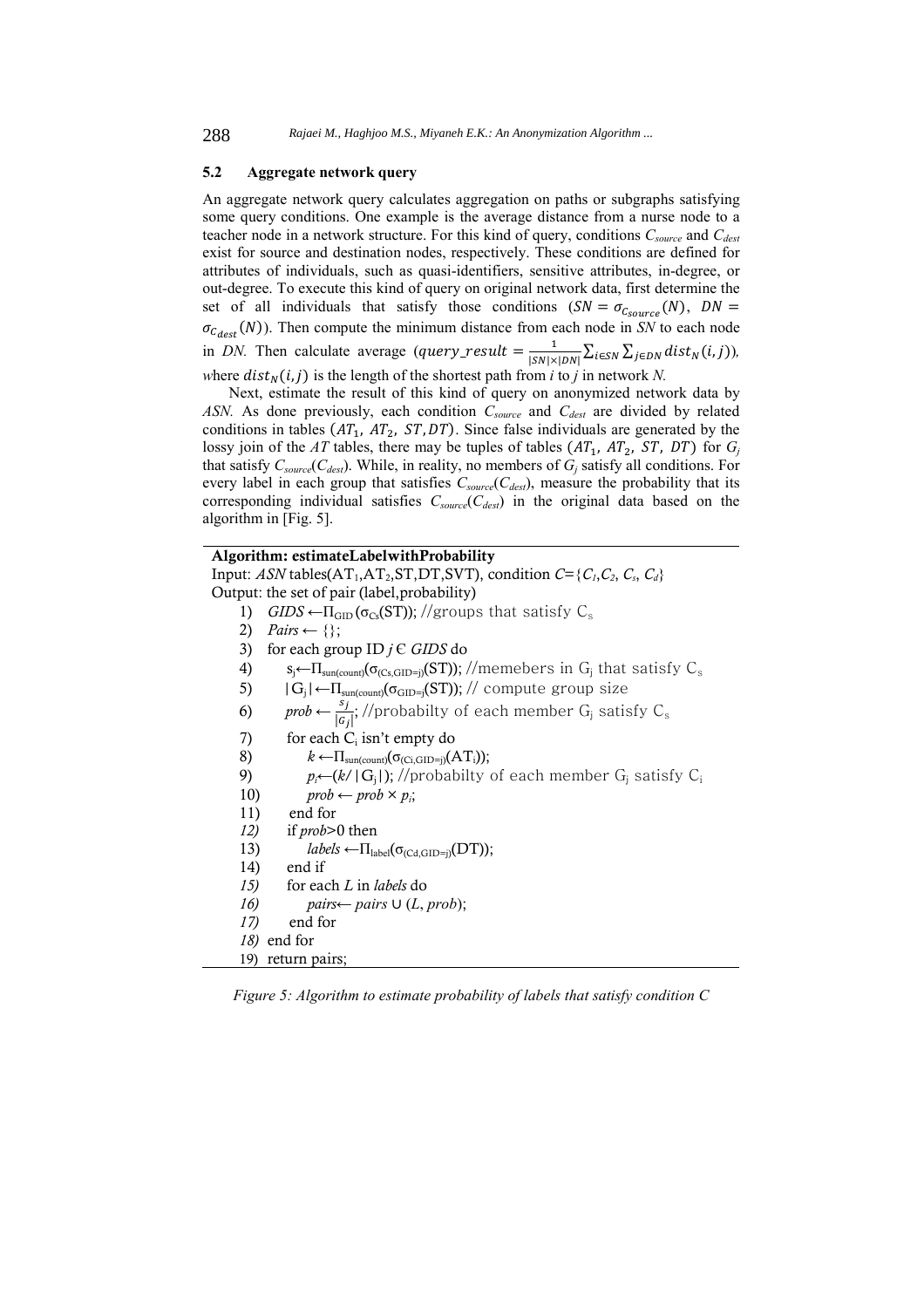The inputs of this algorithm are ASN tables and the set of conditions on each table (some conditions may be empty). For each group  $G_i$ , compute the probability of each tuple in the lossy join of (ܣܶଵ, ܣܶଶ, ܵܶ) for *Gj* that satisfies conditions {*C1*, *C2*, *Cs*} (lines 1-11). For each table, calculate the sum of values of the *count* column of tuples in  $G_i$  that satisfy the condition (lines 4 and 8) divided by the size of members in  $G_i$  (lines 6 and 9) and multiply all these results (line 10). This value (*prob* in [Fig. 5]) shows the probability of each tuple of  $G_i$  in the lossy join of those tables that satisfy conditions  $\{C_1, C_2, C_s\}$ . If this probability is zero for  $G_i$ , there is no node in  $G_i$  that satisfies *C*; otherwise all labels in  $G_i$  that satisfy  $C_d$  may meet all conditions of *C* with probability *prob* (lines 12-14)*.* For each of those labels, the pair (label, prob) is added to the result (lines 15-17).

To estimate this kind of query for the *ASN* data, extract all labels that satisfy  $C_{source}(C_{dest})$  based on the algorithm [Fig. 5] and put them into set *pairs<sub>S</sub>* (*piars<sub>D</sub>*). To execute this query, compute the distance from each label in  $pairs<sub>S</sub>$  to each label in *pairs<sub>D</sub>*, but, based on [section 2], for each group there are probable world edges to reconstruct the output edges of each group. If *|PWEj|* denotes the number of valid output edges sets for  $G_j$ , there are  $\prod_{j=1}^{n'} |PWE_j|$  choices to reconstruct all edges of the network. Some of these reconstructed networks are randomly generated. The average of the query result on all randomly reconstructed networks was considered as estimated result of query for the published network data. The estimated result of the query for each reconstructed network *SG* is computed as the weighted average of the distance of all  $\{(\text{label}[i], \text{label}[j]) | i \in \text{pairs}, j \in \text{pairs}\}$ . The weight of each distance of each pair ( $label[i], label[j]$ ) is  $prob[i] \times prob[j]$ . The query result on network *SG* is:

$$
\frac{1}{\sum_{i \in pairs_{S}} \sum_{j \in pairs_{D}} (prob[i].\,prob[j])}
$$
\n
$$
\times \sum_{i \in pairs_{S}} \sum_{j \in pairs_{D}} (prob[i].\,prob[j].\,dist_{SG}(label[i],label[j]))
$$
\n(6)

# **5.3 Graph Topological Properties**

One of the most important applications of social network data is analysis of graph properties. To understand and utilize the information in a network, various measures have been developed to describe the structure and characteristics of the network from different perspectives. Some of these measures are degree sequences, shortest connecting paths, clustering coefficients, closeness and betweenness. As stated above, there are multiple candidate graphs to reconstruct the network from the released data based on ASN. As for the previous query, evaluate the structural measures on some reconstructed graphs and then compare the averages of their properties with the original network. The anonymization algorithm has no effect on degree sequence because, in *ASN* technique, the degree of nodes remains unchanged; we consider the following measures:

 *Connectedness*: Every anonymization algorithm can modify the connectivity of the network (split a component or combine multiple components). Since the network graph is assumed to be directed, consider this measure in two ways: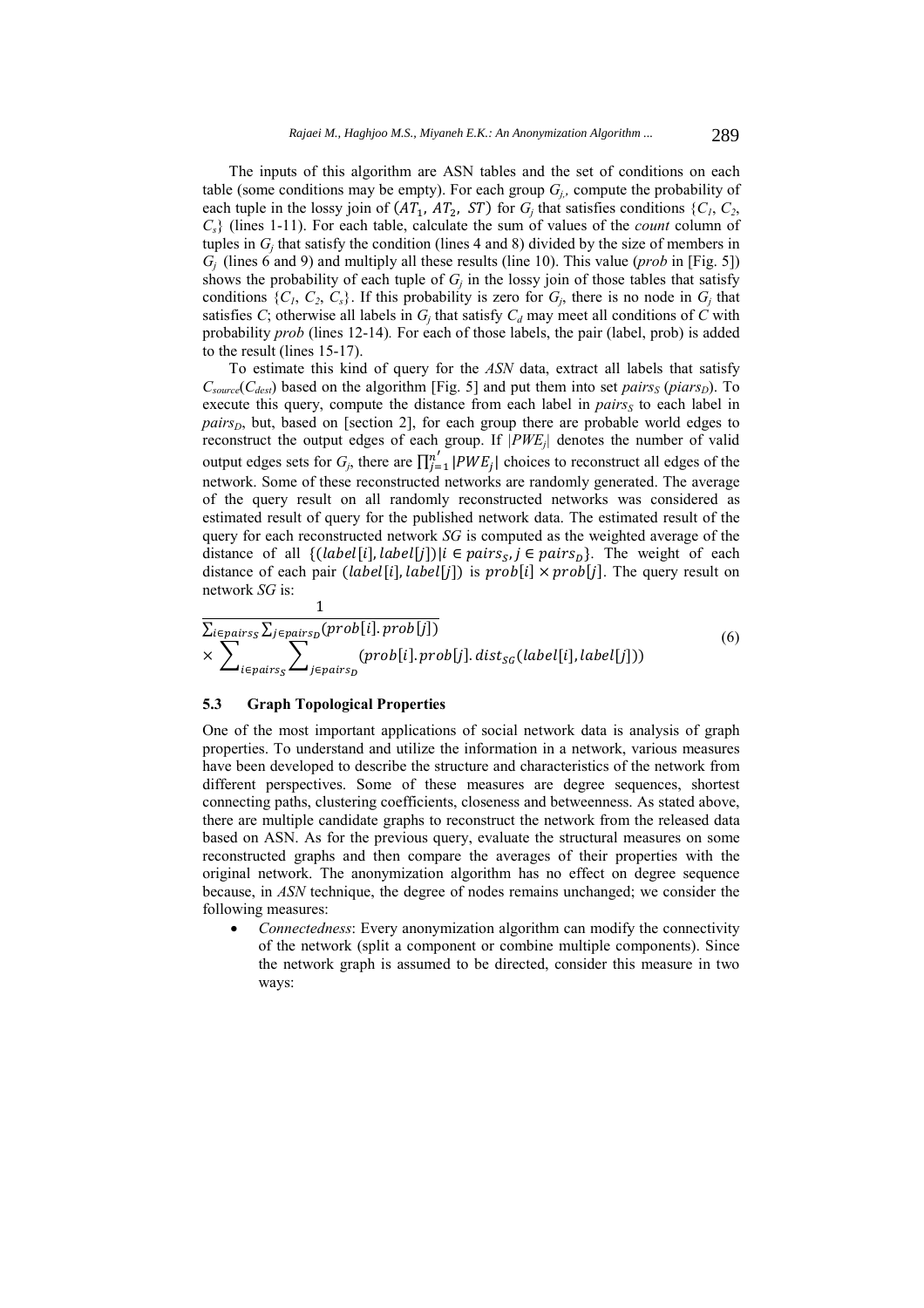- 290 *Rajaei M., Haghjoo M.S., Miyaneh E.K.: An Anonymization Algorithm ...*
	- *Size of maximum strongly-connected component*: (strongly connected component with maximum nodes)
	- *Size of maximum weakly-connected component:* (weakly connected component with maximum nodes)
	- *Shortest path length*: we evaluate the effect of the anonymization algorithm on the shortest path lengths in the graph. Since it is possible to have no path from one node to another, consider three cases to compare shortest paths (because the network structure is directed, there are  $n(n - 1)$  pairs to measure their shortest path):
		- *Existing paths*: Compute the average distance of all pairs having a path from source to destination
		- *All pairs*: Compute the average path length between all pairs; for pairs with no path, let the path length be 2|*V*| instead of an infinite value
		- *Selected pairs*: Select 100 random pairs (source node, destination node) having paths between them in the original network and compute average distance of them
	- *Diameter*: The original directed network may not be strongly connected. To neglect infinite paths, consider the maximum shortest path lengths of all existing paths as the diameter.
	- *Closeness*: Closeness of a vertex *v* is  $\frac{1}{\sum_{t \in V} dist(v,t)}$ . If there is no path from *v* to *t*, consider the distance as 2|*V*|.
	- *Betweenness*: This quantifies the number of times a node acts as a bridge along the shortest path between two other nodes. It is introduced as a measure to quantify the importance of an individual in communication between others in a social network.
	- *Clustering coefficient*: It is a measure of the degree to which nodes in a graph tend to cluster together. To compute this scale, the edge direction is ignored. If  $n_v$  is the set of all neighbors of  $v$ , the clustering coefficient of  $v$  is the number of pairs in  $n<sub>v</sub>$  that are adjacent to each other in the network divided by the number of possible pairs  $(|n_{\nu}|(|n_{\nu}| - 1)/2)$ .

# **5.4 Graph spectral properties**

The graph spectrum has close relations with many graph characteristics and can provide global measures for some network properties. We consider the following metrics:

- *Normalized eigenvector*: The eigenvector is a non-zero vector  $v =$  $\{v_1, \ldots, v_n\}$ ; when graph adjacency matrix  $A_{n \times n}$  is multiplied by *v*, it yields a constant multiple of *v*. The latter multiplier is denoted by  $\lambda (Av = \lambda v)$  [Ying 2008]. The normalized eigenvector equals  $nv = \frac{1}{\sum_{i=1}^{n} v_i} v$ .
- *Page rank:* The page rank of each vertex specifies a score that is the fraction of time spent visiting that vertex (measured over all time) in a random walk over the vertices (following outgoing edges from each vertex) of the graph. Compare the page rank of each vertex in original and anonymized network.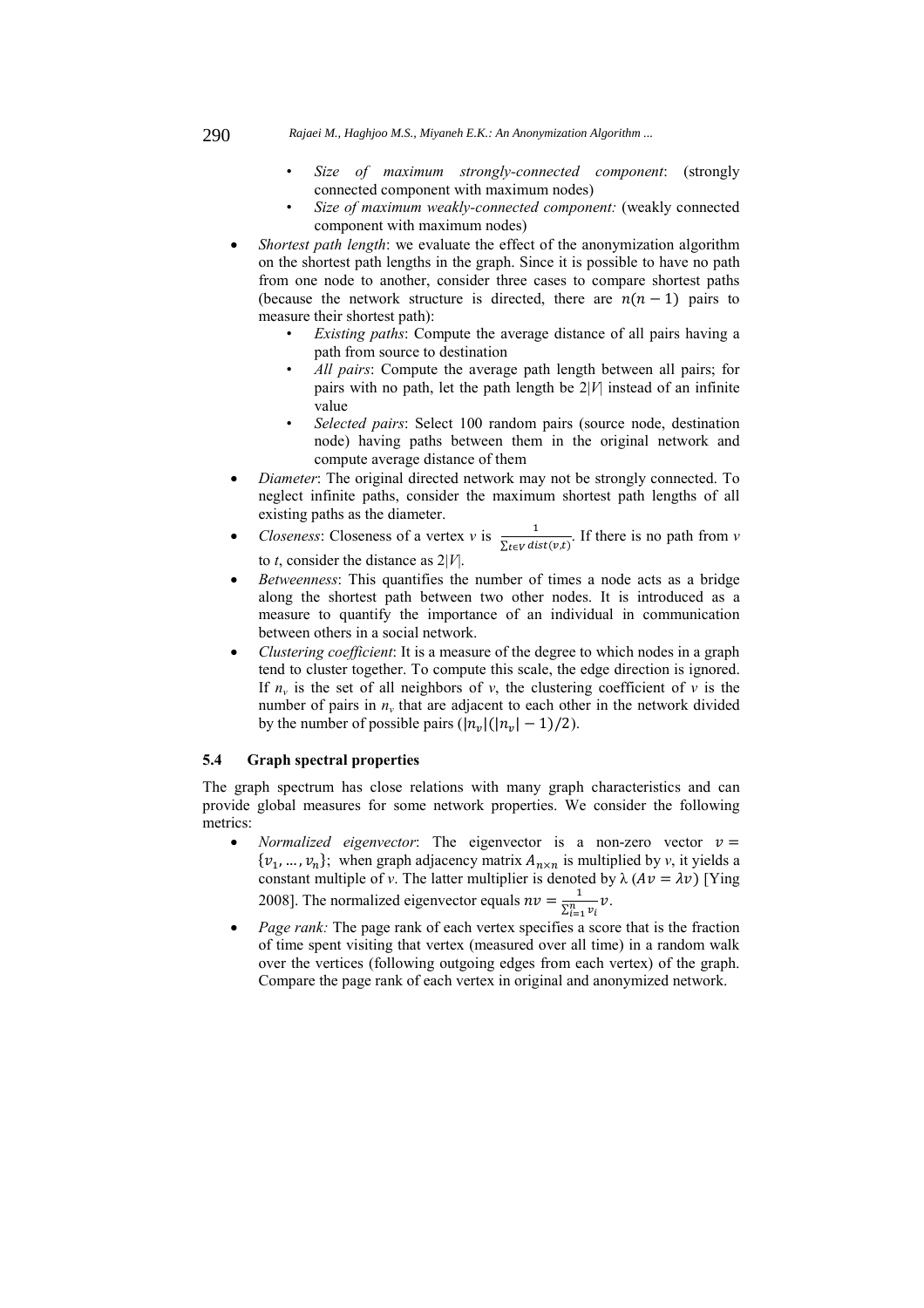*Spearman similarity of top k ranked vertices:* Higher ranked vertices have more effect on preserving graph utility. Sort the vertices of the graph based on their page rank scores, then extract the top 5%  $(k = 0.05n)$  of them in ranked lists *L* and *L\** for the original and anonymized graph. As [Milani Fard 2013], evaluate the Spearman similarity (SS) between these lists as  $SS = 1 \frac{2(k-|Z|)(K+!)+\sum_{i\in Z}|r_L(i)-r_{L^*}(i)|-\sum_{i\in S}r_L(i)-\sum_{i\in T}r_{L^*}(i)}{k(k+1)},$  where *Z* is the set of nodes in both *L* and  $L^*$ , *S* is the set of nodes that are only in *L*, *T* is the set of nodes that are only in  $L^*$ , and  $r_L(i)$  is the rank of node *i* in list *L*. The range of *SS* is [0,1] where 0 denotes totally reserved and 1 denotes totally identical.

# **6 Experimental Results**

Experiments were conducted on datasets to evaluate information loss of the anonymized network data generated by our *GroupingSND* based on *ASN* technique. We compared the results of the four types of queries in [section 5] for the anonymized and original networks. The complete comparison of the proposed algorithms with other anonymization methods for all four types of queries is impossible for the following reasons:

- 1. There is no privacy model other than (α,β,γ,δ*)-SNP* to protect against *four* kinds of disclosure of private information (*membership disclosure, sensitive attribute disclosure, degree disclosure, relationship disclosure)* on the directed social network. Existing research only protects against some of these attacks. Providing more privacy protection decreases utility [Wu 2009].
- 2. The social network model is considered to be an undirected graph in almost all existing research [Bhagat 2009], [Campan 2008], [Hay 2010b], [Liu 2008], [Tai 2014], [Zhou 2011], but a directed graph for the proposed privacy preserving method.

Despite this, we compared the proposed algorithms with Subgraph-wise Perturbation (SP) [Milani Fard 2012] and Neighborhood Randomization (NR) [Milani Fard 2013] for the graph topological properties, although they only protect against relationship disclosure in the directed graph. In SP and NR, quasi-identifiers and sensitive attributes for nodes are not considered. Since the goal of NR is not to protect re-identification, it does not consider any background knowledge, such as degree.

# **6.1 Experimental Setup and Datasets**

**Setup:** We implemented the proposed anonymization algorithm in JAVA and used JUNG 2.0.1[1] software library to manipulate and analyze the graphical data. The used system platform was Windows 7, Oracle 11g, Intel core i4 with 2.4GH and 14G RAM.

**Datasets:** We evaluated ASN and GroupingSND on the following network data:

Wikivote<sup>[2]</sup> which contains all Wikipedia voting data from the inception of Wikipedia until January 2008. Nodes in the network represent Wikipedia users. A directed edge from node *i* to node *j* shows that user *i* has voted for user *j*. The network contains 7115 nodes and 103689 directed edges.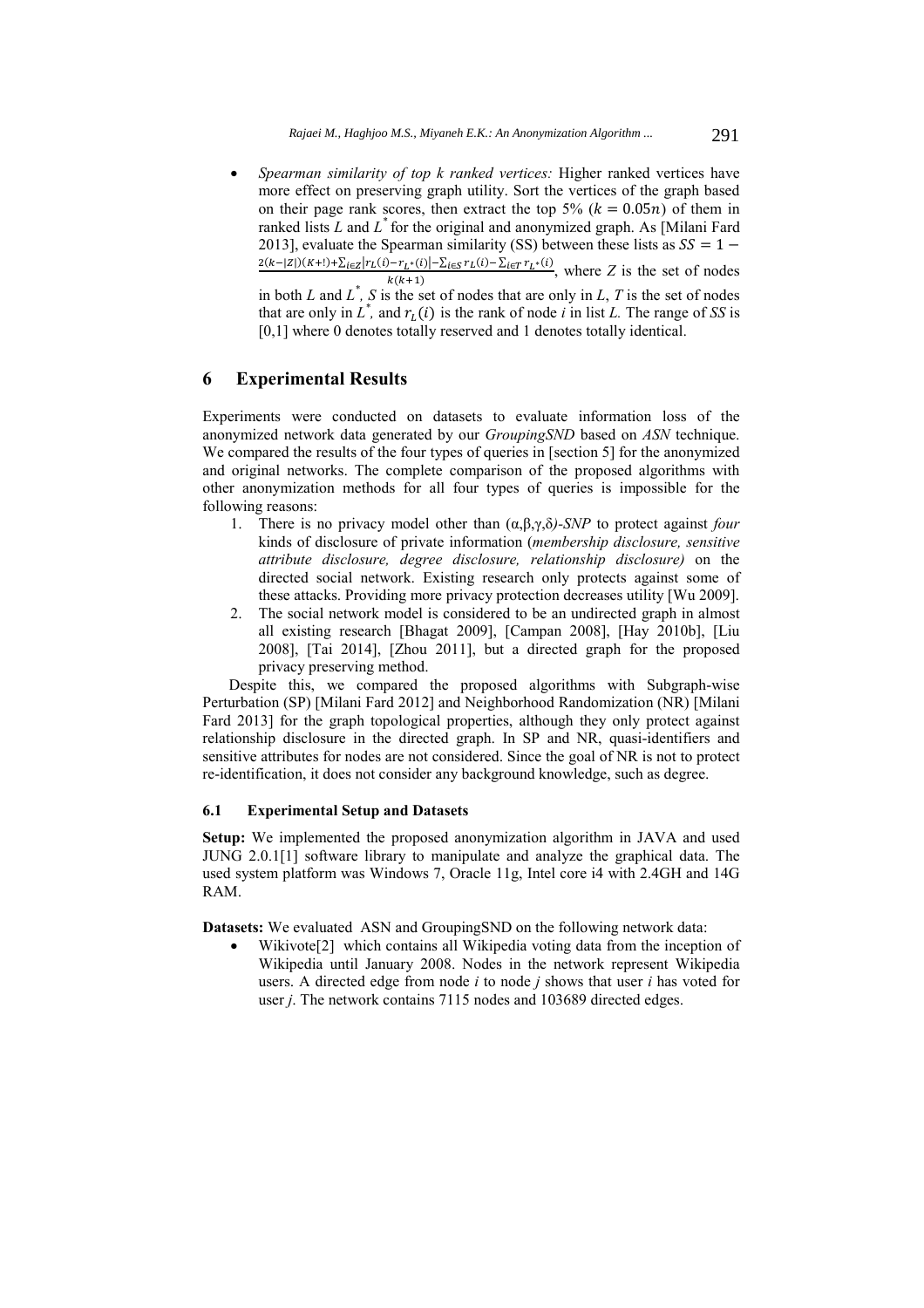- URVEmail[3] which contains edges of e-mail interchanges between members of the University of Rovirai Virgili (Tarragona). This email network contains 1133 nodes and 10933 directed edges.
- Random, which was generated by Pajek[4] with 2000 nodes. It contains 109832 edges.

Since the nodes should contain quasi-identifiers and sensitive labels, microdataset Census [5] was used, which contains personal information of 1,000,000 Americans. Census was produced by the data extraction system of the US Bureau of Census. This dataset contains 7 QID-attributes and one sensitive attribute. Details of the attributes are summarized in [Tab. 1]. Random sets of 7115, 1133, and 2000 tuples were assigned to the above networks nodes.

| Attribute                               |  |  | Age Gender Maritial Race Birth Place Education Work class Salary |  |       |
|-----------------------------------------|--|--|------------------------------------------------------------------|--|-------|
| Number of distinct value $100 \qquad 2$ |  |  | 144                                                              |  | 950 1 |

| Table 1: Summary of attributes of dataset |
|-------------------------------------------|
|-------------------------------------------|

|          | $D$ (indegree) | $D(outDegree)$ $D(sensitive)$ |       | Indegree range | Outdegree range |
|----------|----------------|-------------------------------|-------|----------------|-----------------|
| Wikivote | 0.66           | 0.335                         | 0.235 | 0-457          | 0-893           |
| URVEmail | 0.132          | 0.132                         | 0.228 | $1 - 71$       | $1 - 71$        |
| Random   | 0.059          | 0.059                         | 0.17  | 26-83          | 30-84           |

### *Table 2: properties of datasets*

[Tab. 2] shows details of each dataset. The function  $D(x)$  (density of property *x*) returns the frequency of the most frequent value for attribute *x* in network data *N* divided by the number of all individuals in *N*. As mentioned at the end of [Section 3.1], to find a grouping were all groups satisfy privacy requirements, the thresholds of β, γ, and δ should be more than the density of the related properties. In the worst case, if all individuals are located in one group, this group should satisfy privacy constraints. We set privacy parameters for all experiments to  $\alpha = 0.25$ ,  $\beta = 0.25$ ,  $\gamma =$ 0.7,  $\delta = 0.7$ ,  $F_{top} = F_{an} = 4$ .

Wikivote has power law degree distribution [6]. In this dataset, more than half of the nodes have out-degrees of 0 or 1 and in-degree 0; a few nodes have out-degrees greater than 400. In this dataset, finding a grouping based on *ASN* such that all its groups satisfy relationship privacy is difficult. In the proposed algorithm, if current members of  $G_k$  do not satisfy the  $\delta$ -relationship constraint, next node added to  $G_k$  to decrease the probability of relationship disclosure for  $G_k$ . Adding a node with outdegree 0 to  $G_k$  does not increase the output edges of  $G_k$ ; thus, its probability of relationship disclosure remains unchanged. There are many nodes with this property and all of them should be located in groups. This increases group size. The size of the group that includes the nodes with the highest out-degree (893) is large. To satisfy the δ-relationship of that group, the nodes with high degree having few intersections with successor nodes should be added to it. A few nodes have high out-degree and most of them are connected to nodes with high in-degree (intersection at successor nodes), which increases the size of this group.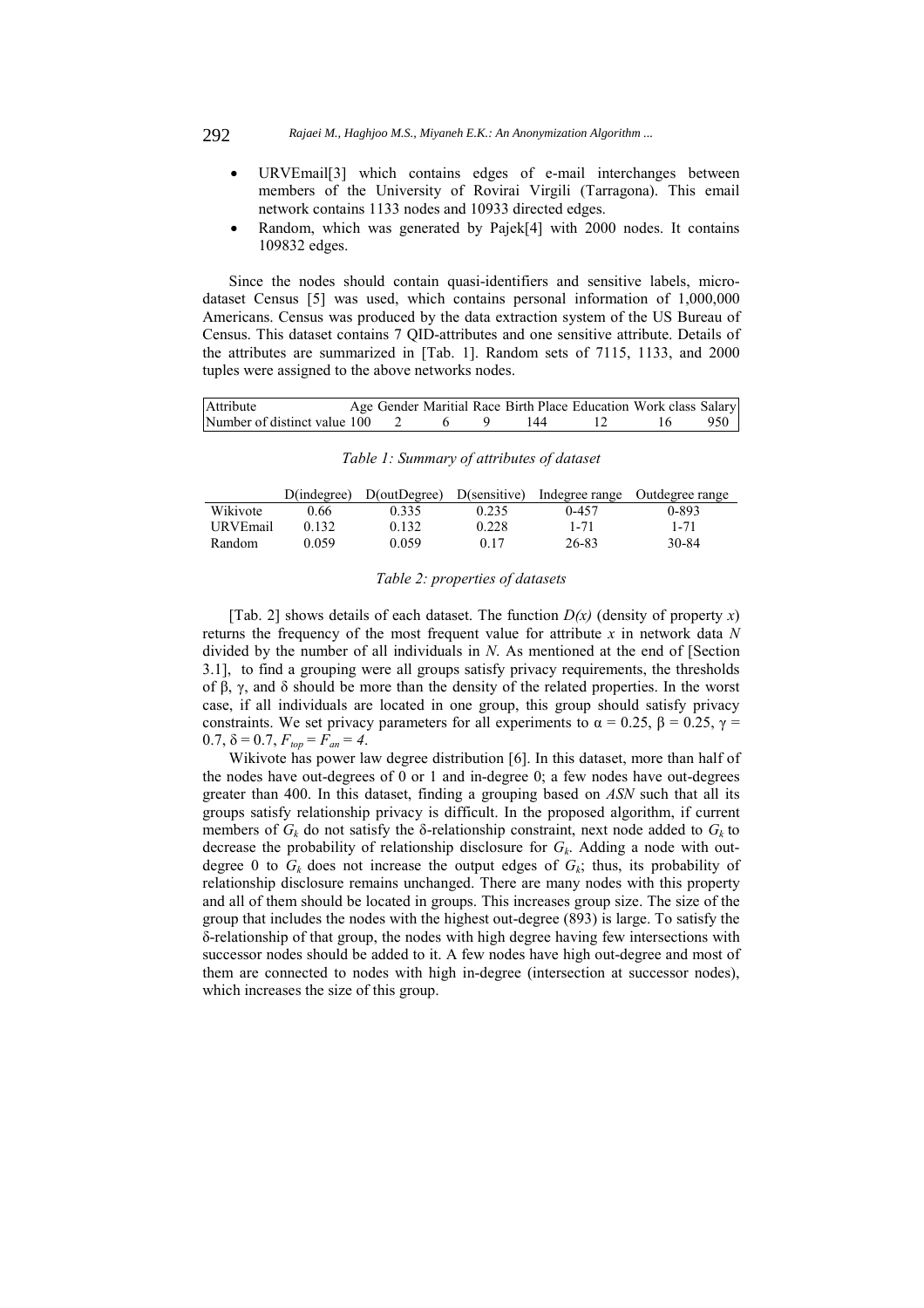In the Random dataset, the range of in-degrees and out-degrees of all nodes is limited; therefore, the degrees of nodes are close to each other. Here, finding a grouping to satisfy the degree and relationship privacy is easy.

URVEmail has a power law degree distribution, but the range of degree is more limited than for the Wikivote dataset. Finding the *ASN* groups is not as difficult as for the Wikivote dataset.

Since satisfying privacy constraints differs from one dataset to another, the values of  $F_{0I}$ ,  $F_{S}$ ,  $F_{Din}$ ,  $F_{Dout}$  and  $F_{succ}$  were different for each dataset. For example, in Wikivote, the density of in-degree is near its constraint of  $\gamma = 0.7$  and satisfying relationship privacy is difficult; thus,  $F_{Din}$  and  $F_{succ}$  should be higher than other coefficients.

#### **6.2 Results**

The proposed algorithm was evaluated for the network types described previously. To measure information loss, queries were generated in each of the four types [section 5] and the relative error of results of queries on anonymized network was computed for comparison with the original network data.

[Fig. 6(a)] shows the minimum, average, and maximum group size for each set of anonymized data. Group size has an important impact on information loss (a decrease in group size decreases information loss). Because β equals 0.25, the minimum possible group size to satisfy the sensitive association requirement is 4. [Fig. 6(a)] shows that there were groups with 4 members in all experiments. The average and maximum group size for the URVEmail and Random datasets were similar and close to each other. The average was close to the minimum group size. In Wikivote, the average and maximum group size were greater than for other datasets because it was difficult to attain the degree and relationship requirements for groups with members having high out-degrees.



*Figure 6: (a) minimum, average and maximum group size, (b) average of individuals privacy disclosure probability* 

Each individual is a member of one group, but the probability of privacy disclosure of each group may differ from other groups. [Fig.6(b)] illustrates the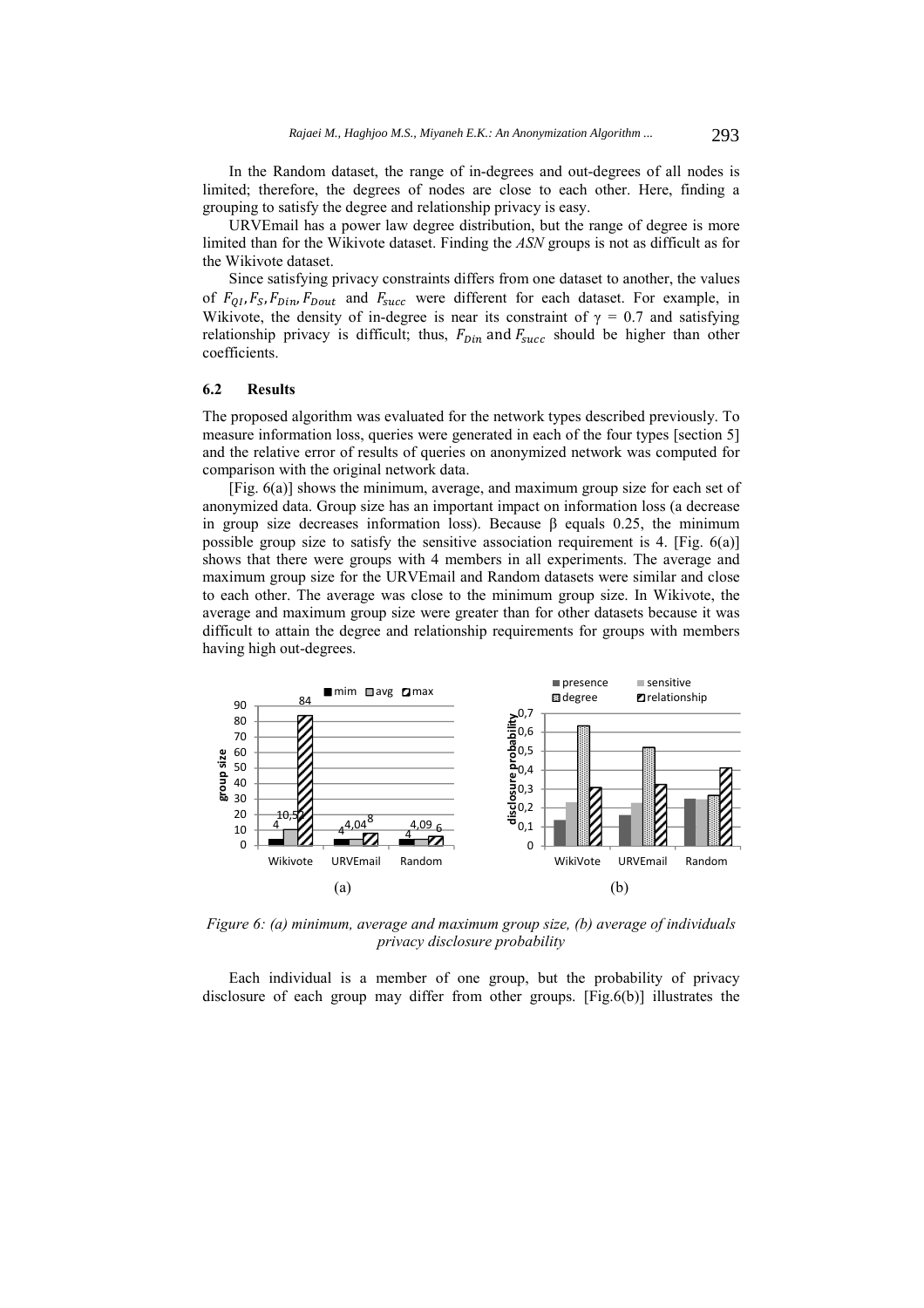average probability of privacy disclosure for all network individuals. As shown, all disclosure probabilities were below their specified thresholds.

#### **6.2.1 Aggregate Tabular Query**

Two types of aggregate tabular queries were considered: (1) queries with only equality conditions and (2) queries with range conditions for quasi-identifiers, indegree, and out-degree. In both types, the condition for sensitive attribute was equality. To evaluate each anonymized network, 100 equality queries and 100 range queries were randomly generated. For each random query, properties (quasiidentifiers, in-degree, and out degree) were chosen randomly and a random condition was created for each property. The number of conditions differed from one query to another. The selectivity of one query is defined by the number of individuals satisfying all its conditions. Increasing the number of selected properties decreases selectivity. In addition, selectivity of range queries is more than equality queries with the same selected properties.

For evaluation, the relative error (equation 5) was computed for each random query. [Fig.7] shows the minimum, average, and maximum relative error for all random queries for each dataset. As shown, the average of relative error for range queries was lower than that for equality queries in all datasets. The average error for all datasets was close to each other for equality queries.



*Figure 7: relative error for aggregate tabular queries* 

 [Fig.8] shows the average relative error by the number of properties for the query conditions for all experiments. It shows that, in both queries, accuracy decreased when the number of properties increased for the query condition. As mentioned, increasing the number of properties in query condition usually decreases selectivity.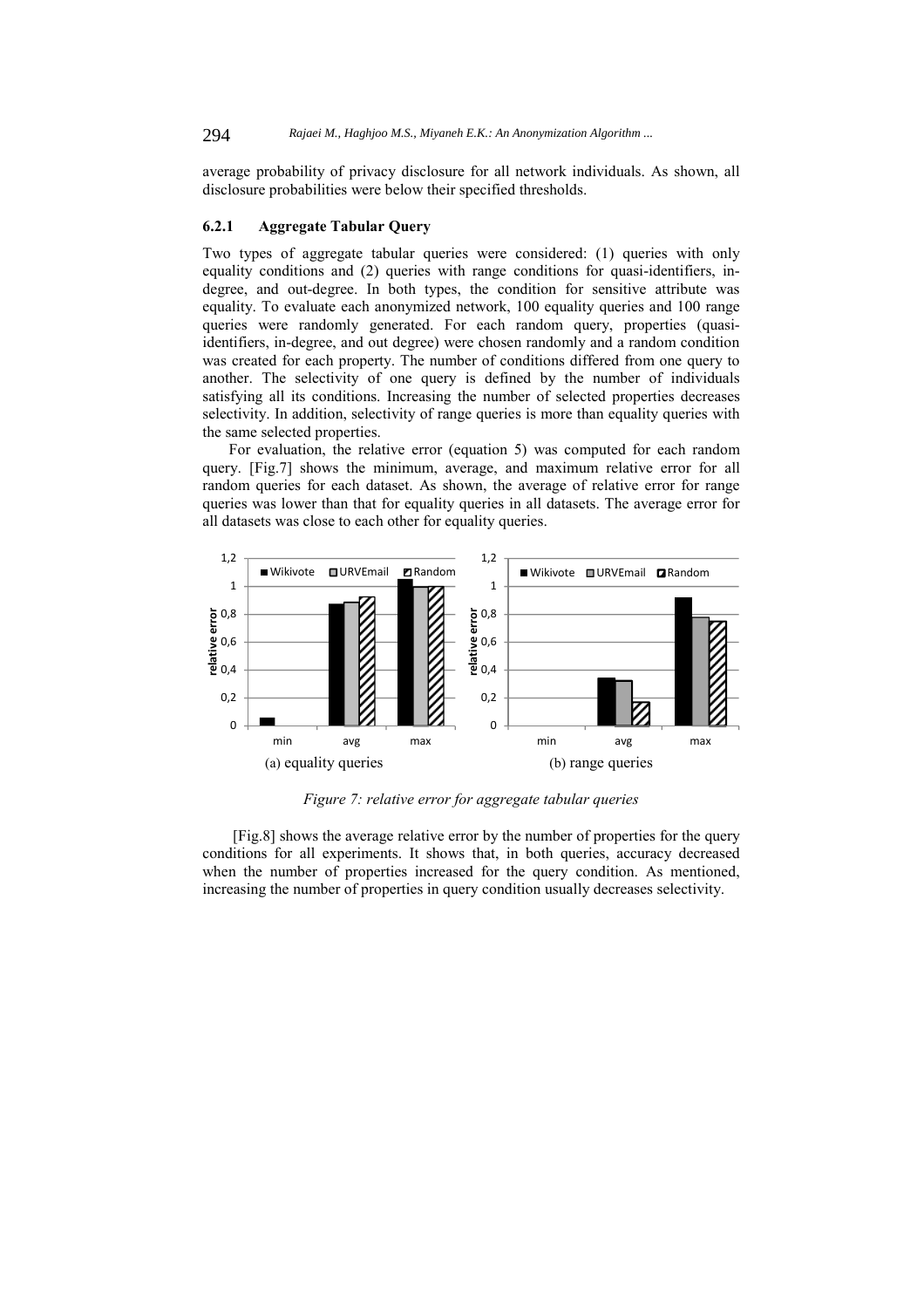

*Figure 8: relative error of aggregate tabular queries with respect to number of involved properties in query conditions* 

# **6.2.2 Aggregate Network Query**

In this kind of query, the goal is to compute the average distance from source nodes with specified properties to destination nodes with determined properties for all random reconstructed graphs. For each dataset, 100 random queries of this kind were generated. To describe the source nodes for each random query, properties (quasiidentifiers, in-degree, and out degree, sensitive) were randomly chosen to create random conditions for each property. Condition of each property was able to be either equality or range condition. The same was done to describe the properties of the destination nodes.

[Fig.9(a)] represents the minimum, average and maximum relative error of all generated queries in all experiments. As shown, information loss from the Random dataset was lowest. Although the average error of all datasets was relatively small, the maximum relative error for Wikivote was high. Since the size of some groups for the Wikivote dataset was large, the number of false combinations generated by lossy join increased. This increased the information loss for some queries in those groups.

[Fig.9(b)] shows the average error for all datasets by the number of properties involved in source and destination conditions. Since each condition of query was able to be either equality or range, there was no general trend for increasing the number of properties involved. Since a query with more conditions can have more range conditions, its selectivity can increase.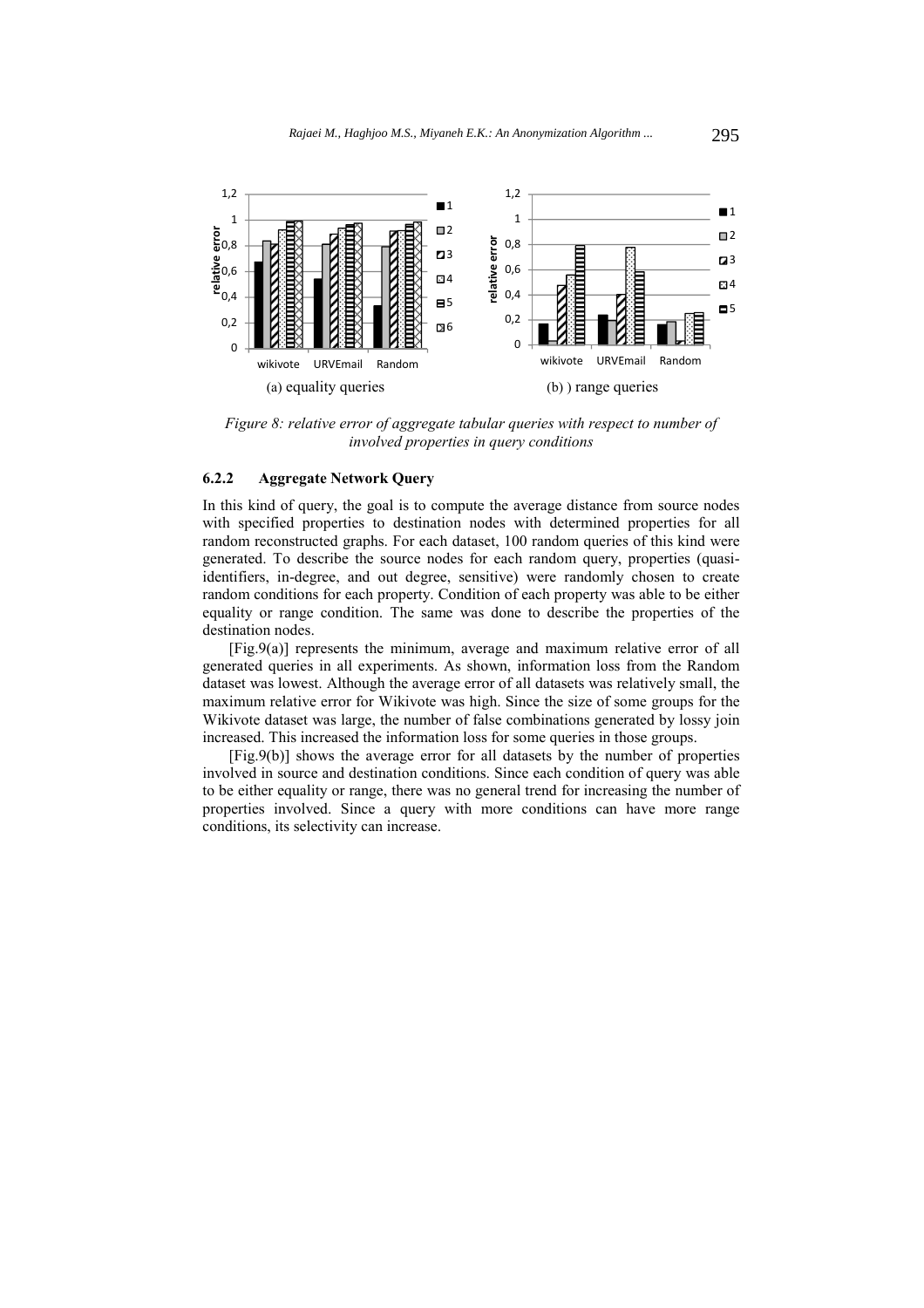

*Figure 9: relative error on aggregate network queries: (a) minimum, average, and maximum relative error, (b) average relative error based on number of involved properties in query conditions* 

### **6.2.3 Graph Topological Properties**

To evaluate information loss for topological properties, the first step is to reconstruct the graph from released tables. The graph edges should be reconstructed based on tables DT and SVT. As mentioned in [section.2], for each group *j, Dout* in DT indicates how many times each label appears as the source of an edge and *count* in SVT shows how many times each label appears as a destination edge for that group's members. There are *probable world edges* (*PWEj*) for reconstructing the output edges of *G<sub>j</sub>*; therefore, there are  $\prod_{j=1}^{n'} |PWE_j|$  choices to reconstruct the graph edges. For each dataset, 100 reconstructed graphs were randomly generated. In each reconstructed graph, for each group  $G_j$ , one member of  $PWE_j$  was generated randomly. Next, the topological properties explained in [section 5.3] were measured for each reconstructed and original network and the average of each property on all reconstructed networks was compared with the original one [Tab.3]. The topological properties of our method in most cases were very close to actual values in the original network. The size of the largest strongly-connected component and largest weaklyconnected component changed for Wikivote. The changes in the clustering coefficients for URVEmail and Wikivote were considerable.

If only the average of a property (such as betweenness) on all nodes in one reconstructed network is compared with the original network, then  $EA =$  $\frac{|\text{avg}_{v \in V} Q(v) - \text{avg}_{v \in V} Q(v^*)|}{\text{avg}_{v \in V} Q(v)}$  (*v*\* denotes the corresponding *v* in *N*\*). This is not a good measure for evaluating the anonymization algorithm, because, when betweenness of one node decreases 10 units and another node increases 10 units, the average remains unchanged while it creates information loss for the betweenness. On the other hand, the value of a property such as betweenness or the clustering coefficient can be zero for some nodes in the original network. This means it is not reasonable to use the average relative error of all nodes  $AE =$  $\frac{\sum_{v \in V} |Q(v) - Q(v^*)|}{Q(v)}$  (division by zero occurs).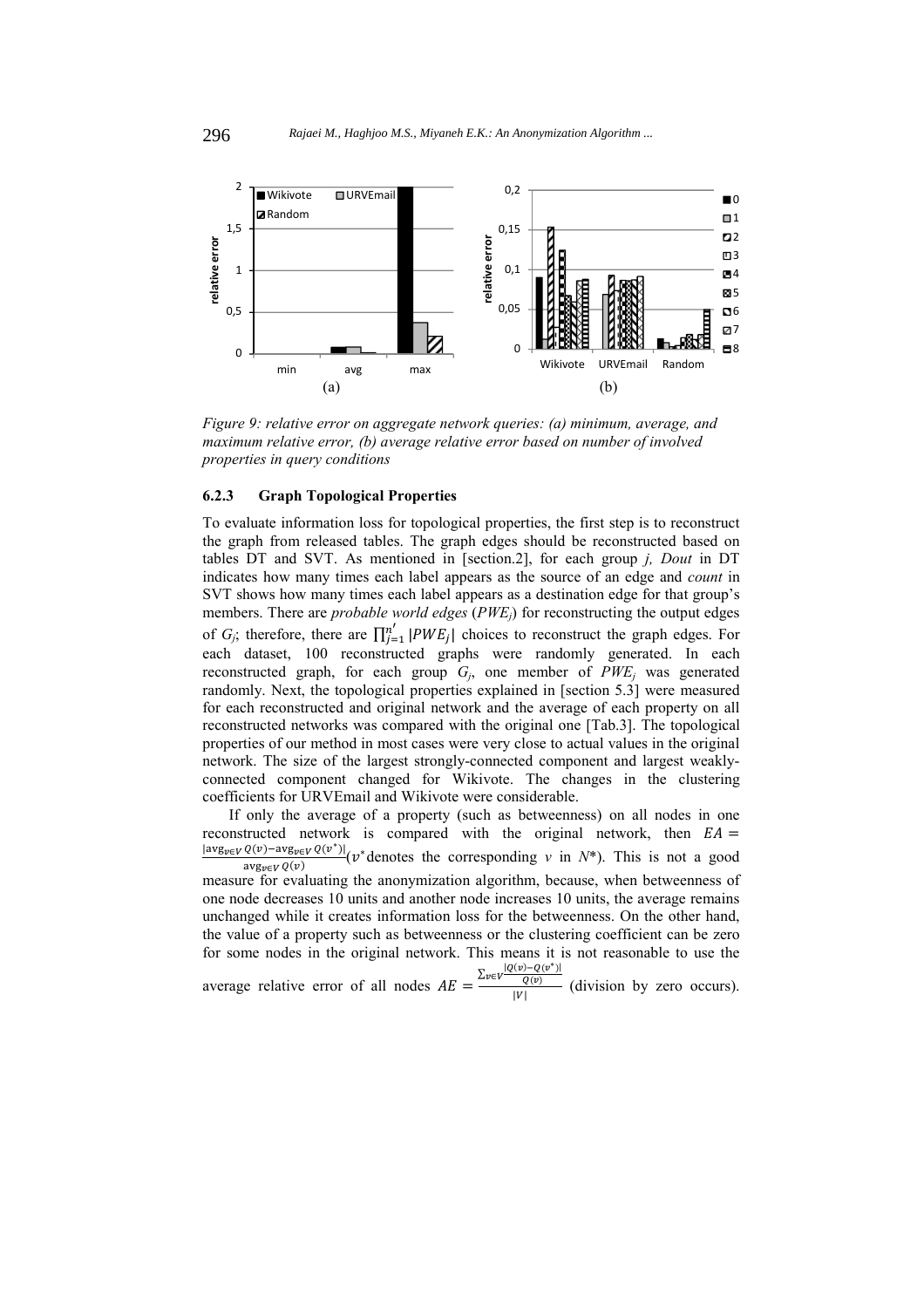Instead, an additional measure was considered to provide better evaluation than *EA*. The proportion of the average absolute difference by the average of all nodes values as calculated by  $EDA = \frac{\text{avg}_{\text{peV}}[Q(\text{v}) - Q(\text{v}^*)]}{\text{avg}_{\text{peV}}(Q(\text{v}))}$  was used.

|                 |             | component<br>Strongly | component<br>weakly | path<br>shortest<br>existing | path<br>Selected<br>shortest | diameter | Closeness | coefficient<br>Clustering | Betweenness | Spearman<br>similarity |
|-----------------|-------------|-----------------------|---------------------|------------------------------|------------------------------|----------|-----------|---------------------------|-------------|------------------------|
| Wikivote        | Original    | 1300                  | 7066                | 3.48                         | 2.92                         | 10       | 0.0000849 | 0.141                     | 3930.5      | 1                      |
|                 | GroupingSND | 1300.77071.4          |                     | 3.36                         | 2.57                         | 8.36     | 0.000085  | 0.0664                    | 3656.5      | 0.771                  |
|                 | Original    | 1133                  | 1133                | 3.61                         | 3.74                         | 8        | 0.282     | 0.221                     | 2950        | 1                      |
|                 | GroupingSND | 1133                  | 1133                | 3.33                         | 3.41                         | 7.56     | 0.305     | 0.0675                    | 2636.2      | 0.882                  |
| <b>URVEmail</b> | SP1k        | 1132.6                | 1133                | 3.60                         | 3.61                         | 8.22     | 0.273     | 0.0261                    | 2948.3      | 0.033                  |
|                 | SP50k       | 1126.11132.9          |                     | 3.63                         | 3.65                         | 8.2      | 0.102     | 0.1622                    | 2955.8      | 0.531                  |
|                 | <b>NR</b>   | 1095.8                | 1133                | 3.48                         | 3.50                         | 7.9      | 0.012     | 0.245                     | 2716.5      | 0.765                  |
| Random          | Original    | 2000                  | 2000                | 2.19                         | 2.21                         | 3        | 0.45732   | 0.0543                    | 2374.2      | 1                      |
|                 | GroupingSND | 2000                  | 2000                | 2.19                         | 2.20                         | 3        | 0.4527    | 0.0547                    | 2374.6      | 0.969                  |

*Table 3: topological properties of original and anonymized network* 

[Fig.10] shows the average relative error on all random reconstructed graphs for all topological and spectrum properties explained in [sections 5.3 and 5.4]. The diameter of all reconstructed graphs was equal or close to the diameter of the original network in all datasets. Wikivote had the highest average relative error for this property.

As explained in [section 5.3], the average distance between all two nodes was computed for each reconstructed graph and original network. In this case, it was possible for there to be no path between some pairs; so the average distance between all pairs with some paths on the network was calculated. [Fig. 10] shows that the values of EA for the Random dataset were close to zero and that URVEmail had the highest relative error. Furthermore, for each original network, 100 pairs with paths between them were selected. Then the AE of shortest path length of each pair in anonymized network was computed. As mentioned, calculation of the EA does not provide a good metric. As seen, the AE of the selected pairs in the Random dataset was greater than that for the URVEmail dataset, while the EA for the Random dataset approached zero.

[Fig.10] shows the EDA for the closeness, betweenness and clustering coefficient since their values for some nodes in the original network could be zero. As shown, the proposed algorithm preserved closeness and betweenness in all datasets very well. It preserved the clustering coefficient for the URVEmail and Wikivote datasets at a satisfactory level.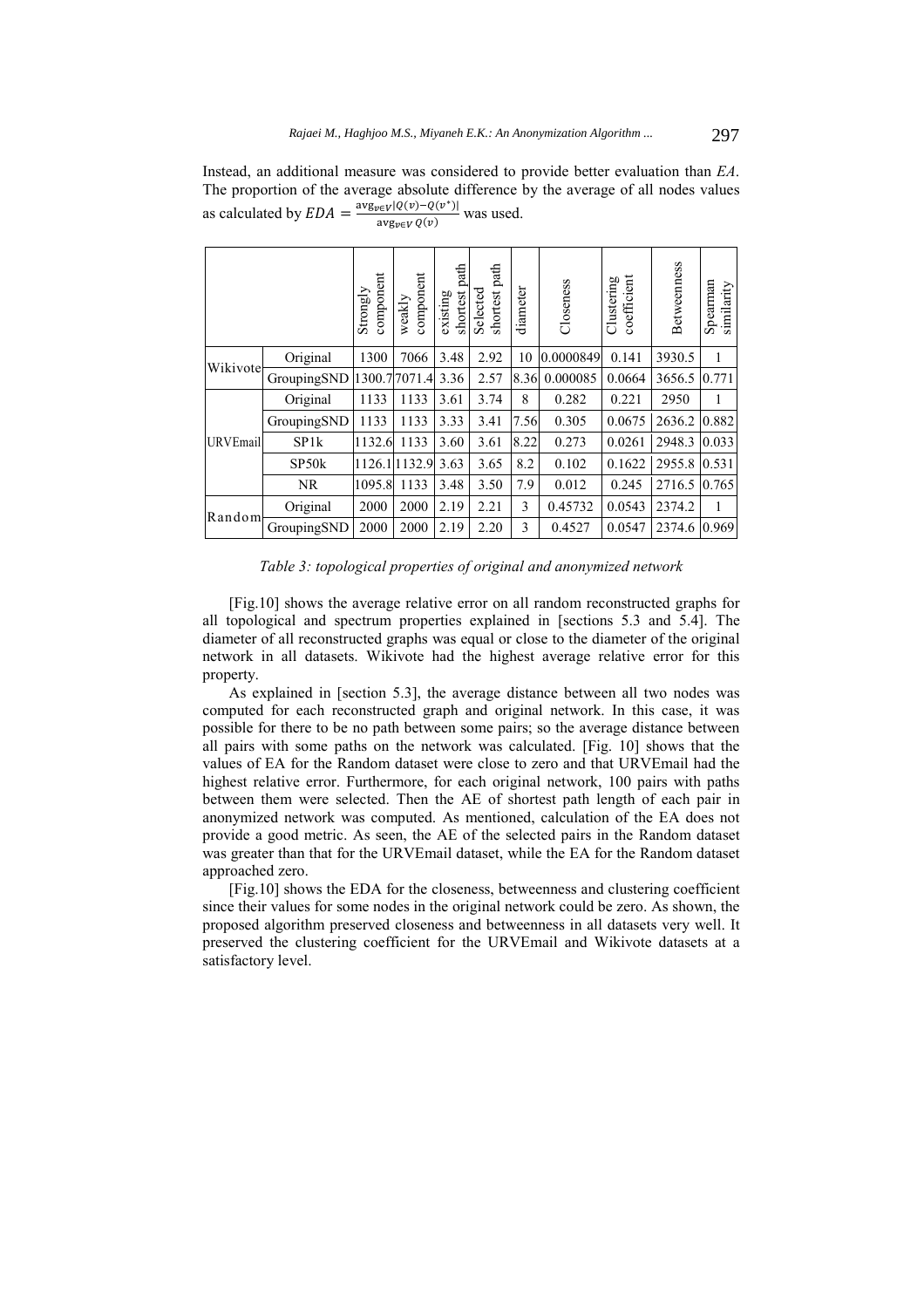

*Figure 10: Topological and spectrum properties in original and anonymized network* 

The maximum strongly-connected component size (MSCCS) and maximum weakly-connected component size (MWCCS) remained unchanged for the Random and URVEmail datasets, but changed in the Wikivote dataset. These changes had an important impact on the diameter and shortest path length.

The eigenvector and page rank vectors were first normalized and the relative error of corresponding elements of the two vectors was computed. Finally, the average relative errors (AE) were computed. As seen, their relative errors were low for all datasets, especially for the Random dataset. To compute the relative error of spearman similarity a value of 1 was considered to be its actual value in the original network. For Wikivote, the spearman similarity showed greater information loss.

# **6.2.4 Effect of Priority Measure**

In the proposed anonymization algorithm, the first member of each group is chosen based on its priority measure. Now in this Section, we consider same priority for all nodes. The URVEmail dataset was tested to evaluate the effect of priority measure. [Fig.11] shows the average of relative error for equal, range and aggregate network queries. As shown, the relative error increased slightly. [Fig. 12] shows the relative error for topological and spectrum properties. As shown, the relative errors were similar. In some case, *GroupingSND* without priority has lesser information loss. As mentioned in [section 4], some nodes remain in the last incomplete group because there are no unmarked nodes to add to this group and because its privacy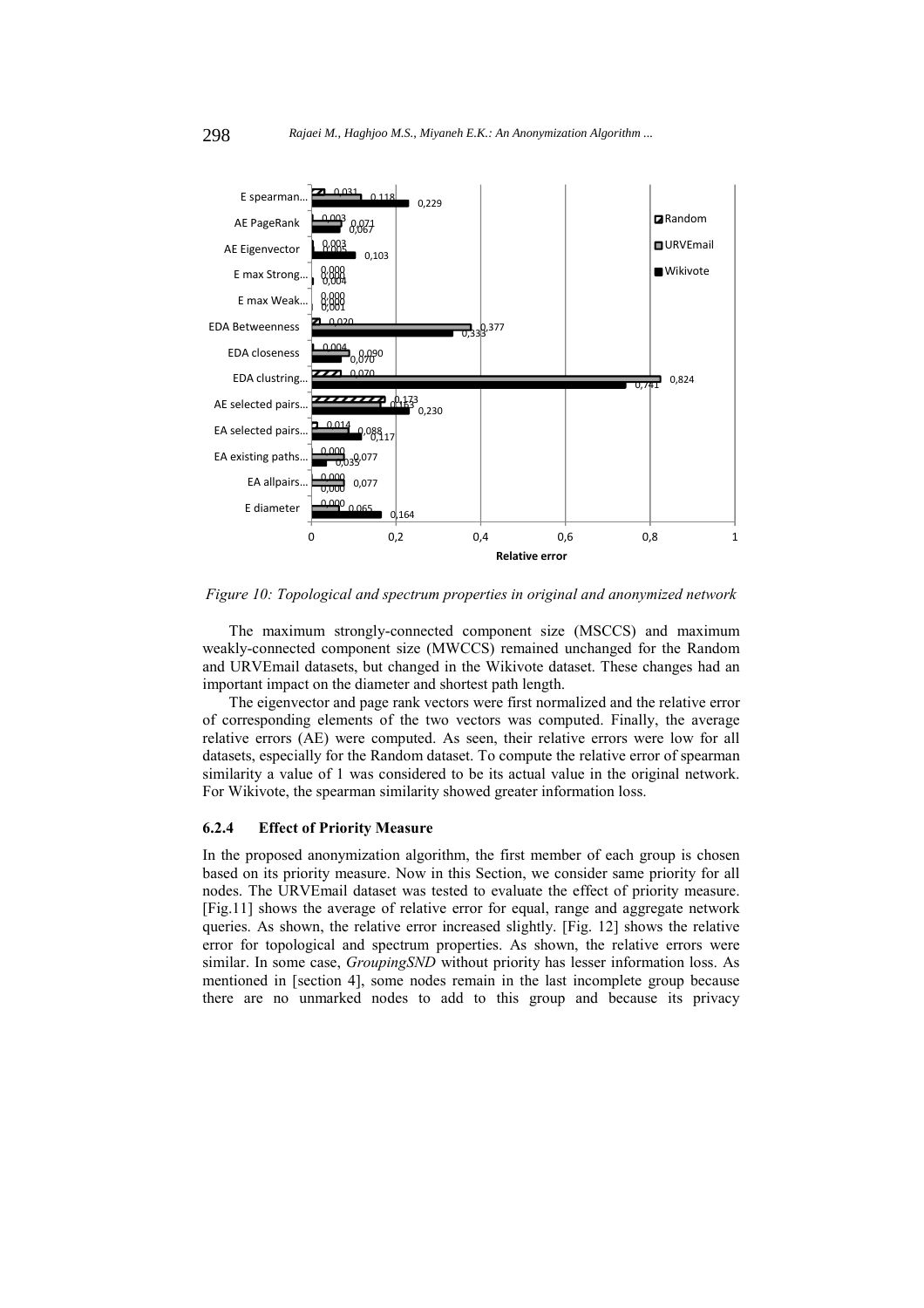requirements are not satisfied using the current members. Without the use of priority, the members remaining in last group increased. Each node should be added to a suitable available group without violating privacy requirements.



*Figure 11: Evaluation of removing priority measure on average of relative error on equal, range and aggregate network query* 

#### **6.2.5 Summary of Results**

Experimental results showed that the relative errors of aggregate network queries and graph topological and spectrum properties were lower than that for aggregate tabular queries. This means that ASN preserves the structural properties better than tabular properties. The proposed anonymization algorithm preserves data utility for all datasets at an acceptable level. A utility metric should be considered for only the tabular data in desirability metric to decrease information loss in tabular queries. On the other hand, for tabular queries that do not consider structural data, the publishing relational data methods introduced in [Fung 2010] can be employed.

Notice that the relative error approaching 1 is not unfavorable (equation 5) in cases where the actual value approaches zero, because a slight change in the anonymized value sharply increases the change in error.

Another way to increase the accuracy of analysis of published data is to publish the average relative error for each topological property and each kind of query. In this way, after extraction of the query response from the anonymized data, the actual range of the query response can be estimated. This may not be applicable to all publishing methods since, in the privacy-preserving data publication problem, the method of data anonymization is assumed to be known by the analyzer, so publishing the average relative error may cause privacy disclosure in some methods. All aspects of this issue will be analyzed in future research.

The relative error of the aggregate network queries and graph topological and spectrum properties in the Random dataset approached zero. As a result, the proposed anonymization algorithm preserves data utility well when the node degree of the graph is distributed within a narrow range.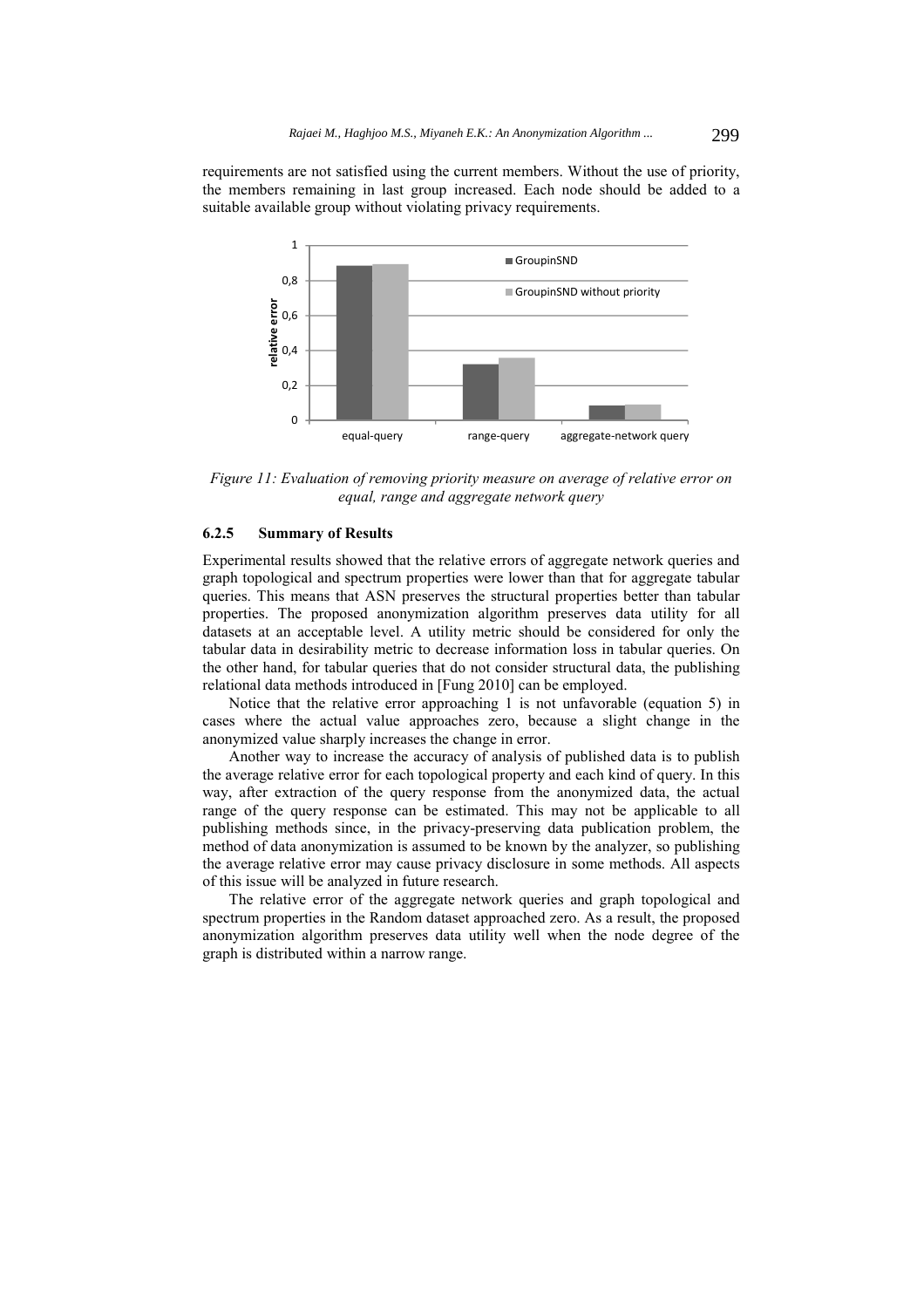#### **6.3 Comparison with SP and NR**

In this section, we first introduce SP and NR, and compare them with the proposed algorithm for the topological and spectrum properties of the graph.

**SP**: Subgraph-wise perturbation perturbs the destination of a link to achieve uncertainty of inferring the correct destination. It follows the  $(p_1, p_2)$  privacy model (0)  $\langle p_1 \times p_2 \rangle$  1) that states that if prior belief of the adversary is that node *v* is the destination of a link is not greater than  $p_l$ , then his posterior belief that *v* is the true destination of a link is not greater than  $p_2$ . One drawback of this approach is that it is only limits inference of destination nodes that have low in-degrees (prior belief less than  $p_1$ ). In contrast to SP, the proposed approach limits the probability of relationship disclosure to less than  $\delta(-p_2)$  for all edges of the graph. To compare SP with the proposed algorithm we consider  $p_1 \ge \frac{\max_{v \in V} \{v[Din]\}}{\{v \in V | (v,u) \in E\}}$  so that all nodes satisfy prior belief. The graph is partitioned in SP into link-partitioned subgraphs  $G_1, ..., G_k$ . For each (directed) link  $(u, v)$ , it is retained with certain probability *p* and replaces  $(u, v)$ with link  $(u, w)$  with probability  $1-p$ , where *w* is randomly-selected from nodes in each subgraph. This method is called SP. A larger *k* increases retention probability, and decreases the reconstruction error, and increases the threat of identifying a true link [Milani Fard 2012].

**NR**: Neighborhood randomization also replaces the destination with random node *w*  with probability 1-  $p$ , but selects  $w$  from a local neighborhood of  $u$ . NP protects relationship privacy by ensuring that probability of an observed link in the published graph being a true link is not greater than δ. Two parameters influence information loss of a published graph: (1) radius of neighborhood (*r*) and (2) size of candidate set for random replacement of destination edges from *u* (*s*)*.* Smaller *s* and *r* values mean that a randomized destination is chosen from a more compact neighborhood with fewer choices, leading to better preservation of the graph structure. Larger *s* and *r* values create more uncertainty for a randomized destination, hiding the true destination better [Milani Fard 2013].

SP and NR only protect against link disclosure. The proposed algorithm protects against four types of disclosure. Since is no better choice, the proposed algorithm was compared with SP and NR. The proposed algorithm has greater information loss for some structural properties for URVEmail dataset than for other datasets [Fig. 10]; this comparison was carried out using URVEmail. In all cases, the maximum disclosure of a link was 0.7. In SP,  $p_1$  and  $p_2$  were set to 0.1 and 0.7, respectively. In NR, *r* and *s* were set to 2 and 3, respectively. For SP, experiments with different *k* values (1 and 50) were run and are denoted by SP1k and SP50k, respectively. Since SP and NR are random algorithms, each was run 10 times. [Tab.3] and [Fig.12] show the average structural properties and information loss for all generated anonymized networks for each experiment. The results of the comparison are:

- 1. The proposed method (*GroupingSND*) did not change the in-degree and outdegree of nodes in the published graph. SP and NR retained the out degree of nodes, but distortions occurred in the in-degrees of the nodes.
- 2. Relative errors for MSCCS and MWCCS were very low for all methods [Fig.12], but small changes in MSCCS had an important effect on changes in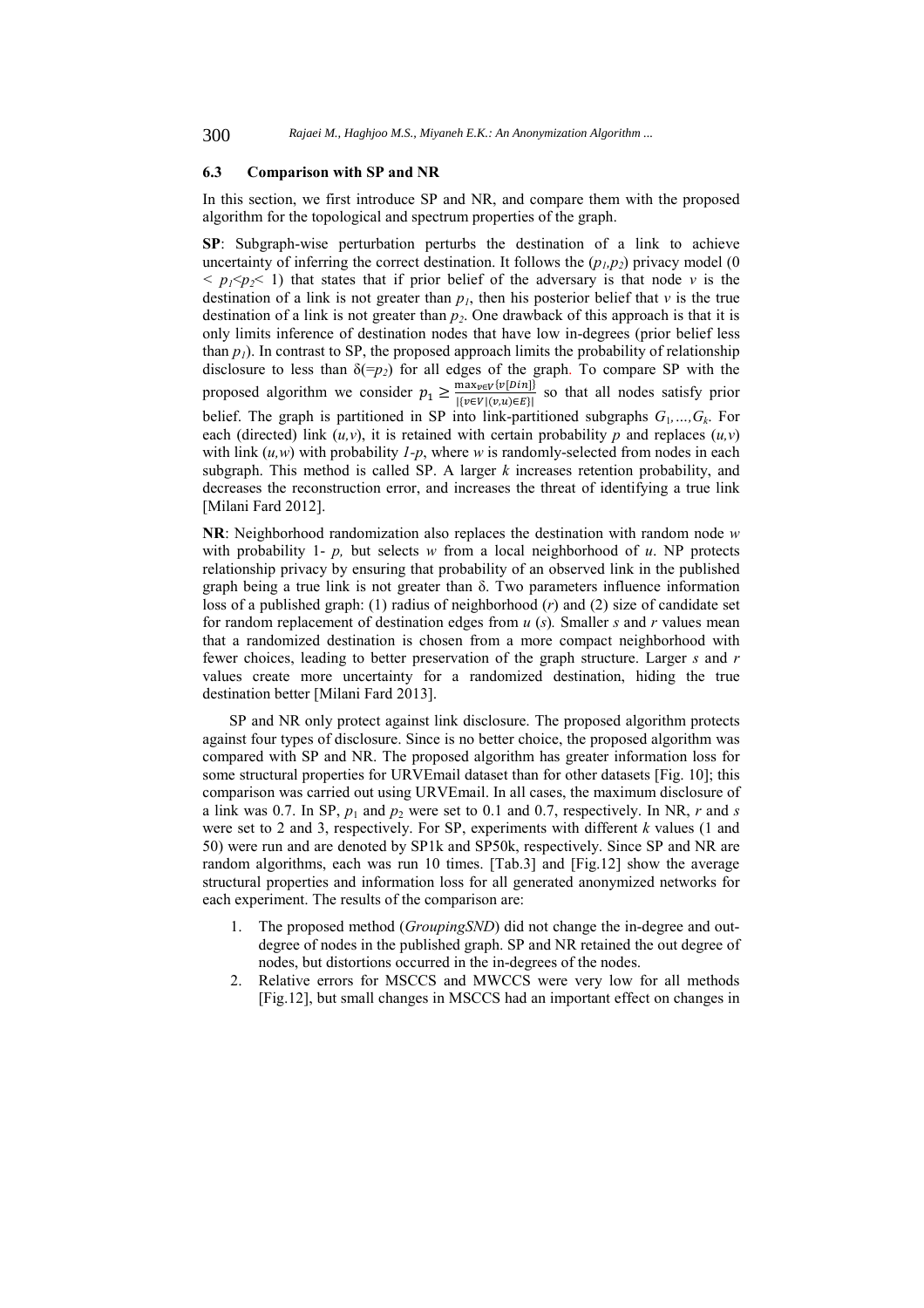the distance between pairs. NR had the highest relative error for MSCCS in comparison with SP and GroupingSND.

- 3. Relative error for the diameter of all methods was very low and close to each other. GroupingSND had the highest relative error in diameter.
- 4. NR had the highest error for MSCCS; thus, the EA of the distances of all pairs and the AE of distances of pairs with paths between them were very high. [Fig.12] shows that the relative error of GroupingSND for the EA of the distances of all pairs and the AE of existing paths lengths were much lower than those for SP and NR. The AE of the selected pairs distances were close to each other for all methods.
- 5. In comparison with SP and NR, GroupingSND preserved closeness well. Information loss from GroupingSND for betweenness was similar to that for SP50*k* and much lower than that of SP1*k*. NR preserved betweenness better than GroupingSND.
- 6. The EDA of the clustering coefficient for SP50*k* and NR was smaller than that for GroupingSND.
- 7. GroupingSND preserved the page rank, eigenvector, and Spearmen similarity much better than did the other methods.



NR SP50k SP1k GroupingSND GroupingSND without proirity

*Figure 12: comparison of our method with SP and NR*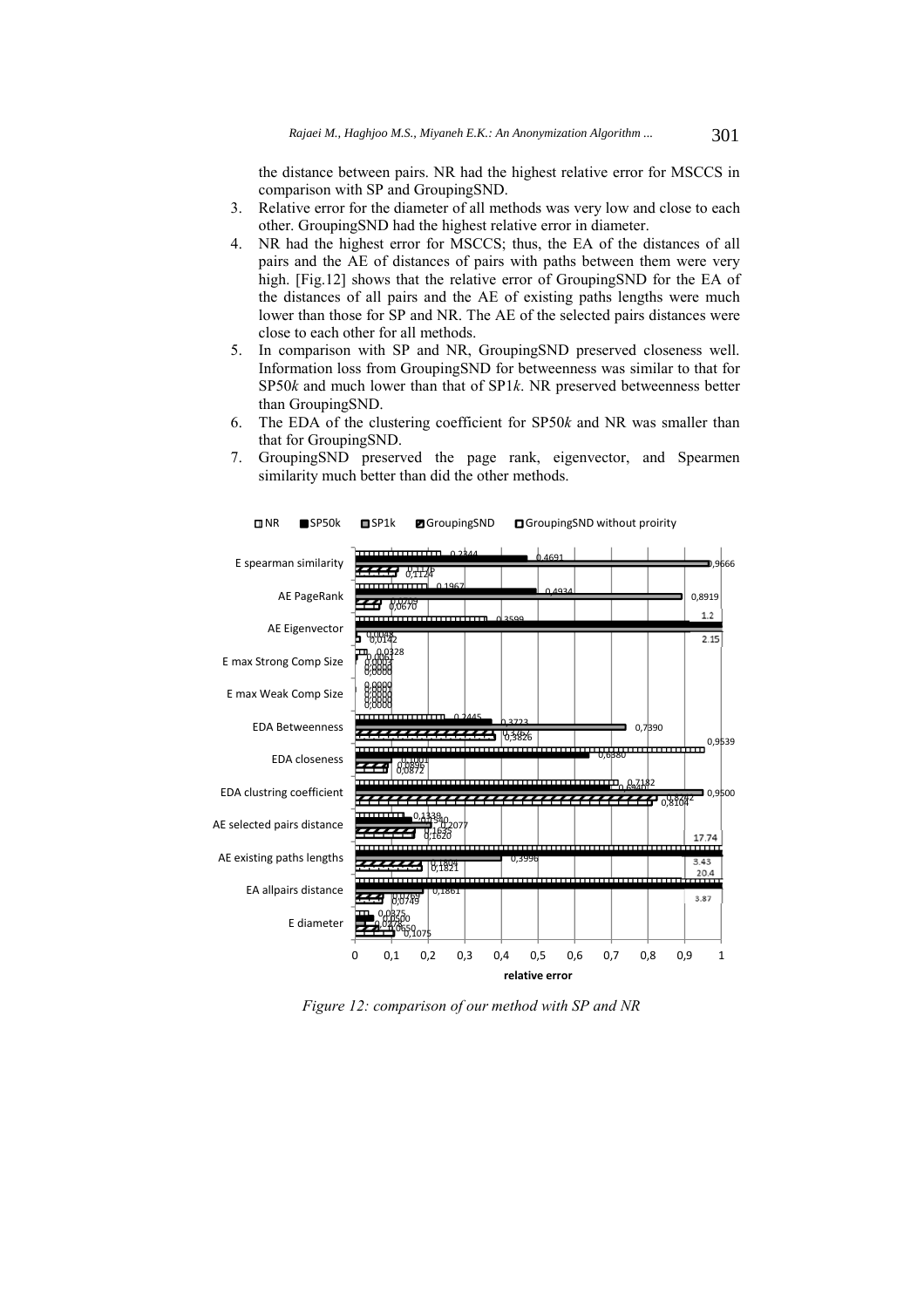There is always a trade-off between privacy and utility. Increasing privacy requirements decrease data utility. SP and NR only consider structural data and only protect against link disclosure. The proposed method considers both tabular and structural data and protects against four types of disclosure. Although the proposed method is not absolutely superior [Fig. 12], but the proposed method established a better trade-off between privacy and utility over the results of SP and NR

# **7 Conclusion and Future Work**

We presented a novel greedy algorithm based on a new desirability metric to generate anonymized groups of the ASN technique and the  $(α, β, γ, δ)$ -SNP model [Rajaei 2013]. This algorithm tries to preserve structural and tabular data utility while it satisfies all four privacy constraints of (α,β,γ,δ)-SNP using two novel metrics: (1) *privacy metrics* for each privacy requirement (α-presence, β-sensitive-association, γ-degreeassociation, δ-relationship) measure the desirability of two individuals being located in the same group; (2) *utility metrics* measure the similarity of individuals located in the same group to preserve data utility for topological and aggregate network queries.

These two metrics are denoted as *desirability metric* used in the proposed grouping method to generate groups of minimal size. In addition, methods were introduced based on ASN to measure the aggregate tabular and network queries on the published data. A new utility metric, EDA, was provided to evaluate information loss of topological properties which considers the average absolute difference of all individuals.

Experimental results on three datasets demonstrated that the proposed anonymization technique (ASN) and algorithm preserved data utility at a satisfactory level in all four types of query (aggregate tabular, aggregate network, graph topological, spectrum properties). Since, the proposed method uses directed network data, the only options for comparison of the proposed algorithm for structural properties were SP [Milani Fard 2012] and NR [Milani Fard 2013]. In contrast to the proposed method, these methods only consider structural data and only protect against relationship disclosure in a directed network. Experimental results showed that while the proposed method protects against disclosure of the more private information, it preserves most structural properties better than or similarly to SP and NR. As a result, the proposed method provides a better trade-off between privacy and utility than did SP and NR.

An important area for future study is improvement of data utility using learning methods to find suitable coefficients ( $F_{0I}$ ,  $F_{S}$ ,  $F_{Din}$ ,  $F_{Dout}$  and  $F_{succ}$ ) based on the original network data distribution. These coefficients effect the calculation of the DM. [Fig. 6(b)] shows that, in some cases, the average probability of disclosure of each privacy requirement was much lower than the required privacy thresholds. In privacy model, it is sufficient to maintain these probabilities near their thresholds. We plan to design a grouping algorithm with few nodes and low differences between disclosure probabilities and privacy thresholds that can generate groups with more similar nodes than the proposed greedy algorithm. In this way, information loss decreases and privacy requirements are protected at the specified thresholds with the same group sizes.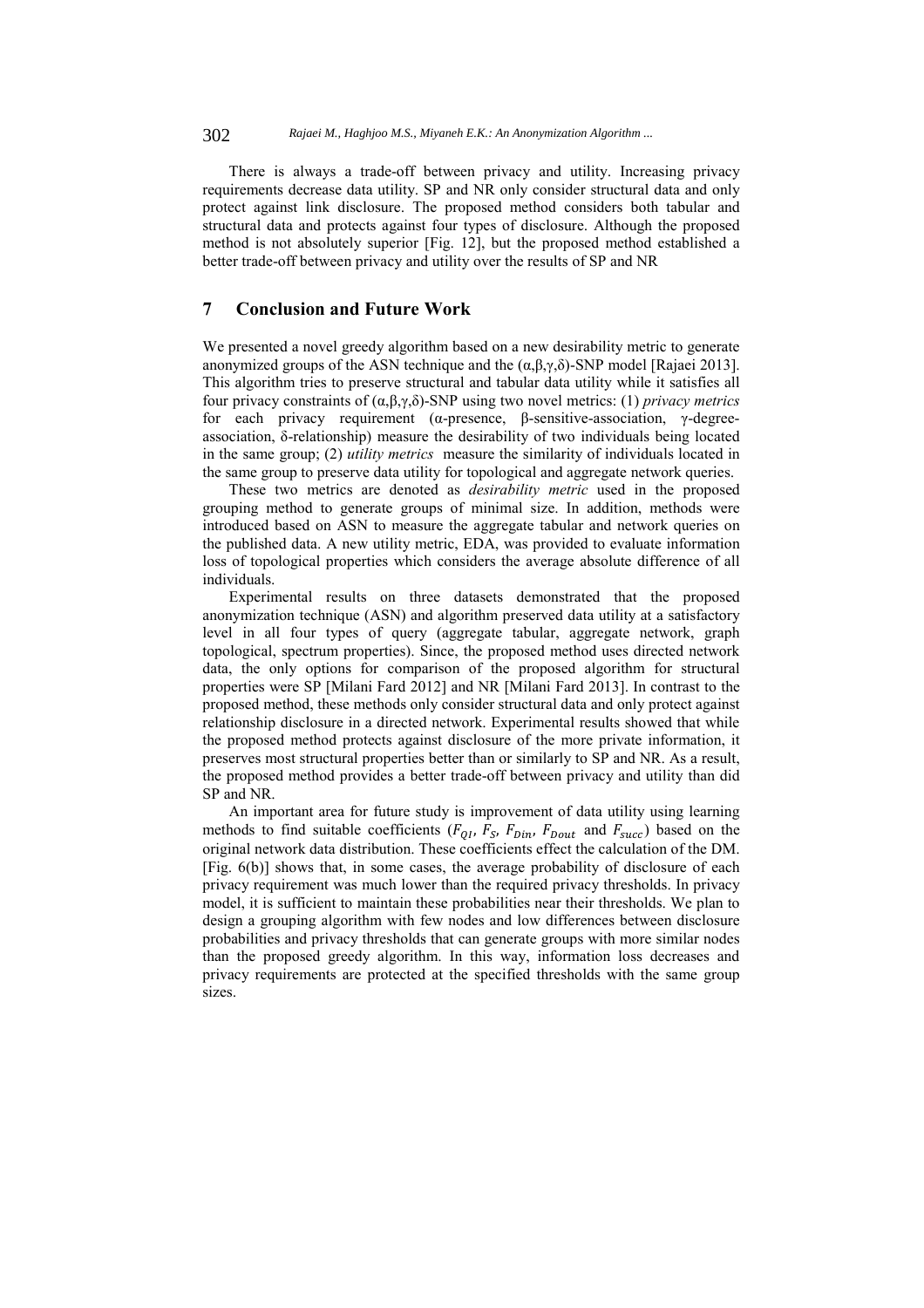Every social network can be anonymized using the proposed anonymization technique if the thresholds of β, γ, and δ are greater than the density of the related properties in the dataset. In the worst case, all individuals are located in one group and this group satisfies the privacy constraints. Some anonymization methods, especially the greedy algorithm, may not able to find this grouping. For example, in the proposed anonymization algorithm, a node may remain in the last group, but appending it to each generated group violates privacy constraints. In this case two groups should be merged and the node added to the newly-merged group. Future plans include the design of a grouping algorithm based on evolutionary algorithms to provide better grouping.

Another area for future work is development of a grouping algorithm for *ASN* technique that considers different privacy thresholds for different individuals.

# **References**

[Barbaro 2006] Barbaro, M., Zeller, T.: "A face is exposed for AOL searcher"; no. 4417749. New York Times (2006, August 9).

[Bhagat 2009] Bhagat, S., Cormode, G., Krishnamurthy, B., Srivastava, D.: "Class-based graph anaonymization for social network data"; Proceedings of the VLDB Endowment, 2, 1 (2009), 766-777.

[Bonchi] Bonchi, F., Gionis, A., Tassa, T.: "Identity Obfuscation in Graphs Through the Information Theoretic Lens"; Proc. ICDE'11, IEEE, Washington (2011), 924-935*.*

[Campan 2008] ]Campan, A., Truta, T. M.: "A clustering approach for data and structural anonymity in social networks"; Proc. PinKDD'08, ACM, Las Vegas (2008).

[Cha 2007] Cha, S. H.: "Comprehensive Survey on Distance/Similarity Measures between Probability Density Functions"; INT. J. OF MATH. MODELS & METHODS IN APP. SCI.*,* 1, 4 (2007), 300-307.

[Cheng 2010] Cheng, J., Fu, A. W., Liu, J.: "K-Isomorphism: Privacy Preserving Network Publication against Structural attacks"; Proc. SIGMOD'10, ACM., USA (2010) 459-470.

[Cormode 2010] Cormode, G., Srivastava, D., Yu, T., Zhang, Q.: "Anonymizing bipartite graph data using safe groupings"; VLDB J., 19, 1 (2010), 115-139.

[Fung 2010] Fung, B. C., Wang, K., Chen, R., Yu, P. S.: "Privacy-preserving data publishing: A survey on recent developments"; ACM Computing Surveys, 42, 4 (2010).

[Hay 2010a] Hay, M.; "Enabling Accurate Analysis of Private Network Data"; Open Access Dissertations. Paper 319, http://scholarworks.umass.edu/open\_access\_dissertations/319 (2010).

[Hay 2010b] Hay, M., Miklau, G., Jensen, D., Towsely, D., Li, C.: "Resisting Structural Reidentification in Anonymized Social Networks"; VLDB J., 19, 6 (2010), 797-823.

[Hay 2007] Hay, M., Miklau, G., Jensen, D., Weis, P., Srivastava, S.: "Anonymizing social networks"*;* University of Massachusetts Technical Report Amherst, March (2007).

[Kleinberg 2007] Kleinberg, J. M.; "Challenges in mining social network data: processes, privacy, and paradoxes"; Proc. KDD'07, ACM, USA (2007). 4-5.

[Liu 2008] Liu, K., Terzi, E.: "Towards identity anonymization on graphs".; Proc. SIGMOD'08, ACM Press, New York (2008), 93-106.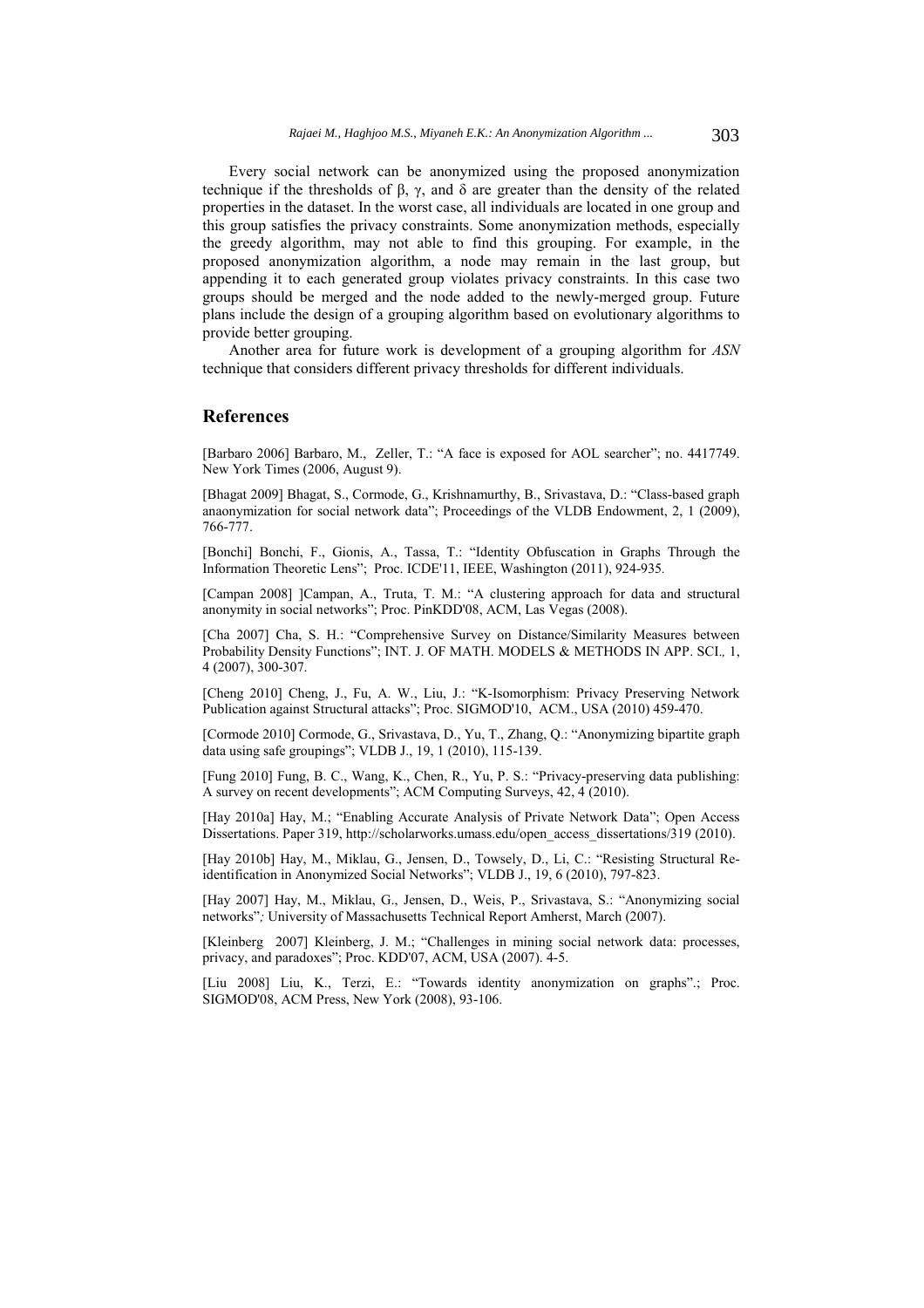[Machanavajjhala 2007] Machanavajjhala, A., Gehrke, J., Kifer, D., Venkitasubramaniam, M.: "l-diversity: Privacy beyond k-anonymity"; ACM Trans. Knowl. Discov. Data, 1, 1 (2007).

[Medforth 2011] Medforth, N., Wang, K.: "Privacy Risk In Graph Stream Publishing For Social Network Data"; Proc. ICDM'11, IEEE (2011).

[Milani Fard 2013] Milani Fard, A., Wang, K.: "Neighborhood Randomization for Link Privacy in Social Network Analysis"; The World Wide Web Journal , 16, 5 (2013).

[Milani Fard 2012] Milani Fard, A., Wang, K., Yu, P. S.; "Limiting link disclosure in social network analysis through subgraph-wise perturbation"; Proc. EDBT'12*.* Berlin, Germany (2012) 109-119.

[Rajaei 2013] Rajaei, M & ,.Haghjoo, M. S.: "An anonymization technique to protect against presence, sensitive-assosiation, degree-assosiation and relationship disclosure in directed social network data publication"; Proc. The International ISC Conference on Information Security and Cryptology .Yazd, Iran. (2013), In Persian.

[Sweeney 2002] Sweeney, L: "Achieving k-anonymity privacy protection using generalization and suppression"; Int. J. Uncert. Fuzz. Knowl,-based Syst, 10 (2002) 571-588.

[Srivastava 2008] Srivastava, J., Ahmad, M. A., Pathak, N., Hsu, D. K.-W.: "Data mining based social network analysis from online behavior"; Proc. SDM'08, (2008).

[Tai 2014] Tai, C. H., Yu, P. S., Yang, D. N., Chen, M. S.; "Structural Diversity for Resisting Community Identification in Published Social Networks". IEEE Trans. Knowl.& Data. Eng., 26, 1 (2014), 235-252 .

[Wang 2010] Wang, H.: "Privacy-Preserving Data Sharing in Cloud Computing"; Journal of conputer Science and technology , 25 ,3 (2010), 401-414.

[Wu 2010a] Wu, L., Ying, X., Wu, X.; "Reconstruction from randomized graph via low rank approximation"; Proc. SDM'10, Columbus (2010).

[Wu 2010b] Wu, W., Xiao, Y., Wang, W., He, Z., Wang, Z.; "k-symmetry model for identity anonymization in social networks"; Proc. EDBT'10*.* USA: ACM (2010), 111-122.

[Wu 2009] Wu, X., Ying, X., Liu, K., Chen, L.: "A Survey of Algorithms for Privacy-Preservation of Graphs and Social Networks". In C. C. Aggarwal , & H. Wang (Eds.), Invited book chapter. Managing and Mining Graph Data. Kluwer Academic Publishers (2009).

[Xiao 2006] Xiao, X., Tao, Y.: "Anatomy: Simple and effective privacy preservation"; Proc. VLDB'06. Seoul, Korea, (2006), 139-150.

[Ying 2009] Ying, X., Wu, X.: "On link privacy in randomizing social networks"; Lecture Notes in Computer Science, 5476 (2009), 28-39

[Ying 2008] Ying, X., Wu, X.: "Randomizing social networks: a spectrum preserving approach". Proc. SDM'08 SIAM (2008), 739-750.

[Yuan 2013] Yuan, M., Chen, L., Yu, P. S., Yu, T.: "Protecting Sensitive Labels in Social Network Data Anonymization"; IEEE TRANS. KDE, 25, 3 (2013), 633-647.

[Zhang 2007] Zhang, Q., Koudas, N., Srivastava, D.,Yu, T.: "Aggregate query answering on anonymized tables"; Proc. ICDE07, IEEE, Istanbul, Turkey (2007), 116-125.

[Zhou 2011] Zhou, B., Pei, J.: "The k-anonymity and l-diversity approaches for privacy preservation in social networks against neighborhood attacks"; An Int. J. KAIS , 28, 1 (2011), 47-77.